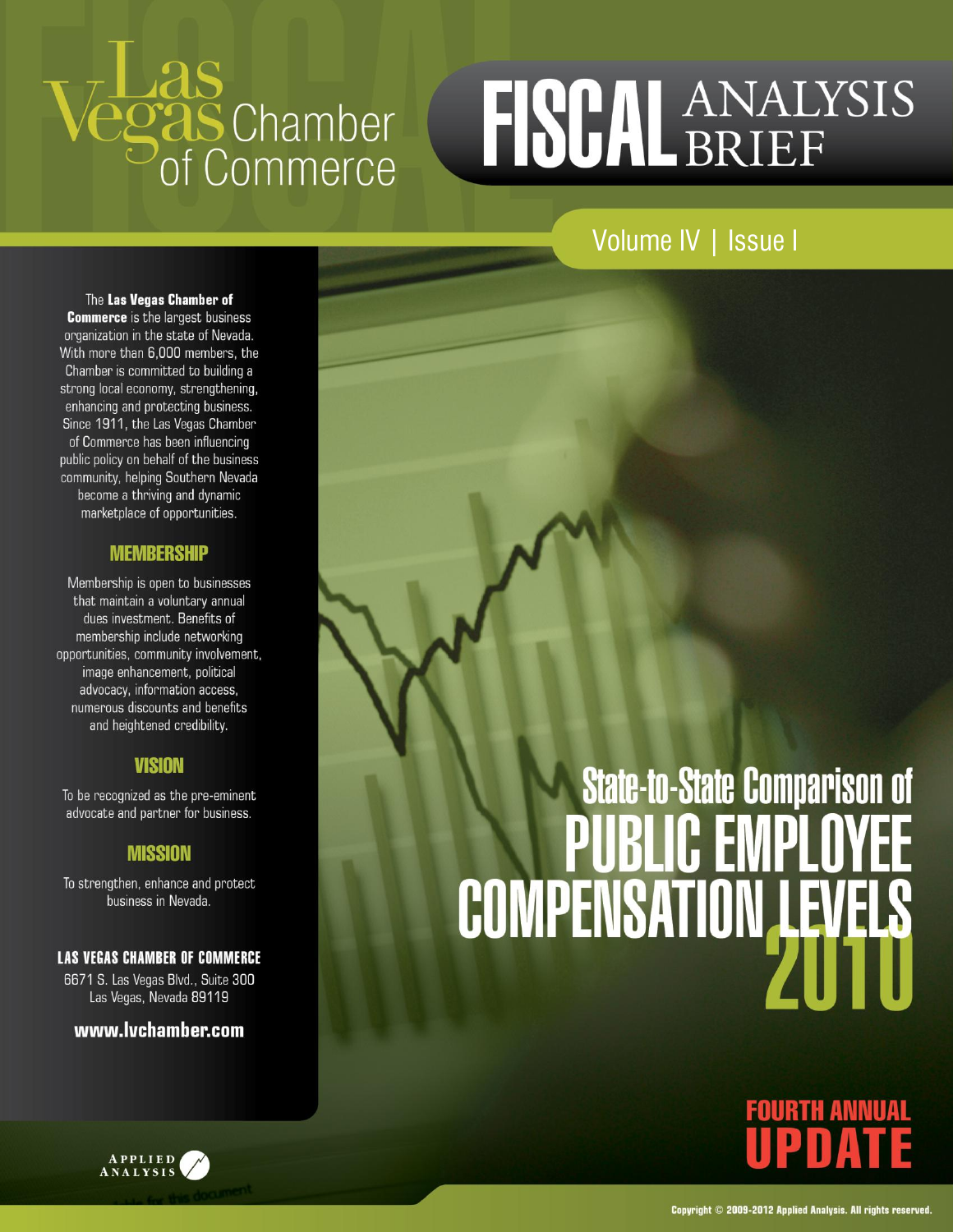## hamber immerce

**State-to-State** 

**FISCAL ANALYSIS** 



his is the fourth annual update of the *State-to-State Comparison of Public Employee Compensation Levels* report*,* which was first published in June 2008 and subsequently updated in 2010 and  $\prod_{r}$ <sup>t</sup>

At the beginning of each calendar year, the U.S. Census Bureau releases average wage and salary payment data and staffing levels for state and local governments for the period ending one year prior (i.e., this 2012 update covers 2010 data). The U.S. Census Bureau's Census of Governments, Annual Survey of State and Local Government and Payroll<sup>2</sup> is specifically designed to be used for comparative studies of state and local government employment.<sup>3</sup>

In January 2012, the U.S. Census Bureau released the results of its 2010 Annual Survey of State and Local Government and Payroll.<sup>4</sup> This report updates the comparative analyses with the most recent wage, salary and employment figures. We have also developed a database of state and local employment levels and payroll information for the past 14 years of reported data, facilitating comparisons of current conditions as well as how payrolls and staffing levels have changed over time.

#### **FINDINGS IN SUMMARY**

Average annual salaries for Nevada's state and local government workers rose 3.1 percent in 2010, or from \$56,900 to \$58,600. Total annual state and local government full-time equivalent employment declined 1.1 percent, while total payrolls rose approximately 2.0 percent, or from \$6.6 billion to \$6.7 billion. Nevada's state and local government employees' earnings equated to 115.1 percent of the national average (i.e., \$50,900) in 2010, up from 113.3 percent in the prior year. The average salary for state and local government workers nationwide rose 1.5 percent in 2010, or less than half of the increase reported in Nevada. Nationwide, total state and local government full-time equivalent employment declined by 0.3 percent, while total payrolls rose 1.2 percent, or from \$834.5 billion in 2009 to \$844.9 billion in 2010. Despite the higher-than-average salary escalation, Nevada's public workers dropped one spot in the rankings to  $10<sup>th</sup>$  highest paid in the nation in 2010, down from the  $9<sup>th</sup>$  place spot in 2009.

 $\overline{a}$ 

<sup>&</sup>lt;sup>1</sup> Available at: http://www.lvchamber.com/advocacy-research-public-policy-reports.

<sup>2</sup> *See*, U.S. Census Bureau, Census of Governments [\(http://www.census.gov/govs/\)](http://www.census.gov/govs/).

<sup>&</sup>lt;sup>3</sup> See[, http://www.census.gov/govs/apes/about\\_the\\_survey.html.](http://www.census.gov/govs/apes/about_the_survey.html)

<sup>4</sup> *See*, U.S. Census Bureau, Census of Governments [\(http://www.census.gov/govs/apes/\)](http://www.census.gov/govs/apes/).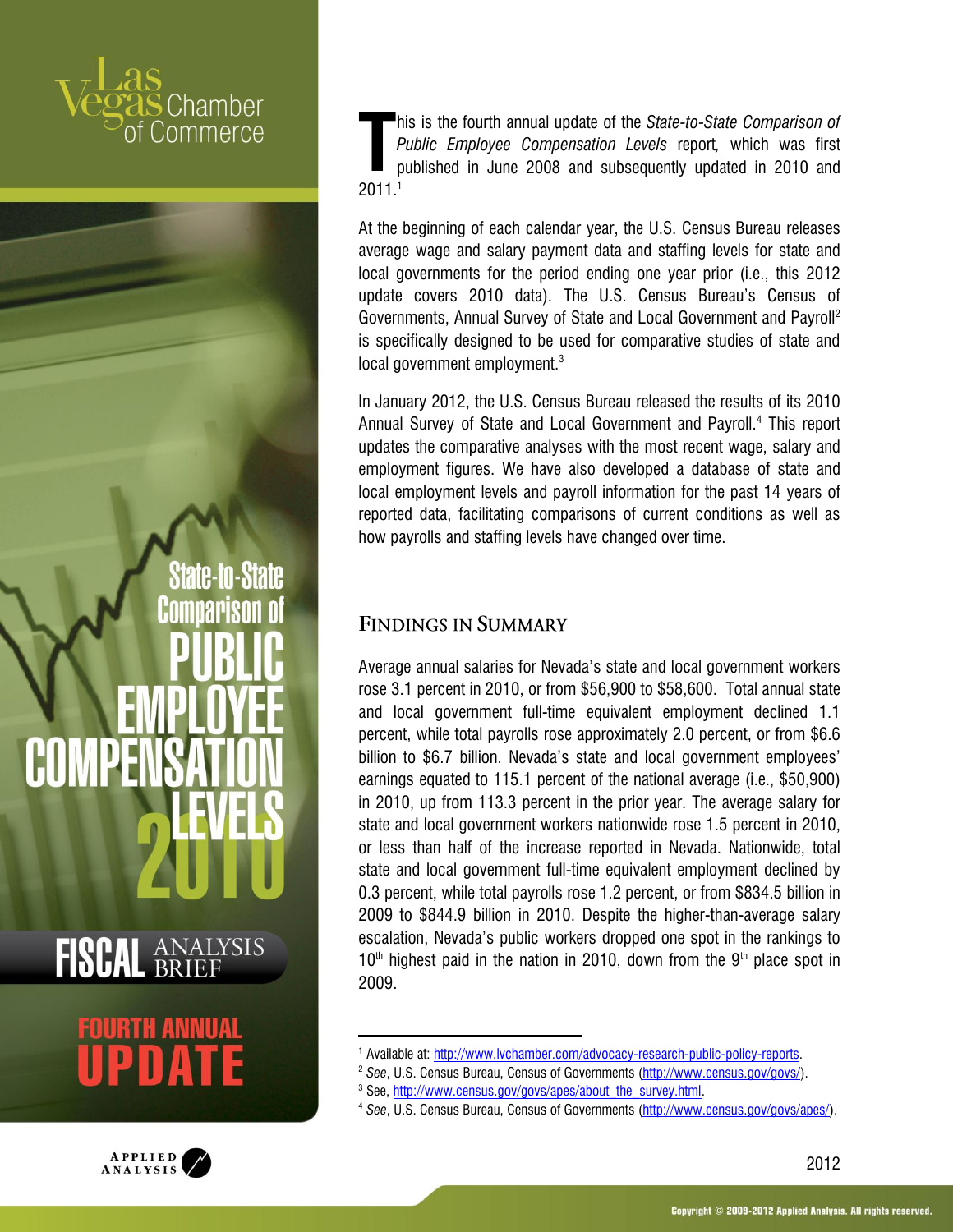**State-to-State** 





The discrepancy between local and state comparisons to national averages persisted in 2010, with local employees earning 118.1 percent of the national local government average (\$59,000 in Nevada compared to \$50,000 nationally), and state employees earning 107.1 percent of the national state government average (\$57,500 in Nevada compared to \$53,700 nationally). Worth noting is that the U.S. Census Bureau data classifies K-12 teachers as "local" employees. If teachers are removed from the "local" calculation, Nevada's local government workers report average wage payments of \$63,000, or 126.1 percent of the national average, on par with the premium reported in the past several years.

|                                                     |              | <b>Government Employee Categories</b> |                        |
|-----------------------------------------------------|--------------|---------------------------------------|------------------------|
|                                                     | <b>State</b> | Local                                 | <b>State and Local</b> |
| <b>Average Public Employee Salary:</b>              |              |                                       |                        |
| Nation                                              | \$53,669     | \$49,976                              | \$50,951               |
| Nevada                                              | \$57,482     | \$59,028                              | \$58,644               |
|                                                     |              |                                       |                        |
| <u>Nevada Average Salary:</u>                       |              |                                       |                        |
| As Percent of National Average                      | 107.1%       | 118.1%                                | 113.3%                 |
| National Rank (a)                                   | 13 out of 50 | 8 out of 51                           | 10 out of 51           |
|                                                     |              |                                       |                        |
| <b>Nevada Public Employees per 1,000 Population</b> |              |                                       |                        |
| <b>Staffing Level</b>                               | 10.5         | 31.8                                  | 42.3                   |
| Rank (a)                                            | 47 out of 50 | 48 out of 51                          | 51 out of 51           |

(a) For rankings, 1 equals first (highest) in the nation (includes District of Columbia)

In total, 69 percent of all state and local government employees worked in job categories reporting higher-than-average wages in 2010, consistent with the prior year. In other words, 78,900 employees out of a total of 114,100 earned higher-than-average wages. Only four of the 29 state and local government employee categories analyzed reported lower-thanaverage wages in 2010, though none were significantly below average.

The four state and local government classifications reporting belowaverage wages were elementary and secondary school teachers (99.9 percent of the national average, up from 96.4 percent in 2009), electric power workers (99.4 percent, up from 94.5 percent in 2009), air transportation workers (97.1 percent, down from 102.9 percent in 2009) and social insurance administration employees (91.9 percent, down from 105.9 percent in 2009).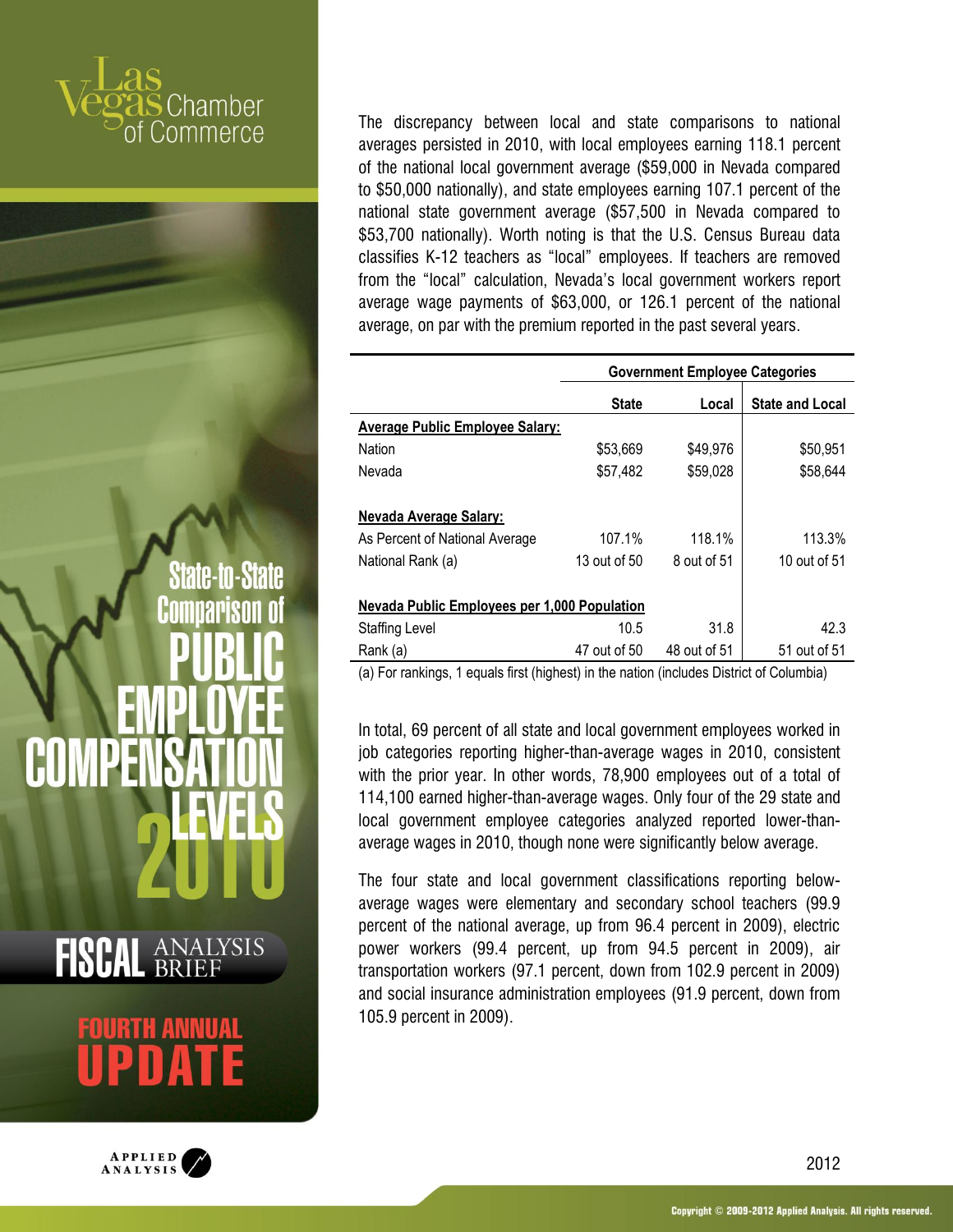**State-to-State** nariso  $\mathbf{D}$ 

## **FISCAL ANALYSIS**



Those at the other end of the income spectrum included firefighters (152.0 percent of the national average); water supply employees (147.0 percent of the national average); other fire employees (139.7 percent of the national average); and housing and community development employees (128.4 percent of the national average). Refer to Exhibits 1 through 6 for further detail regarding average wage and salary payments.

National rankings by job classification also provided meaningful insight into the relative difference in Nevada's state and local wage and salary payments. Of the 29 job categories reviewed, Nevada's public employees placed in the top three 10 times, and in the top five 14 times. Job classifications ranking in the top three nationally included: other fire employees, who ranked  $1<sup>st</sup>$  in the nation; judicial and legal, firefighters, water supply, transit and higher education instructional employees, who all ranked  $2<sup>nd</sup>$  in the nation; and police-other, sewerage, parks and recreation, and housing and community development, who all ranked  $3<sup>rd</sup>$ highest nationally.

All local government job classifications ranked in the top ten in the nation except for air transportation workers  $(15<sup>th</sup>$  highest in the nation), electric power employees (12<sup>th</sup> highest in the nation), and elementary and secondary teachers (18<sup>th</sup> highest in the nation). When compared only to other local employees nationwide, all local government employees in Nevada earn wages at or above the national average, with the exception of air transportation workers (the average wage in this classification is 97.6 percent of the national average).

Only one state government employee classification ranked in the top three highest paid compared to the nation for that classification, higher education instructional employees  $(3<sup>rd</sup>$  highest in the nation). The only state classifications ranking below the top 20 in the nation were financial administration personnel employed by the state  $(37<sup>th</sup>$  in the nation), and public welfare employees  $(24<sup>th</sup>$  in the nation).

Also worth noting is that the majority of salaries reported for both state and local government employees in Nevada are exclusive of an annual retirement plan contribution totaling 21.5 percent of salary (or 37.0 percent for police and fire employees) in 2010, half of which is contributed on behalf of the employee but not counted in his or her salary. Effective July 1, 2011, these rates increased to 23.75 percent for regular employees and 39.75 percent for police and fire employees. Specifically, for public employees participating in the "Employer-Pay" plan, he or she has taken a reduction in his or her salary or not received a pay raise in exchange for retirement plan contributions to be made on his or her behalf.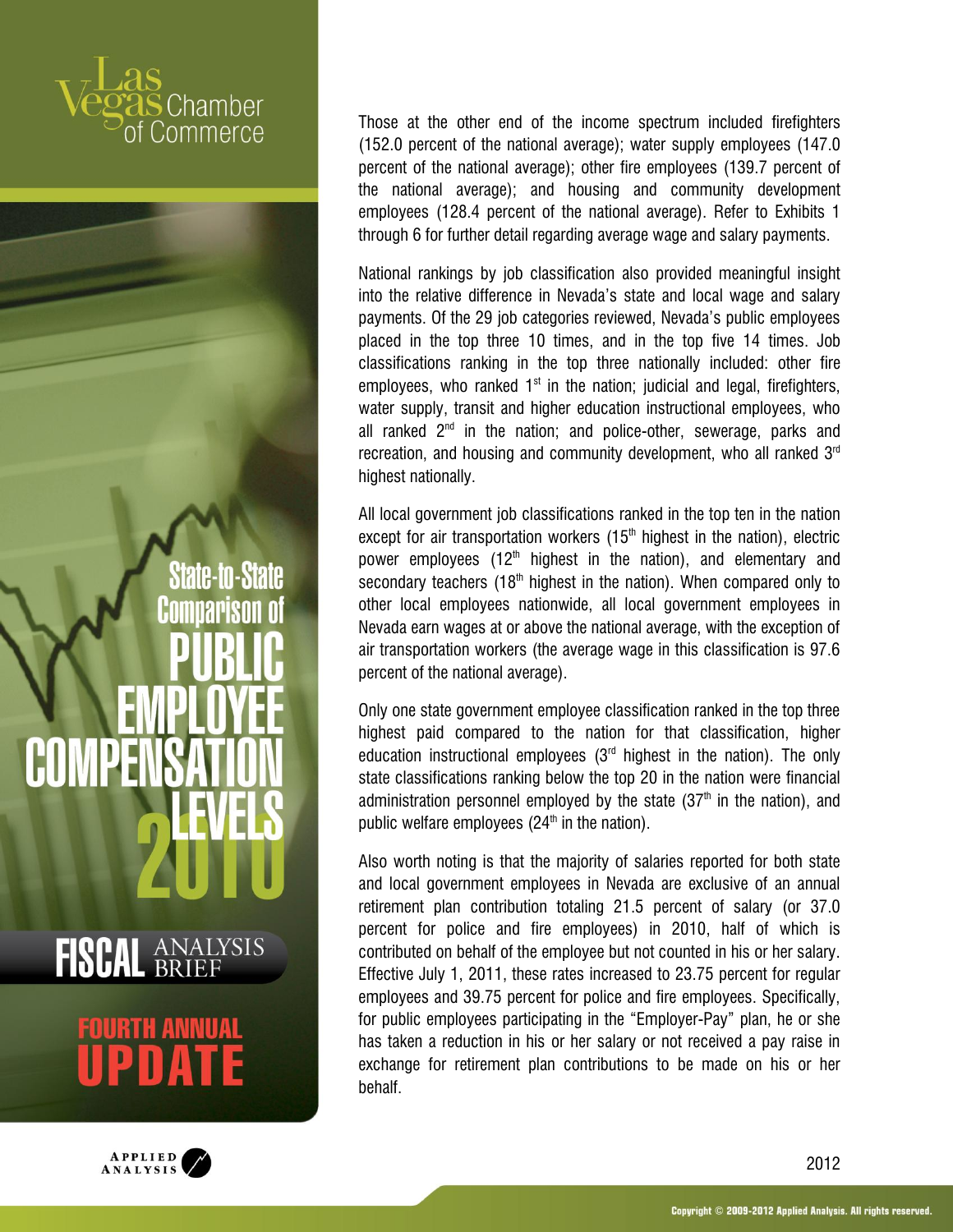State-to-State nariso

**FISCAL ANALYSIS** 

 $\overline{a}$ 



Approximately 83 percent of state and local government employees participate in the "Employer-Pay" plan offered by Nevada Public Employees' Retirement System (PERS), as opposed to the "Employer/Employee-Pay" plan.<sup>5</sup> As stated above, those participating in the "Employer-Pay" plan receive a lower salary in exchange for contributions to be made on their behalf to their own retirement fund by their employer. Both the "Employer-Pay" plan and the "Employer/Employee-Pay" plan have unique advantages and disadvantages, but what is relevant to this analysis is the fact that the majority of government employees in Nevada "earn" higher salaries than what is generally reported as take home pay. For the approximately 83 percent of employees enrolled in the "Employer-Pay" plan, this analysis excludes the portion of the employee's salary which is theoretically contributed to his or her own retirement on his or her behalf by the government employer. For the year beginning July 1, 2010, these contributions were 11.25 percent (of the employee's salary) for employees other than police and fire, and 19.0 percent for police and fire employees; these rates increased again on July 1, 2011. That said, there is only limited data available on whether similar contributions are included or excluded in other state and local governments' salary calculations; thus, to be conservative, no attempt was made to account for such contributions in the salaries reported for Nevada public employees.

Nevada continued to rank dead last in terms of the number of state and local government employees per 1,000 residents. However, for 2010 we expanded our review of staffing levels beyond total employment levels to take a more detailed look at staffing levels by classification. Staffing ratios vary widely by classification throughout the state and local governments. Average wage and salary rankings were also incorporated for informational purposes. Refer to Exhibit 7 for further detail and additional data points.

<sup>5</sup> *See*, Public Employees' Retirement System of the State of Nevada, Actuarial Valuation and Review as of June 30, 2011.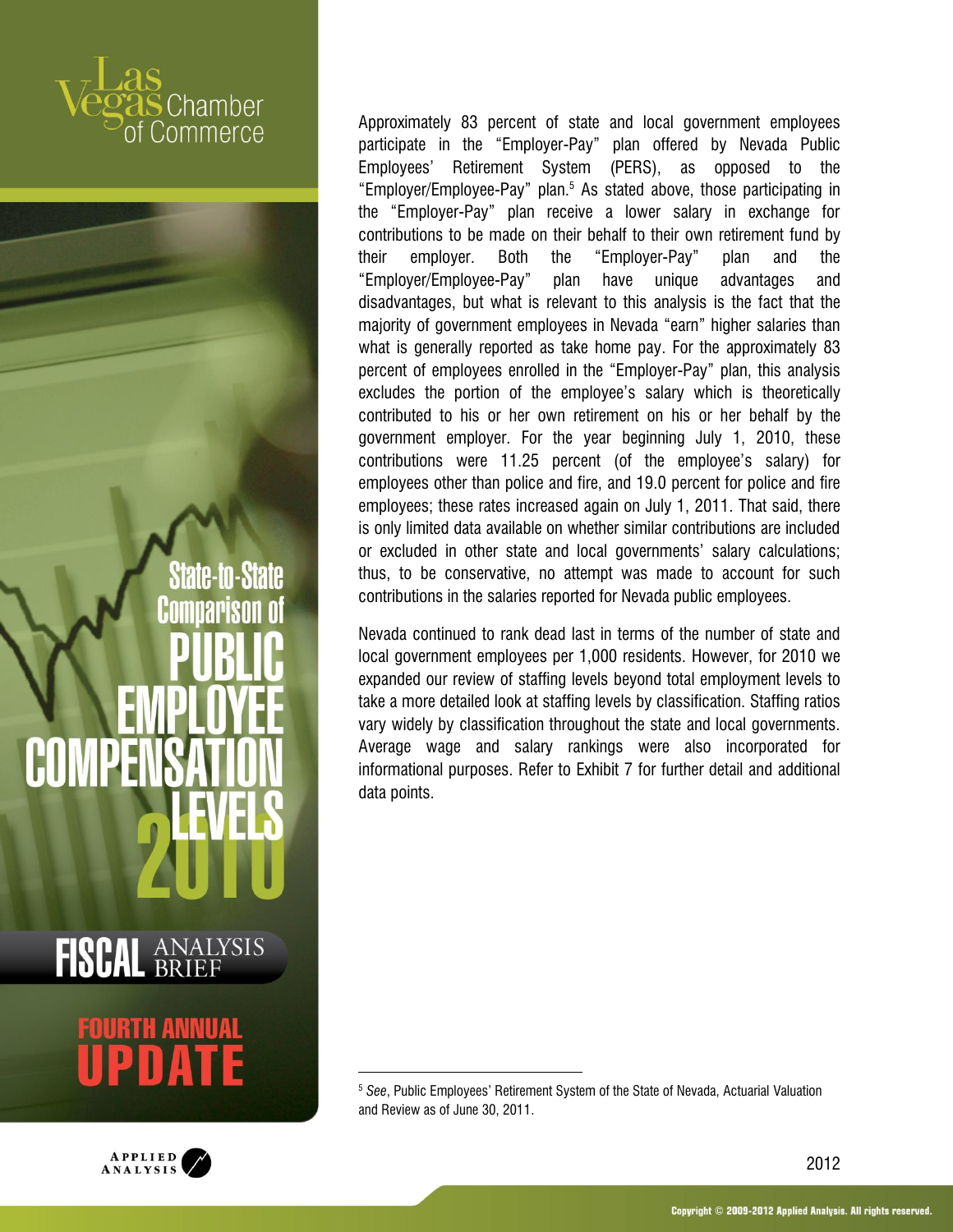**State-to-State** nariso  $\mathbf{D}$ 

## **FISCAL ANALYSIS**

 $\overline{a}$ 



#### **METHODOLOGY**

This analysis is based on data obtained from the U.S. Census Bureau, Census of Governments, Survey of State and Local Government Employment and Payroll.<sup>6</sup> The annual survey, which began in 1957, is designed to provide current estimates of state and local government employment and payrolls.<sup>7</sup> Detailed data are obtained on employees, by program function, and for selected job categories. Data on employees include number of full and part-time workers and gross wages paid. Data by function include approximately 30 primary functions such as education, hospitals, police protection, public welfare and highways. Data for job categories are limited to major categories such as instructional employees in education and public safety officers in police protection.

The survey-based data include only wages and salaries; they do not reflect employer contributions to health care, retirement and other employee benefits. In Nevada, Public Employee Retirement System payments made by the employer on behalf of the employee are not included in wages and salaries. If quasi-salary payments were included, they would materially increase the wages and salaries paid to the state's employees. This reality notwithstanding, there is only limited available data on whether similar contributions are included or excluded in other state and local governments' salary calculations.

The data reported and analyzed in this fiscal briefing are as of 2010 and were published by the U.S. Census Bureau in 2012. They are the most current data available at the time this analysis was undertaken. The data are appropriate for the analysis undertaken. The U.S. Census Bureau reports that the Annual Public Employment Survey data are used by the Bureau of Economic Analysis to update and develop economic measures for the government sector, such as the national income and product accounts. The Bureau of Labor Statistics also uses these data to adjust the monthly public employment series. The Department of Housing and Urban Development uses these data to establish payroll guidelines for some local public authorities. State and local governments also use the data for peer government analyses, such as the one undertaken here. Professional and academic analysts use the information for trend analysis, to compare public and private sector employment and payrolls in the U.S., and to compare U.S. public sector employment with other countries.

<sup>6</sup> *See,* U.S. Census Bureau, Census of Governments [\(http://www.census.gov/govs/\)](http://www.census.gov/govs/). <sup>7</sup> The United States Code, Title 13, authorizes the survey and provides for voluntary responses.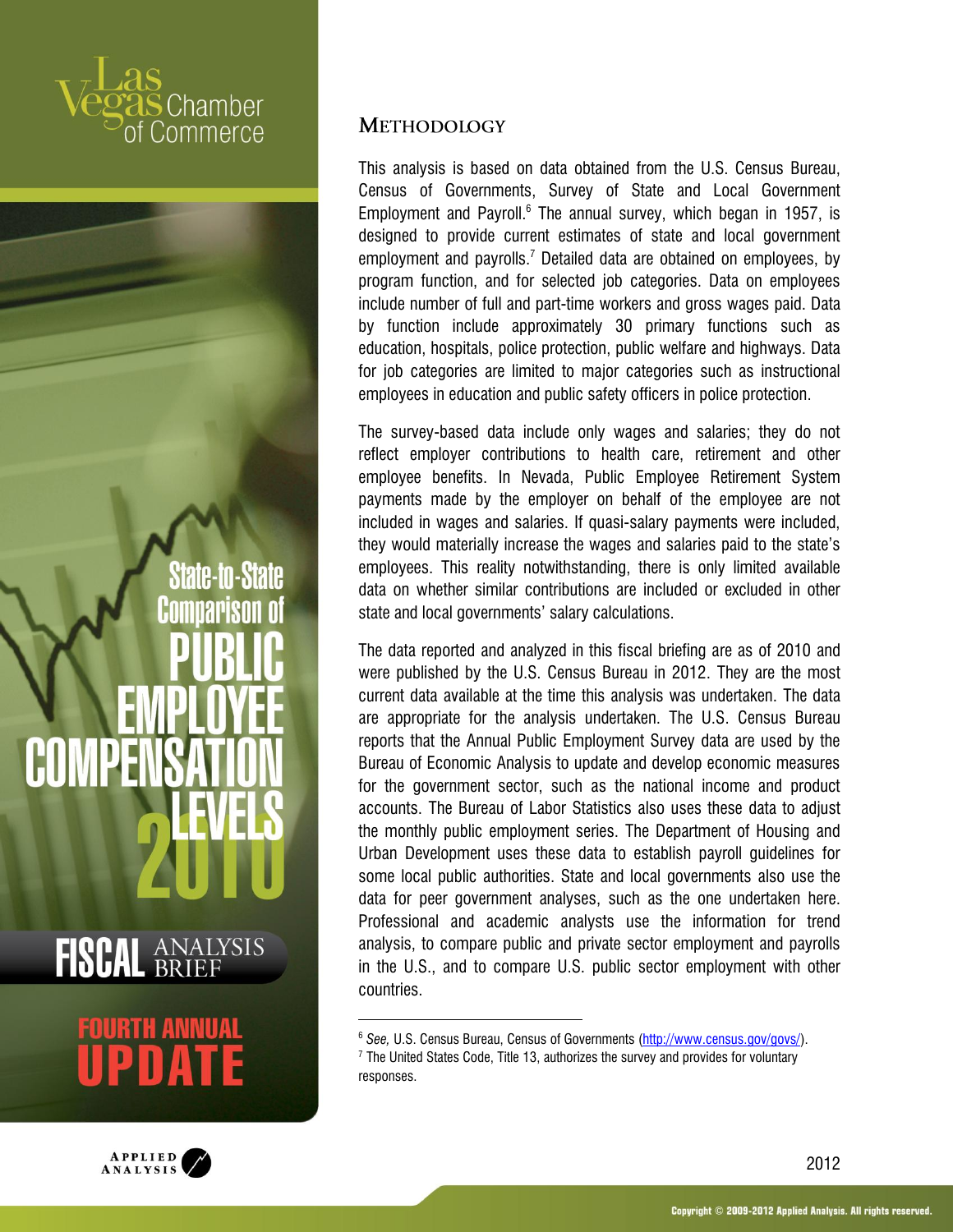

## DA.



#### **ANALYSIS LIMITATIONS**

As with any analysis, there are important limitations that must be considered when drawing conclusion from the data utilized. Primary among these are comparability and completeness issues. Not all states classify all employees similarly. For example, teachers are classified as "local" employees while, in Nevada, they are more commonly considered "state" employees. Differing classifications of employees could impact the comparability of estimated salaries as well as relative employment levels. Along these same lines, the relative complexity of certain job functions in Nevada compared to other states may also factor into relative compensation levels. Certain state or local governmental functions may require personnel with higher qualifications and/or more experience than are required in other states, thereby increasing the average salaries attributable to that function. Finally, whether higher-level positions are brought in-house rather than out-sourced to contractors may also impact average salary payments reported from state to state.

Additionally, reported data are not always complete. The U.S. Census Bureau applies appropriate statistical methods to impute for missing data; however, these limitations warrant additional caution particularly when undertaking segmented analyses.

It is also important to note that this analysis does not consider the differential impacts of employee benefit levels. This is a key factor that may also impact wage and salary levels for otherwise similarly-situated employees.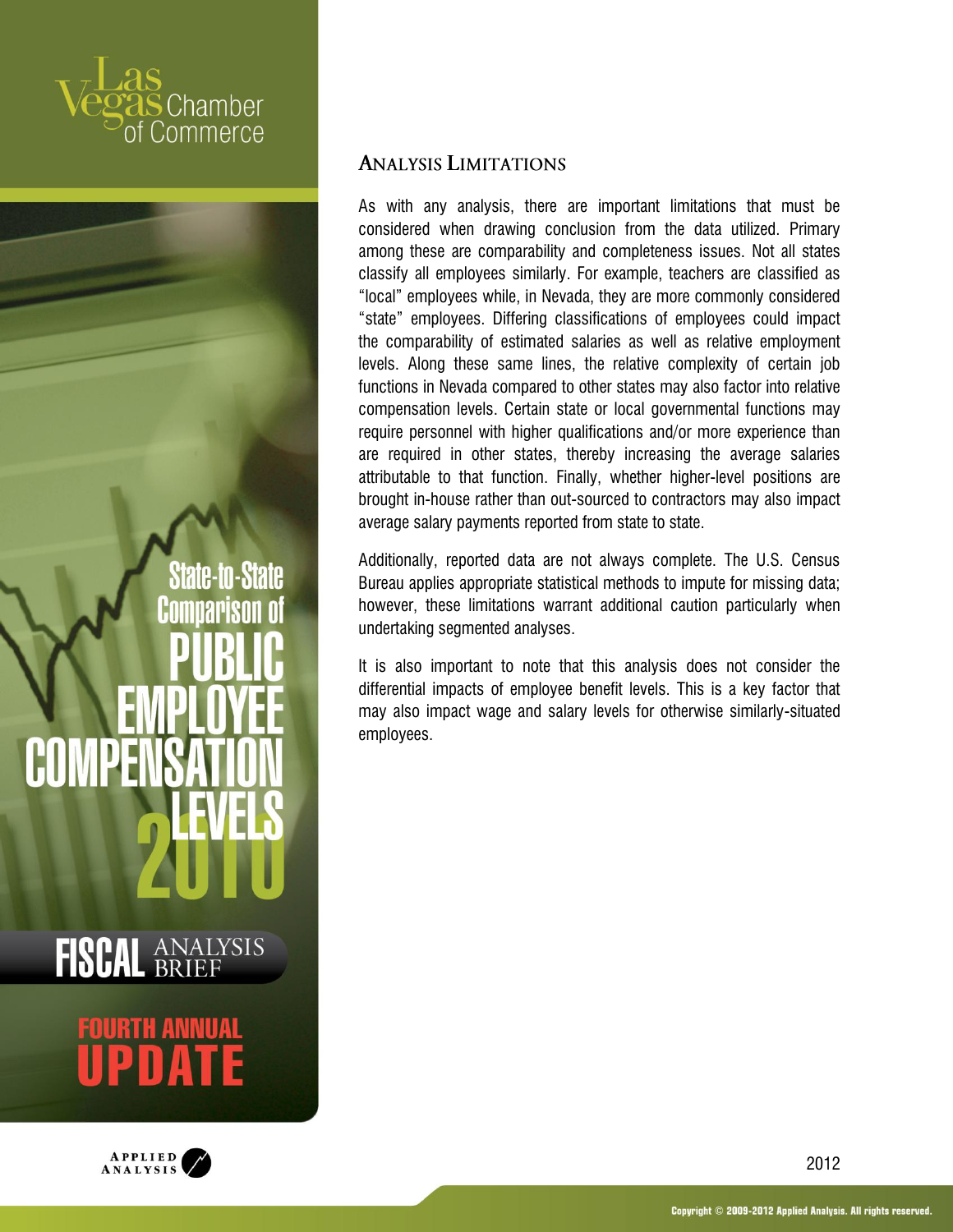#### Comparative Analysis of Government Employee Payrolls, Nevada and National Averages State and Local Government Levels 2009 and 2010

|                                 | Average Salary - Nevada |          | <b>Average Salary - US</b> |          |          | Nevada as a Percent of US |        |        | Nevada Ranking    |                |                |        |
|---------------------------------|-------------------------|----------|----------------------------|----------|----------|---------------------------|--------|--------|-------------------|----------------|----------------|--------|
|                                 |                         |          | Percent                    |          |          | Percent                   |        |        | Percentage        |                |                |        |
| <b>Function</b>                 | 2010                    | 2009     | Change                     | 2010     | 2009     | Change                    | 2010   |        | 2009 Point Change | 2010           | 2009           | Change |
| Total                           | \$58,644                | \$56,872 | 3.1%                       | \$50,951 | \$50,187 | 1.5%                      | 115.1% | 113.3% | 1.8%              | 10             | 9              |        |
| <b>Financial Administration</b> | \$59,862                | \$59,890 | 0.0%                       | \$52,037 | \$51,218 | 1.6%                      | 115.0% | 116.9% | $-1.9%$           |                | 5              |        |
| Other Government Administration | \$63,976                | \$63,750 | 0.4%                       | \$52,471 | \$51,348 | 2.2%                      | 121.9% | 124.2% | $-2.2%$           |                | $\overline{2}$ |        |
| Judicial and Legal              | \$72,639                | \$73,110 | $-0.6%$                    | \$57.937 | \$56,753 | 2.1%                      | 125.4% | 128.8% | $-3.4%$           |                | <sup>o</sup>   |        |
| Police Protection - Officers    | \$83,990                | \$82,382 | 2.0%                       | \$67,919 | \$65,752 | 3.3%                      | 123.7% | 125.3% | $-1.6%$           |                |                |        |
| Police - Other                  | \$56.980                | \$57.698 | $-1.2%$                    | \$45.977 | \$44.818 | 2.6%                      | 123.9% | 128.7% | $-4.8%$           | 3              | 3              |        |
| Firefighters                    | \$104,830               | \$99,777 | 5.1%                       | \$68,968 | \$67,018 | 2.9%                      | 152.0% | 148.9% | 3.1%              | $\overline{c}$ | $\overline{2}$ |        |
| Fire - Other                    | \$82,090                | \$78,018 | 5.2%                       | \$58.781 | \$56,247 | 4.5%                      | 139.7% | 138.7% | 0.9%              |                |                |        |
| Correction                      | \$61,549                | \$62,871 | $-2.1%$                    | \$49.155 | \$48,671 | 1.0%                      | 125.2% | 129.2% | $-4.0%$           |                | 5              |        |
| Highways                        | \$60,010                | \$60,275 | $-0.4%$                    | \$48,940 | \$48,753 | 0.4%                      | 122.6% | 123.6% | $-1.0%$           |                | 5              |        |
| Air Transportation              | \$55,954                | \$58,000 | $-3.5%$                    | \$57,643 | \$56,344 | 2.3%                      | 97.1%  | 102.9% | $-5.9%$           | 17             | 15             | $-2$   |
| Water Transport & Terminals     | \$0                     | \$0      | 0.0%                       | \$65,310 | \$63,676 | 2.6%                      | n.a.   | n.a.   | n.a.              | n.a.           | n.a.           | n.a.   |
| <b>Public Welfare</b>           | \$49,592                | \$51,461 | $-3.6%$                    | \$45,426 | \$44,308 | 2.5%                      | 109.2% | 116.1% | $-7.0%$           | 14             |                | $-7$   |
| Health                          | \$56,626                | \$56.854 | $-0.4%$                    | \$49.621 | \$49.120 | 1.0%                      | 114.1% | 115.7% | $-1.6%$           |                | 8              |        |
| Hospitals                       | \$63,816                | \$65,556 | $-2.7%$                    | \$54.974 | \$53.637 | 2.5%                      | 116.1% | 122.2% | $-6.1%$           | $\overline{ }$ | 3              |        |
| Social Insurance Administration | \$45,142                | \$51.664 | $-12.6%$                   | \$49.110 | \$48.772 | 0.7%                      | 91.9%  | 105.9% | $-14.0%$          | 28             | 16             | $-12$  |
| Solid Waste Management          | \$53,325                | \$51.644 | 3.3%                       | \$44,379 | \$45,086 | $-1.6%$                   | 120.2% | 114.5% | 5.6%              | q              | 10             |        |
| Sewerage                        | \$69,122                | \$70,276 | $-1.6%$                    | \$54,085 | \$52,969 | 2.1%                      | 127.8% | 132.7% | $-4.9%$           | 3              | 3              |        |
| Parks and Recreation            | \$48,657                | \$49,098 | $-0.9%$                    | \$39,869 | \$39,196 | 1.7%                      | 122.0% | 125.3% | $-3.2%$           | 3              | $\overline{2}$ |        |
| Housing & Community Development | \$64,299                | \$63,001 | 2.1%                       | \$50,087 | \$49,761 | 0.7%                      | 128.4% | 126.6% | 1.8%              | 3              | $\overline{2}$ |        |
| <b>Natural Resources</b>        | \$54,993                | \$56,671 | $-3.0%$                    | \$48.999 | \$48.451 | 1.1%                      | 112.2% | 117.0% | $-4.7%$           | 12             | 11             |        |
| <b>Water Supply</b>             | \$78,993                | \$76,064 | 3.9%                       | \$53.740 | \$52.955 | 1.5%                      | 147.0% | 143.6% | 3.4%              | $\overline{2}$ | $\overline{2}$ |        |
| <b>Electric Power</b>           | \$73,531                | \$69,892 | 5.2%                       | \$74.007 | \$73,936 | 0.1%                      | 99.4%  | 94.5%  | 4.8%              | 15             | 13             |        |
| <b>Gas Supply</b>               | \$0                     | \$0      | 0.0%                       | \$50,418 | \$49,090 | 2.7%                      | n.a.   | n.a.   | n.a.              | n.a.           | n.a.           | n.a.   |
| Transit                         | \$73,456                | \$73,017 | 0.6%                       | \$61,208 | \$60,370 | 1.4%                      | 120.0% | 121.0% | $-0.9%$           | $\overline{2}$ | $\overline{2}$ |        |
| Elem & Sec Instructional        | \$52,619                | \$50,444 | 4.3%                       | \$52,658 | \$52,305 | 0.7%                      | 99.9%  | 96.4%  | 3.5%              | 19             | 19             |        |
| Elem & Secondary - Other        | \$42,553                | \$38,417 | 10.8%                      | \$32,569 | \$32,069 | 1.6%                      | 130.7% | 119.8% | 10.9%             | 5              | 9              |        |
| <b>Higher Ed Instructional</b>  | \$92,247                | \$68,529 | 34.6%                      | \$77.324 | \$75,748 | 2.1%                      | 119.3% | 90.5%  | 28.8%             | $\overline{c}$ | 33             | 31     |
| Higher Ed - Other               | \$51,052                | \$47,038 | 8.5%                       | \$45.682 | \$44,347 | 3.0%                      | 111.8% | 106.1% | 5.7%              |                | 13             |        |
| <b>Other Education</b>          | \$59,918                | \$64,205 | $-6.7%$                    | \$51,999 | \$52,113 | $-0.2%$                   | 115.2% | 123.2% | $-8.0%$           | q              | 6              |        |
| Libraries                       | \$45,879                | \$44,358 | 3.4%                       | \$39.587 | \$38,445 | 3.0%                      | 115.9% | 115.4% | 0.5%              | 5              |                | -1     |
| <b>Liquor Stores</b>            | \$0                     | \$0      | 0.0%                       | \$36,613 | \$35,717 | 2.5%                      | n.a.   | n.a.   | n.a               | n.a.           | n.a.           | n.a.   |
| Other and Unallocable           | \$62,105                | \$64,014 | $-3.0%$                    | \$52,220 | \$51,520 | 1.4%                      | 118.9% | 124.3% | $-5.3%$           | 6              | 3              | $-3$   |

Source: U.S. Census Bureau, Census of Governments, Annual Surveys of State and Local Government Employment and Payroll, 2009 and 2010.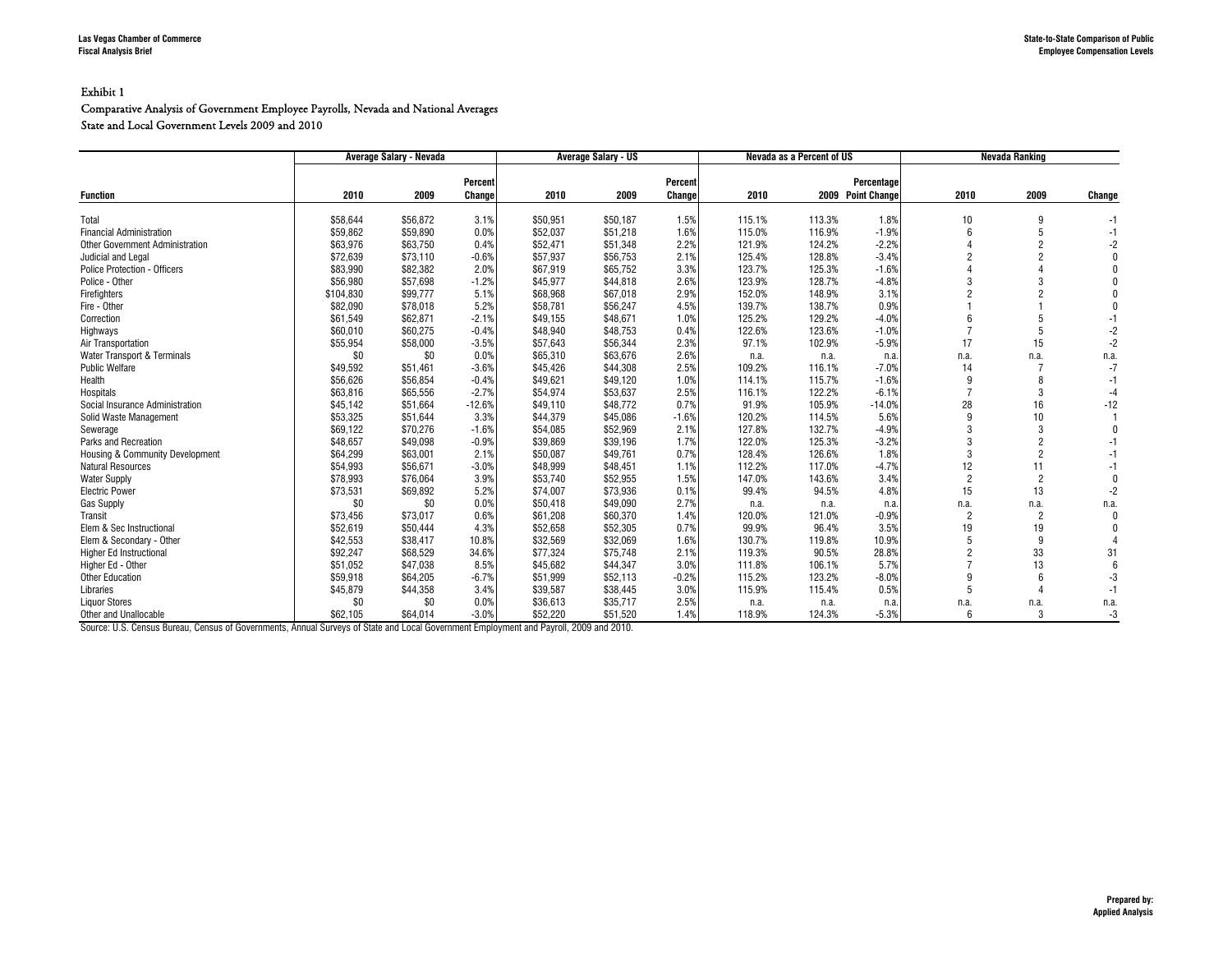#### Exhibit 1.1

#### Comparative Analysis of Government Employee Payrolls, Nevada and the National Average State and Local Government Levels, 2010

|                                        |                                                            | NEVADA                                  |                                                           |                                                            |                                         |                                                           |                                                |
|----------------------------------------|------------------------------------------------------------|-----------------------------------------|-----------------------------------------------------------|------------------------------------------------------------|-----------------------------------------|-----------------------------------------------------------|------------------------------------------------|
| <b>Function</b>                        | <b>Full-time</b><br><b>Equivalent</b><br><b>Employment</b> | <b>Total</b><br><b>March</b><br>Payroll | Average<br>Payroll<br><b>Per Employee</b><br>(Annualized) | <b>Full-time</b><br><b>Equivalent</b><br><b>Employment</b> | <b>Total</b><br><b>March</b><br>Payroll | Average<br>Payroll<br><b>Per Employee</b><br>(Annualized) | Nevada as a<br>Percentage of<br>the US Average |
|                                        |                                                            |                                         |                                                           |                                                            |                                         |                                                           |                                                |
| Total                                  | 114,144                                                    | \$557,818,510                           | \$58,644                                                  | 16,581,617                                                 | \$70,404,451,718                        | \$50,951                                                  | 115.1%                                         |
| <b>Financial Administration</b>        | 3,213                                                      | \$16,027,984                            | \$59,862                                                  | 390,713                                                    | \$1,694,288,272                         | \$52,037                                                  | 115.0%                                         |
| <b>Other Government Administration</b> | 2,957                                                      | \$15,764,860                            | \$63,976                                                  | 277.601                                                    | \$1,213,840,775                         | \$52,471                                                  | 121.9%                                         |
| Judicial and Legal                     | 3,774                                                      | \$22,844,849                            | \$72,639                                                  | 424,889                                                    | \$2,051,389,492                         | \$57,937                                                  | 125.4%                                         |
| <b>Police Protection - Officers</b>    | 5,124                                                      | \$35,863,559                            | \$83,990                                                  | 701,215                                                    | \$3,968,810,732                         | \$67,919                                                  | 123.7%                                         |
| Police - Other                         | 3,354                                                      | \$15,925,901                            | \$56,980                                                  | 239,138                                                    | \$916,236,151                           | \$45,977                                                  | 123.9%                                         |
| Firefighters                           | 2,593                                                      | \$22.651.913                            | \$104,830                                                 | 315.950                                                    | \$1,815,860,983                         | \$68,968                                                  | 152.0%                                         |
| Fire - Other                           | 297                                                        | \$2,031,720                             | \$82,090                                                  | 26,729                                                     | \$130,929,004                           | \$58,781                                                  | 139.7%                                         |
| Correction                             | 6,590                                                      | \$33,800,650                            | \$61,549                                                  | 731,692                                                    | \$2,997,222,001                         | \$49,155                                                  | 125.2%                                         |
| Highways                               | 3,088                                                      | \$15,442,673                            | \$60,010                                                  | 525,878                                                    | \$2,144,687,383                         | \$48,940                                                  | 122.6%                                         |
| Air Transportation                     | 1,379                                                      | \$6,430,017                             | \$55,954                                                  | 47,356                                                     | \$227,477,112                           | \$57,643                                                  | 97.1%                                          |
| Water Transport & Terminals            |                                                            | \$0                                     | \$0                                                       | 12,854                                                     | \$69,957,398                            | \$65,310                                                  | n.a.                                           |
| <b>Public Welfare</b>                  | 2,602                                                      | \$10,753,179                            | \$49,592                                                  | 511,080                                                    | \$1,934,703,388                         | \$45,426                                                  | 109.2%                                         |
| Health                                 | 2,459                                                      | \$11,603,688                            | \$56,626                                                  | 443,640                                                    | \$1,834,472,121                         | \$49,621                                                  | 114.1%                                         |
| <b>Hospitals</b>                       | 6,040                                                      | \$32,120,484                            | \$63,816                                                  | 986.471                                                    | \$4,519,167,613                         | \$54,974                                                  | 116.1%                                         |
| Social Insurance Administration        | 717                                                        | \$2,697,213                             | \$45,142                                                  | 88,943                                                     | \$363,995,603                           | \$49,110                                                  | 91.9%                                          |
| Solid Waste Management                 | 110                                                        | \$488,811                               | \$53,325                                                  | 110,216                                                    | \$407,609,855                           | \$44,379                                                  | 120.2%                                         |
| Sewerage                               | 916                                                        | \$5.276.338                             | \$69.122                                                  | 126.110                                                    | \$568.385.278                           | \$54,085                                                  | 127.8%                                         |
| Parks and Recreation                   | 3,880                                                      | \$15,732,276                            | \$48,657                                                  | 266,925                                                    | \$886,831,416                           | \$39,869                                                  | 122.0%                                         |
| Housing & Community Development        | 627                                                        | \$3,359,617                             | \$64,299                                                  | 111,575                                                    | \$465,705,467                           | \$50,087                                                  | 128.4%                                         |
| <b>Natural Resources</b>               | 1,196                                                      | \$5,480,997                             | \$54,993                                                  | 181,988                                                    | \$743,108,863                           | \$48,999                                                  | 112.2%                                         |
| <b>Water Supply</b>                    | 2,230                                                      | \$14,679,522                            | \$78,993                                                  | 170.691                                                    | \$764,406,010                           | \$53,740                                                  | 147.0%                                         |
| <b>Electric Power</b>                  | 109                                                        | \$667,909                               | \$73,531                                                  | 78,716                                                     | \$485,458,780                           | \$74,007                                                  | 99.4%                                          |
| <b>Gas Supply</b>                      |                                                            | \$0                                     | \$0                                                       | 11,810                                                     | \$49.619.716                            | \$50,418                                                  | n.a.                                           |
| Transit                                | 278                                                        | \$1,701,722                             | \$73,456                                                  | 236,932                                                    | \$1,208,520,896                         | \$61,208                                                  | 120.0%                                         |
| Elem & Sec Instructional               | 33,003                                                     | \$144,716,502                           | \$52,619                                                  | 4,778,507                                                  | \$20,968,824,280                        | \$52,658                                                  | 99.9%                                          |
| Elem & Secondary - Other               | 12,227                                                     | \$43,357,780                            | \$42,553                                                  | 2,075,238                                                  | \$5,632,443,995                         | \$32,569                                                  | 130.7%                                         |
| <b>Higher Ed Instructional</b>         | 2,758                                                      | \$21,201,467                            | \$92,247                                                  | 686.577                                                    | \$4,424,061,573                         | \$77,324                                                  | 119.3%                                         |
| Higher Ed - Other                      | 7,370                                                      | \$31,354,387                            | \$51,052                                                  | 1,341,839                                                  | \$5,108,122,248                         | \$45,682                                                  | 111.8%                                         |
| <b>Other Education</b>                 | 134                                                        | \$669.080                               | \$59,918                                                  | 86.377                                                     | \$374.294.835                           | \$51.999                                                  | 115.2%                                         |
| Libraries                              | 976                                                        | \$3,731,532                             | \$45,879                                                  | 131,032                                                    | \$432,268,060                           | \$39,587                                                  | 115.9%                                         |
| <b>Liquor Stores</b>                   |                                                            | \$0                                     | \$0                                                       | 9,822                                                      | \$29,967,788                            | \$36,613                                                  | n.a.                                           |
| <b>Other and Unallocable</b>           | 4.143                                                      | \$21,441,880                            | \$62,105                                                  | 453,113                                                    | \$1,971,784,630                         | \$52,220                                                  | 118.9%                                         |

Notes:

The US Census Bureau recommends special care in interpreting data in this table. Six states (Maryland, Massachusetts, Nebraska, Oklahoma, Oregon, Rhode Island and Vermont) were noncompliant

for at least one state and local government Total Quantity Response Rate (TQRR), which must be above 70 percent.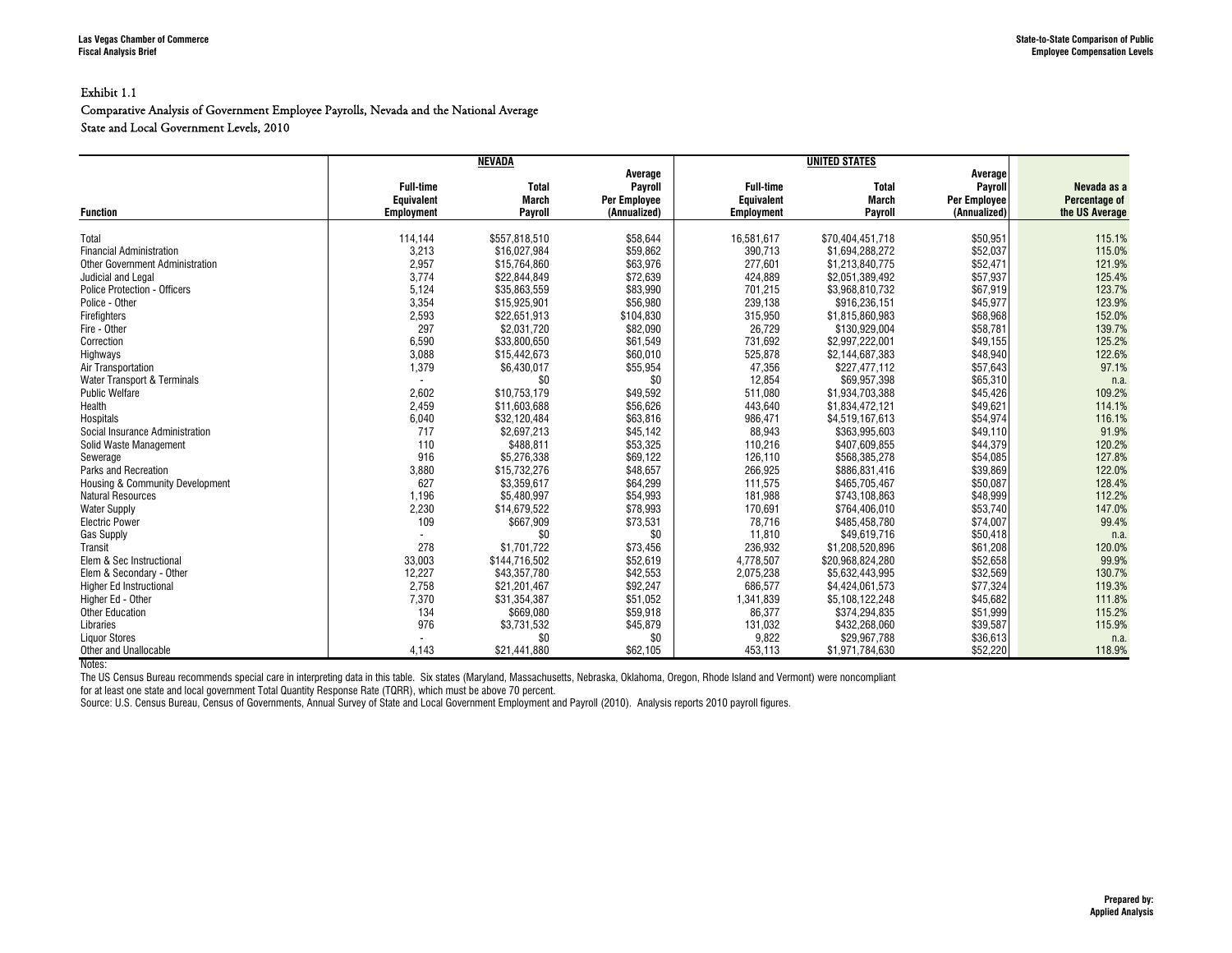#### Comparative Analysis of Government Employee Payrolls, Nevada and the National Average State Government Level, 2009 and 2010

|                                        |          | Average Salary - Nevada |          |          | <b>Average Salary - US</b> |          |        | Nevada as a Percent of US |                   |                 | <b>Nevada Ranking</b> |        |
|----------------------------------------|----------|-------------------------|----------|----------|----------------------------|----------|--------|---------------------------|-------------------|-----------------|-----------------------|--------|
|                                        |          |                         | Percent  |          |                            | Percent  |        |                           | Percentage        |                 |                       |        |
| <b>Function</b>                        | 2010     | 2009                    | Change   | 2010     | 2009                       | Changel  | 2010   |                           | 2009 Point Change | 2010            | 2009                  | Change |
|                                        |          |                         |          |          |                            |          |        |                           |                   |                 |                       |        |
| Total                                  | \$57,482 | \$56,688                | 1.4%     | \$53.669 | \$52.895                   | 1.5%     | 107.1% | 107.2%                    | $-0.1%$           | 13              | 11                    | $-2$   |
| <b>Financial Administration</b>        | \$47,417 | \$50,154                | $-5.5%$  | \$51.617 | \$51.364                   | 0.5%     | 91.9%  | 97.6%                     | $-5.8%$           | 37              | 24                    | $-13$  |
| <b>Other Government Administration</b> | \$60,862 | \$62,093                | $-2.0%$  | \$54.729 | \$54.217                   | 0.9%     | 111.2% | 114.5%                    | $-3.3%$           | 11              |                       |        |
| Judicial and Legal                     | \$77,785 | \$81,048                | $-4.0%$  | \$61.275 | \$60,307                   | 1.6%     | 126.9% | 134.4%                    | $-7.4%$           |                 | 3                     |        |
| <b>Police Protection - Officers</b>    | \$70,374 | \$77,420                | $-9.1%$  | \$71.940 | \$70.233                   | 2.4%     | 97.8%  | 110.2%                    | $-12.4%$          | 14              |                       |        |
| Police - Other                         | \$53,608 | \$58,840                | $-8.9%$  | \$47,029 | \$45,957                   | 2.3%     | 114.0% | 128.0%                    | $-14.0%$          | 13              |                       |        |
| Correction                             | \$54,816 | \$58,979                | $-7.1%$  | \$48,645 | \$48,801                   | $-0.3%$  | 112.7% | 120.9%                    | $-8.2%$           | 10              | 9                     |        |
| Highways                               | \$54,003 | \$58,058                | $-7.0%$  | \$51,224 | \$51,772                   | $-1.1%$  | 105.4% | 112.1%                    | $-6.7%$           | 14              | 11                    |        |
| Air Transportation                     | \$0      | \$0                     | n.a.     | \$61.957 | \$62,346                   | $-0.6%$  | n.a.   | n.a.                      | n.a.              | n.a.            | n.a.                  | n.a.   |
| Water Transport & Terminals            | \$0      | \$0                     | n.a.     | \$61.865 | \$57.031                   | 8.5%     | n.a.   | n.a.                      | n.a.              | n.a.            | n.a.                  | n.a.   |
| <b>Public Welfare</b>                  | \$44,275 | \$49,582                | $-10.7%$ | \$44.522 | \$43,969                   | 1.3%     | 99.4%  | 112.8%                    | $-13.3%$          | 24              | 13                    | $-11$  |
| Health                                 | \$53,522 | \$57,006                | $-6.1%$  | \$49.689 | \$50,512                   | $-1.6%$  | 107.7% | 112.9%                    | $-5.1%$           | 17              | 14                    |        |
| Hospitals                              | \$57,933 | \$61,927                | $-6.4%$  | \$53,885 | \$52,507                   | 2.6%     | 107.5% | 117.9%                    | $-10.4%$          | 10              | 5                     | -5     |
| Social Insurance Administration        | \$0      | \$0                     | n.a.     | \$0      | \$0                        | n.a      | n.a.   | n.a.                      | n.a.              | n.a.            | n.a.                  | n.a.   |
| Solid Waste Management                 | \$0      | \$0                     | n.a.     | \$61.329 | \$63,266                   | $-3.1%$  | n.a.   | n.a.                      | n.a.              | n.a.            | n.a.                  | n.a.   |
| Sewerage                               | \$0      | \$0                     | n.a.     | \$71,265 | \$69,124                   | 3.1%     | n.a.   | n.a.                      | n.a               | n.a.            | n.a.                  | n.a.   |
| Parks and Recreation                   | \$45,825 | \$50,012                | $-8.4%$  | \$40,367 | \$40,944                   | $-1.4%$  | 113.5% | 122.1%                    | $-8.6%$           | 19              | 12                    | $-7$   |
| <b>Natural Resources</b>               | \$55,350 | \$56,706                | $-2.4%$  | \$49.284 | \$48.831                   | 0.9%     | 112.3% | 116.1%                    | $-3.8%$           | 13              | 11                    |        |
| Water Supply (1)                       | \$72,375 | \$75,657                | $-4.3%$  | \$67,392 | \$61,998                   | 8.7%     | 107.4% | 122.0%                    | $-14.6%$          |                 |                       |        |
| Electric Power (1)                     | \$72,375 | \$75,657                | $-4.3%$  | \$78.711 | \$80,267                   | $-1.9%$  | 92.0%  | 94.3%                     | $-2.3%$           |                 |                       |        |
| Transit                                | \$0      | \$0                     | n.a.     | \$73.243 | \$71.178                   | 2.9%     | n.a.   | n.a.                      | n.a.              | n.a.            | n.a.                  | n.a.   |
| Elem & Sec Instructional               | \$0      | \$0                     | n.a.     | \$60,420 | \$62.674                   | $-3.6%$  | n.a.   | n.a.                      | n.a.              | n.a.            | n.a.                  | n.a.   |
| Elem & Secondary - Other               | \$0      | \$0                     | n.a.     | \$34,343 | \$35,994                   | $-4.6%$  | n.a.   | n.a.                      | n.a.              | n.a.            | n.a.                  | n.a.   |
| <b>Higher Ed Instructional</b>         | \$92,247 | \$68,529                | $-25.7%$ | \$77,882 | \$76,284                   | 2.1%     | 118.4% | 89.8%                     | 28.6%             | 3               | 34                    | 31     |
| Higher Ed - Other                      | \$51,052 | \$47,038                | $-7.9%$  | \$45.936 | \$44,455                   | 3.3%     | 111.1% | 105.8%                    | 5.3%              | $6\overline{6}$ | 13                    |        |
| <b>Other Education</b>                 | \$0      | \$0                     | n.a.     | \$51.999 | \$52.113                   | $-0.2%$  | n.a.   | n.a.                      | n.a.              | n.a.            | n.a.                  | n.a.   |
| Libraries                              | \$0      | \$0                     | n.a.     | \$34,677 | \$40,123                   | $-13.6%$ | n.a.   | n.a.                      | n.a.              | n.a.            | n.a.                  | n.a.   |
| <b>Liquor Stores</b>                   | \$0      | \$0                     | n.a.     | \$36,613 | \$35.717                   | 2.5%     | n.a.   | n.a.                      | n.a.              | n.a.            | n.a.                  | n.a.   |
| Other and Unallocable                  | \$56,937 | \$60,385                | $-5.7%$  | \$54,834 | \$54,265                   | 1.0%     | 103.8% | 111.3%                    | $-7.4%$           | 15              | 11                    | $-4$   |

Source: U.S. Census Bureau, Census of Governments, Annual Surveys of State and Local Government Employment and Payroll, 2009 and 2010.

Note:

(1) Rankings for this category are out of significantly fewer than 50, due to differences in classification (i.e. state or local) for this function among states.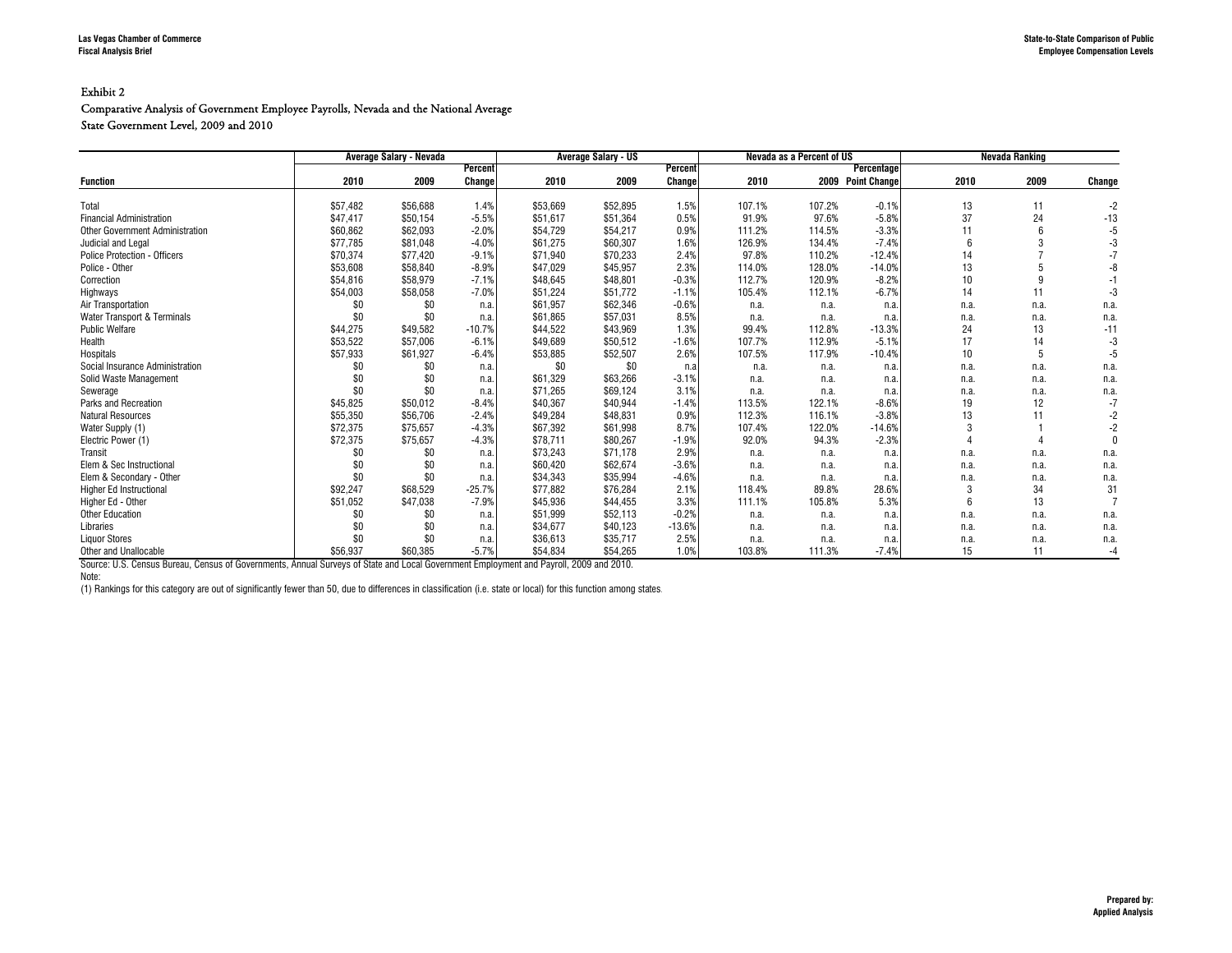#### Exhibit 2.1

#### Comparative Analysis of Government Employee Payrolls, Nevada and the National Average State Government Level, 2010

|                                        |                   | <b>NEVADA</b> |                     |                   |                  |                     |                |
|----------------------------------------|-------------------|---------------|---------------------|-------------------|------------------|---------------------|----------------|
|                                        |                   |               | Average             |                   |                  | Average             |                |
|                                        | <b>Full-time</b>  | <b>Total</b>  | Payroll             | <b>Full-time</b>  | <b>Total</b>     | Payroll             | Nevada as a    |
|                                        | Equivalent        | March         | <b>Per Employee</b> | <b>Equivalent</b> | <b>March</b>     | <b>Per Employee</b> | Percentage of  |
| <b>Function</b>                        | <b>Employment</b> | Payroll       | (Annualized)        | <b>Employment</b> | Payroll          | (Annualized)        | the US Average |
|                                        |                   |               |                     |                   |                  |                     |                |
| Total                                  | 28,345            | \$135.776.204 | \$57,482            | 4.377.777         | \$19,579,082,587 | \$53.669            | 107.1%         |
| <b>Financial Administration</b>        | 1,411             | \$5,575,428   | \$47,417            | 164,344           | \$706,916,707    | \$51,617            | 91.9%          |
| <b>Other Government Administration</b> | 933               | \$4,732,022   | \$60,862            | 53,782            | \$245,286,954    | \$54,729            | 111.2%         |
| Judicial and Legal                     | 734               | \$4,757,869   | \$77,785            | 176,496           | \$901,238,980    | \$61,275            | 126.9%         |
| <b>Police Protection - Officers</b>    | 449               | \$2,633,150   | \$70,374            | 68,326            | \$409,612,429    | \$71,940            | 97.8%          |
| Police - Other                         | 392               | \$1,751,197   | \$53,608            | 38,538            | \$151,033,384    | \$47,029            | 114.0%         |
| Correction                             | 3,670             | \$16,764,644  | \$54,816            | 472,306           | \$1,914,624,329  | \$48,645            | 112.7%         |
| Highways                               | 1,807             | \$8,131,944   | \$54,003            | 230,370           | \$983.372.333    | \$51,224            | 105.4%         |
| Air Transportation                     |                   | \$0           | \$0                 | 3,093             | \$15,969,371     | \$61,957            | n.a.           |
| Water Transport & Terminals            |                   | \$0           | \$0                 | 4.752             | \$24.498.580     | \$61.865            | n.a.           |
| <b>Public Welfare</b>                  | 1,682             | \$6,205,820   | \$44,275            | 235,934           | \$875,356,568    | \$44,522            | 99.4%          |
| Health                                 | 1,501             | \$6,694,700   | \$53,522            | 193.456           | \$801.055.242    | \$49.689            | 107.7%         |
| <b>Hospitals</b>                       | 1,434             | \$6,922,961   | \$57,933            | 409,195           | \$1,837,465,664  | \$53,885            | 107.5%         |
| Social Insurance Administration        |                   | \$0           | \$0                 |                   | \$0              | \$0                 | n.a            |
| Solid Waste Management                 |                   | \$0           | \$0                 | 2,189             | \$11,187,384     | \$61,329            | n.a.           |
| Sewerage                               |                   | \$0           | \$0                 | 1.730             | \$10,273,975     | \$71,265            | n.a.           |
| Parks and Recreation                   | 153               | \$584,263     | \$45,825            | 34,271            | \$115,284,370    | \$40,367            | 113.5%         |
| <b>Housing &amp; Community Develop</b> |                   | \$0           | \$0                 |                   | \$0              | \$0                 | n.a            |
| <b>Natural Resources</b>               | 979               | \$4,515,606   | \$55,350            | 140,242           | \$575,972,437    | \$49,284            | 112.3%         |
| <b>Water Supply</b>                    | 18                | \$108,563     | \$72,375            | 714               | \$4,009,800      | \$67,392            | 107.4%         |
| <b>Electric Power</b>                  | 18                | \$108.563     | \$72,375            | 4,126             | \$27.063.442     | \$78,711            | 92.0%          |
| <b>Gas Supply</b>                      |                   | \$0           | \$0                 |                   | \$0              | \$0                 | n.a            |
| Transit                                |                   | \$0           | \$0                 | 32,213            | \$196,615,826    | \$73,243            | n.a.           |
| Elem & Sec Instructional               |                   | \$0           | \$0                 | 36,203            | \$182.281.105    | \$60,420            | n.a.           |
| Elem & Secondary - Other               |                   | \$0           | \$0                 | 15.542            | \$44,479.874     | \$34,343            | n.a.           |
| Higher Ed Instructional                | 2,758             | \$21.201.467  | \$92,247            | 549.071           | \$3,563,561,686  | \$77.882            | 118.4%         |
| Higher Ed - Other                      | 7,370             | \$31,354,387  | \$51,052            | 1,136,849         | \$4,351,862,573  | \$45,936            | 111.1%         |
| <b>Other Education</b>                 |                   | \$0           | \$0                 | 86,377            | \$374,294,835    | \$51,999            | n.a.           |
| Libraries                              |                   | \$0           | \$0                 | 555               | \$1,603,792      | \$34,677            | n.a.           |
| <b>Liquor Stores</b>                   |                   | \$0           | \$0                 | 9,822             | \$29,967,788     | \$36,613            | n.a.           |
| Other and Unallocable                  | 2,185             | \$10,367,327  | \$56,937            | 188,825           | \$862,834,948    | \$54,834            | 103.8%         |

Notes:

The US Census Bureau recommends special care in interpreting data in this table. Ten states (Maryland, Missouri, Nebraska, New Mexico, Ohio, Oklahoma, Oregon, Rhode Island, Utah and Vermont) were noncompliant

for at least one state government Total Quantity Response Rate (TQRR), which must be above 70 percent.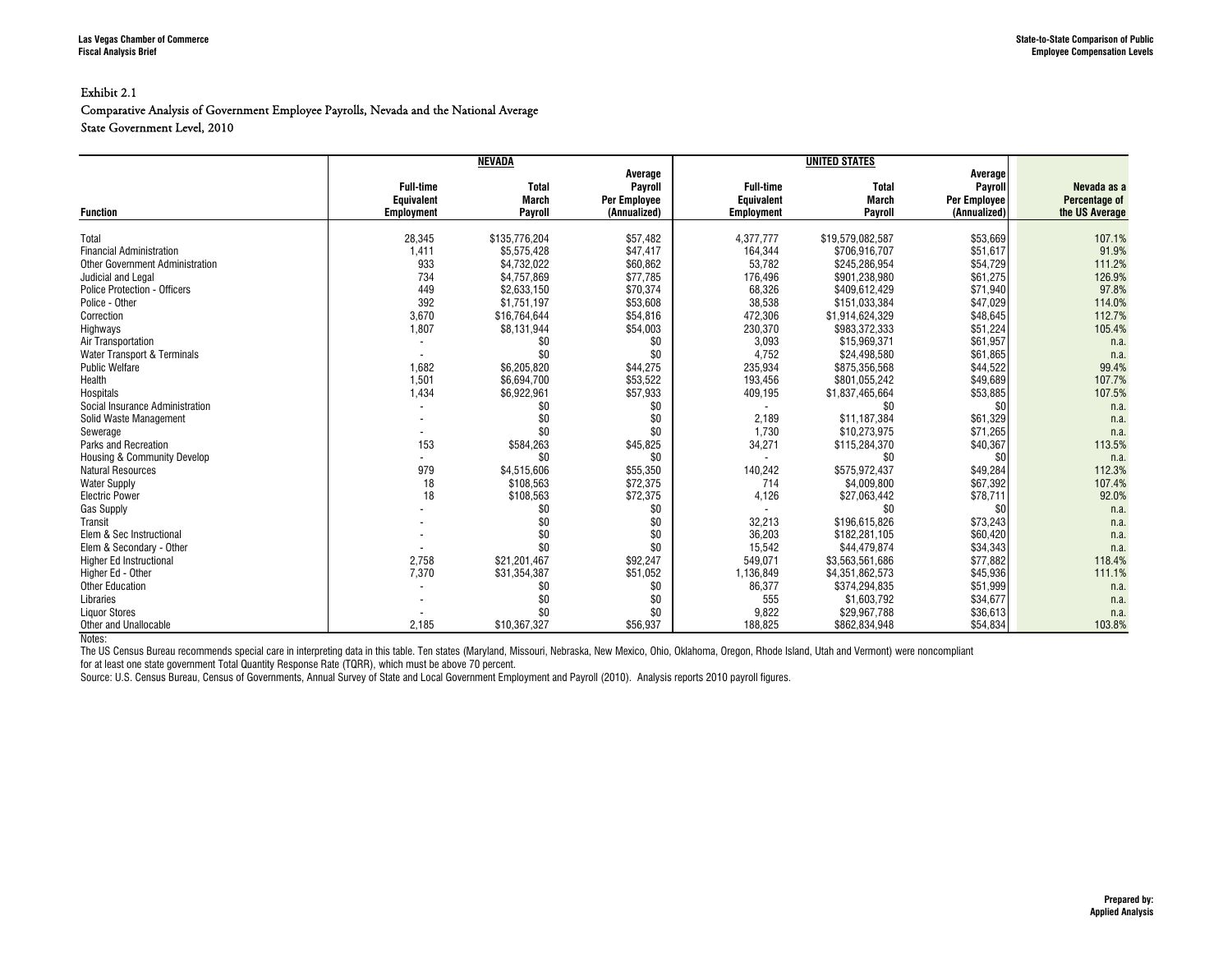#### Exhibit 3 Comparative Analysis of Government Employee Payrolls

Local Government Level, 2009 and 2010

|                                        |           | Average Salary - Nevada |         |          | <b>Average Salary - US</b> |         |        | Nevada as a Percent of US |                   |                 | <b>Nevada Ranking</b> |              |
|----------------------------------------|-----------|-------------------------|---------|----------|----------------------------|---------|--------|---------------------------|-------------------|-----------------|-----------------------|--------------|
|                                        |           |                         | Percent |          |                            | Percent |        |                           | Percentage        |                 |                       |              |
| <b>Function</b>                        | 2010      | 2009                    | Change  | 2010     | 2009                       | Change  | 2010   |                           | 2009 Point Change | 2010            | 2009                  | Change       |
| Total                                  | \$59,028  | \$56,935                | 3.7%    | \$49,976 | \$49,212                   | 1.6%    | 118.1% | 115.7%                    | 2.4%              | R               | 9                     |              |
| <b>Financial Administration</b>        | \$69,606  | \$68,084                | 2.2%    | \$52,341 | \$51,111                   | 2.4%    | 133.0% | 133.2%                    | $-0.2%$           | 3               | $\overline{c}$        | -1           |
| <b>Other Government Administration</b> | \$65,412  | \$64,792                | 1.0%    | \$51,929 | \$50.630                   | 2.6%    | 126.0% | 128.0%                    | $-2.0%$           |                 | 3                     |              |
|                                        |           |                         |         | \$55.564 |                            | 2.4%    | 128.5% | 131.4%                    | $-2.9%$           |                 |                       |              |
| Judicial and Legal                     | \$71,396  | \$71,272                | 0.2%    |          | \$54,243                   |         |        |                           | $-0.5%$           |                 |                       |              |
| <b>Police Protection - Officers</b>    | \$85,297  | \$82,819                | 3.0%    | \$67,485 | \$65,288                   | 3.4%    | 126.4% | 126.9%                    |                   |                 |                       |              |
| Police - Other                         | \$57,426  | \$57,550                | $-0.2%$ | \$45,775 | \$44,605                   | 2.6%    | 125.5% | 129.0%                    | $-3.6%$           |                 |                       |              |
| Firefighters                           | \$104,830 | \$99,777                | 5.1%    | \$68,968 | \$67,018                   | 2.9%    | 152.0% | 148.9%                    | 3.1%              |                 |                       |              |
| Fire - Other                           | \$82,090  | \$78,018                | 5.2%    | \$58,781 | \$56,247                   | 4.5%    | 139.7% | 138.7%                    | 0.9%              |                 |                       |              |
| Correction                             | \$70,011  | \$67,827                | 3.2%    | \$50,084 | \$48,442                   | 3.4%    | 139.8% | 140.0%                    | $-0.2%$           | 2               | $\overline{c}$        |              |
| Highways                               | \$68,485  | \$63,154                | 8.4%    | \$47,159 | \$46,368                   | 1.7%    | 145.2% | 136.2%                    | 9.0%              |                 | 3                     |              |
| Air Transportation                     | \$55,954  | \$58,000                | $-3.5%$ | \$57,341 | \$55,937                   | 2.5%    | 97.6%  | 103.7%                    | $-6.1%$           | 15              | 11                    | -4           |
| Water Transport & Terminals            | \$0       | \$0                     | n.a.    | \$67.330 | \$67.960                   | $-0.9%$ | n.a.   | n.a.                      | n.a               | n.a.            | n.a.                  | n.a.         |
| <b>Public Welfare</b>                  | \$59,313  | \$54.163                | 9.5%    | \$46,202 | \$44.604                   | 3.6%    | 128.4% | 121.4%                    | 6.9%              | $\overline{2}$  | $\overline{c}$        | $\Omega$     |
| Health                                 | \$61,490  | \$56,675                | 8.5%    | \$49,568 | \$48,123                   | 3.0%    | 124.1% | 117.8%                    | 6.3%              |                 |                       |              |
| Hospitals                              | \$65,647  | \$66,702                | $-1.6%$ | \$55,745 | \$54,444                   | 2.4%    | 117.8% | 122.5%                    | $-4.8%$           | 3               | $\overline{c}$        | $-1$         |
| Social Insurance Administration        | \$0       | \$0                     | n.a.    | \$0      | \$0                        | n.a     | n.a.   | n.a.                      | n.a               | n.a.            | n.a.                  | n.a.         |
| Solid Waste Management                 | \$53,325  | \$51,644                | 3.3%    | \$44,036 | \$44,757                   | $-1.6%$ | 121.1% | 115.4%                    | 5.7%              | $\mathsf{R}$    | 8                     | $\Omega$     |
| Sewerage                               | \$69,122  | \$70,276                | $-1.6%$ | \$53,846 | \$52,743                   | 2.1%    | 128.4% | 133.2%                    | $-4.9%$           | 3               | 3                     |              |
| Parks and Recreation                   | \$48,773  | \$49,045                | $-0.6%$ | \$39,795 | \$38,944                   | 2.2%    | 122.6% | 125.9%                    | $-3.4%$           | $\mathfrak{p}$  |                       | -1           |
| Housing & Community Develop            | \$64,299  | \$63,001                | 2.1%    | \$50,087 | \$49,761                   | 0.7%    | 128.4% | 126.6%                    | 1.8%              |                 | $\overline{c}$        | -1           |
| <b>Natural Resources</b>               | \$53,386  | \$56,509                | $-5.5%$ | \$48.044 | \$47.122                   | 2.0%    | 111.1% | 119.9%                    | $-8.8%$           |                 |                       | -1           |
| <b>Water Supply</b>                    | \$79,047  | \$76,067                | 3.9%    | \$53,682 | \$52,915                   | 1.4%    | 147.2% | 143.8%                    | 3.5%              | $\overline{2}$  | $\overline{c}$        |              |
| <b>Electric Power</b>                  | \$73,760  | \$68,844                | 7.1%    | \$73,746 | \$73,587                   | 0.2%    | 100.0% | 93.6%                     | 6.5%              | 12              | 14                    |              |
| <b>Gas Supply</b>                      | \$0       | \$0                     | n.a.    | \$50,418 | \$49,090                   | 2.7%    | n.a.   | n.a.                      | n.a               | n.a.            | n.a.                  | n.a.         |
| Transit                                | \$73,456  | \$73,017                | 0.6%    | \$59,315 | \$58,678                   | 1.1%    | 123.8% | 124.4%                    | $-0.6%$           | $\overline{2}$  | $\overline{2}$        | $\Omega$     |
| Elem & Sec Instructional               | \$52,619  | \$50,444                | 4.3%    | \$52,599 | \$52,221                   | 0.7%    | 100.0% | 96.6%                     | 3.4%              | 18              | 18                    |              |
| Elem & Secondary - Other               | \$42,553  | \$38,417                | 10.8%   | \$32,556 | \$32,041                   | 1.6%    | 130.7% | 119.9%                    | 10.8%             | 5               | 9                     |              |
| <b>Higher Ed Instructional</b>         | \$0       | \$0                     | n.a.    | \$75,095 | \$73,576                   | 2.1%    | n.a.   | n.a.                      | n.a               | n.a.            | n.a.                  | n.a.         |
| Higher Ed - Other                      | \$0       | \$0                     | n.a.    | \$44,271 | \$43,756                   | 1.2%    | n.a.   | n.a.                      | n.a.              | n.a.            | n.a.                  | n.a.         |
| <b>Other Education</b>                 | \$0       | \$0                     | n.a.    | \$0      | \$0                        | n.a     | n.a.   | n.a.                      | n.a               | n.a.            | n.a.                  | n.a.         |
| Libraries                              | \$45,879  | \$44,358                | 3.4%    | \$39,608 | \$38,438                   | 3.0%    | 115.8% | 115.4%                    | 0.4%              | $6\overline{6}$ | 5                     | $-1$         |
| <b>Liquor Stores</b>                   | \$0       | \$0                     | n.a.    | \$0      | \$0                        | n.a     | n.a.   | n.a.                      | n.a               | n.a.            | n.a.                  | n.a.         |
| Other and Unallocable                  | \$67.873  | \$68,230                | $-0.5%$ | \$50.352 | \$50.630                   | $-0.5%$ | 134.8% | 134.8%                    | 0.0%              | $\mathcal{P}$   | $\overline{c}$        | $\mathbf{0}$ |

Source: U.S. Census Bureau, Census of Governments, Annual Surveys of State and Local Government Employment and Payroll, 2009 and 2010.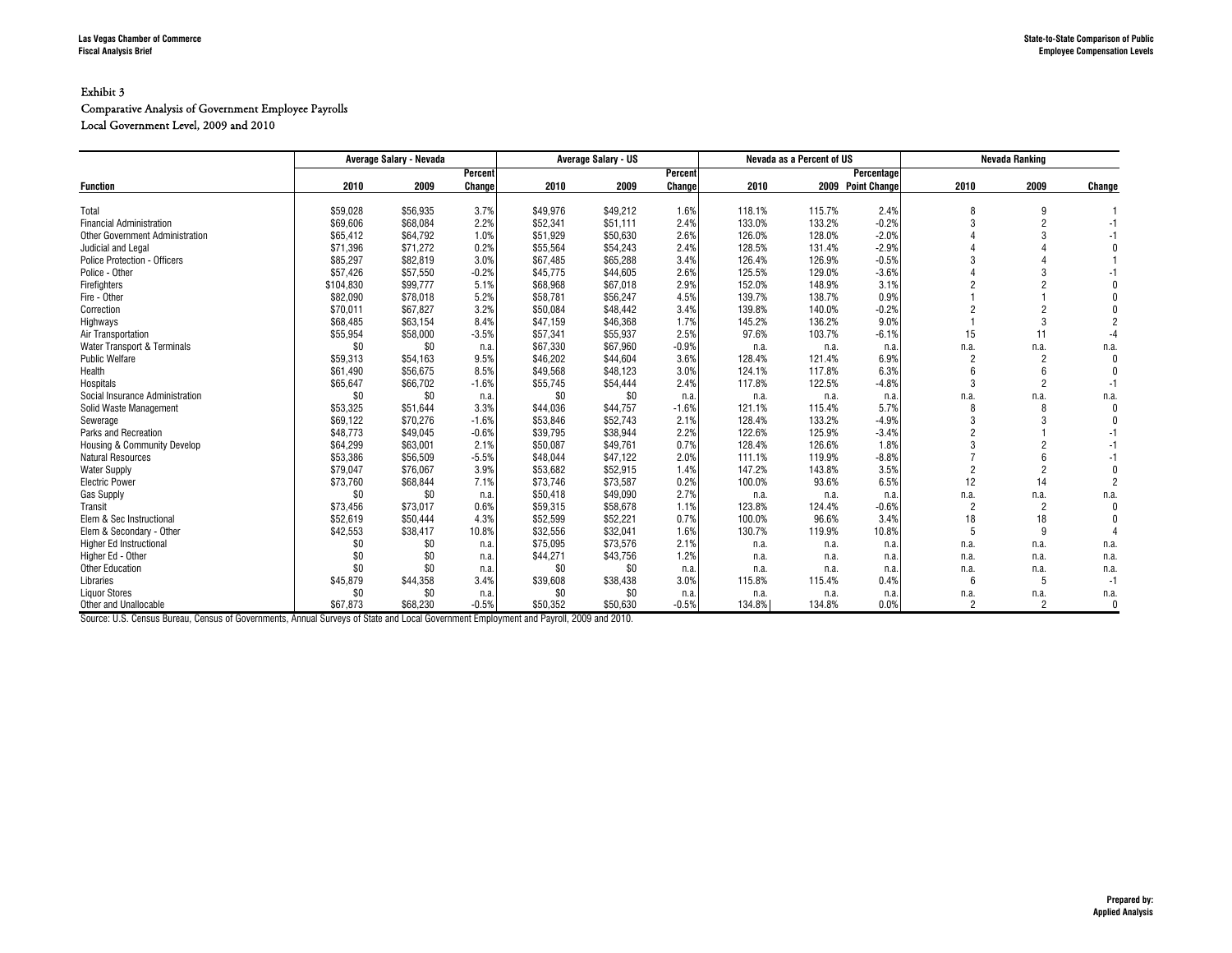#### Exhibit 3.1

#### Comparative Analysis of Government Employee Payrolls, Nevada and the National Average Local Government Level, 2010

|                                        |                   | <b>NEVADA</b> |                     |                   |                  |                     |                |
|----------------------------------------|-------------------|---------------|---------------------|-------------------|------------------|---------------------|----------------|
|                                        |                   |               | Average             |                   |                  | Average             |                |
|                                        | <b>Full-time</b>  | <b>Total</b>  | Payroll             | <b>Full-time</b>  | <b>Total</b>     | Payroll             | Nevada as a    |
|                                        | <b>Equivalent</b> | <b>March</b>  | <b>Per Employee</b> | Equivalent        | March            | <b>Per Employee</b> | Percentage of  |
| <b>Function</b>                        | <b>Employment</b> | Payroll       | (Annualized)        | <b>Employment</b> | Payroll          | (Annualized)        | the US Average |
| Total                                  | 85,799            | \$422,042,306 | \$59,028            | 12,203,840        | \$50,825,369,131 | \$49,976            | 118.1%         |
| <b>Financial Administration</b>        | 1,802             | \$10,452,556  | \$69,606            | 226,369           | \$987,371,565    | \$52,341            | 133.0%         |
| <b>Other Government Administration</b> | 2,024             | \$11,032,838  | \$65,412            | 223,819           | \$968,553,821    | \$51,929            | 126.0%         |
| Judicial and Legal                     | 3,040             | \$18,086,980  | \$71,396            | 248,393           | \$1,150,150,512  | \$55,564            | 128.5%         |
| <b>Police Protection - Officers</b>    | 4,675             | \$33,230,409  | \$85,297            | 632,889           | \$3,559,198,303  | \$67,485            | 126.4%         |
| Police - Other                         | 2,962             | \$14,174,704  | \$57,426            | 200,600           | \$765,202,767    | \$45,775            | 125.5%         |
| Firefighters                           | 2,593             | \$22,651,913  | \$104,830           | 315,950           | \$1,815,860,983  | \$68,968            | 152.0%         |
| Fire - Other                           | 297               | \$2,031,720   | \$82,090            | 26,729            | \$130,929,004    | \$58,781            | 139.7%         |
| Correction                             | 2,920             | \$17,036,006  | \$70,011            | 259,386           | \$1,082,597,672  | \$50,084            | 139.8%         |
| Highways                               | 1,281             | \$7,310,729   | \$68,485            | 295,508           | \$1,161,315,050  | \$47,159            | 145.2%         |
| Air Transportation                     | 1,379             | \$6,430,017   | \$55,954            | 44,263            | \$211,507,741    | \$57,341            | 97.6%          |
| Water Transport & Terminals            |                   | \$0           | \$0                 | 8.102             | \$45,458,818     | \$67,330            | n.a.           |
| <b>Public Welfare</b>                  | 920               | \$4,547,359   | \$59,313            | 275,146           | \$1.059.346.820  | \$46,202            | 128.4%         |
| Health                                 | 958               | \$4,908,988   | \$61,490            | 250,184           | \$1,033,416,879  | \$49,568            | 124.1%         |
| Hospitals                              | 4,606             | \$25,197,523  | \$65,647            | 577,276           | \$2,681,701,949  | \$55.745            | 117.8%         |
| Social Insurance Administration        |                   | \$0           | \$0                 | 487               | \$2,637,392      | \$64,987            | n.a.           |
| Solid Waste Management                 | 110               | \$488,811     | \$53,325            | 108,027           | \$396,422,471    | \$44,036            | 121.1%         |
| Sewerage                               | 916               | \$5,276,338   | \$69,122            | 124,380           | \$558,111,303    | \$53,846            | 128.4%         |
| <b>Parks and Recreation</b>            | 3,727             | \$15,148,013  | \$48,773            | 232,654           | \$771,547,046    | \$39,795            | 122.6%         |
| <b>Housing &amp; Community Develop</b> | 627               | \$3,359,617   | \$64,299            | 111,575           | \$465,705,467    | \$50,087            | 128.4%         |
| <b>Natural Resources</b>               | 217               | \$965,391     | \$53,386            | 41,746            | \$167,136,426    | \$48,044            | 111.1%         |
| <b>Water Supply</b>                    | 2,212             | \$14,570,959  | \$79,047            | 169.977           | \$760.396.210    | \$53,682            | 147.2%         |
| <b>Electric Power</b>                  | 91                | \$559,346     | \$73,760            | 74,590            | \$458,395,338    | \$73,746            | 100.0%         |
| <b>Gas Supply</b>                      |                   | \$0           | \$0                 | 11,810            | \$49.619.716     | \$50,418            | n.a.           |
| Transit                                | 278               | \$1,701,722   | \$73,456            | 204,719           | \$1,011,905,070  | \$59,315            | 123.8%         |
| Elem & Sec Instructional               | 33,003            | \$144,716,502 | \$52,619            | 4,742,304         | \$20,786,543,175 | \$52,599            | 100.0%         |
| Elem & Secondary - Other               | 12,227            | \$43,357,780  | \$42,553            | 2,059,696         | \$5,587,964,121  | \$32,556            | 130.7%         |
| <b>Higher Ed Instructional</b>         |                   | \$0           | \$0                 | 137,506           | \$860,499,887    | \$75,095            | n.a.           |
| Higher Ed - Other                      |                   | \$0           | \$0                 | 204,990           | \$756,259,675    | \$44,271            | n.a.           |
| <b>Other Education</b>                 |                   | \$0           | \$0                 | $\overline{a}$    | \$0              | \$0                 | n.a.           |
| Libraries                              | 976               | \$3,731,532   | \$45,879            | 130,477           | \$430,664,268    | \$39,608            | 115.8%         |
| <b>Liquor Stores</b>                   |                   | \$0           | \$0                 |                   | \$0              | \$0                 | n.a.           |
| Other and Unallocable                  | 1.958             | \$11,074,553  | \$67,873            | 264.288           | \$1.108.949.682  | \$50,352            | 134.8%         |

Notes:

The US Census Bureau recommends special care in interpreting data in this table. Four states (Connecticut, Maine, Massachusetts and New Jersey) were noncompliant for

at least one local government Total Quantity Response Rate (TQRR), which must be above 70 percent.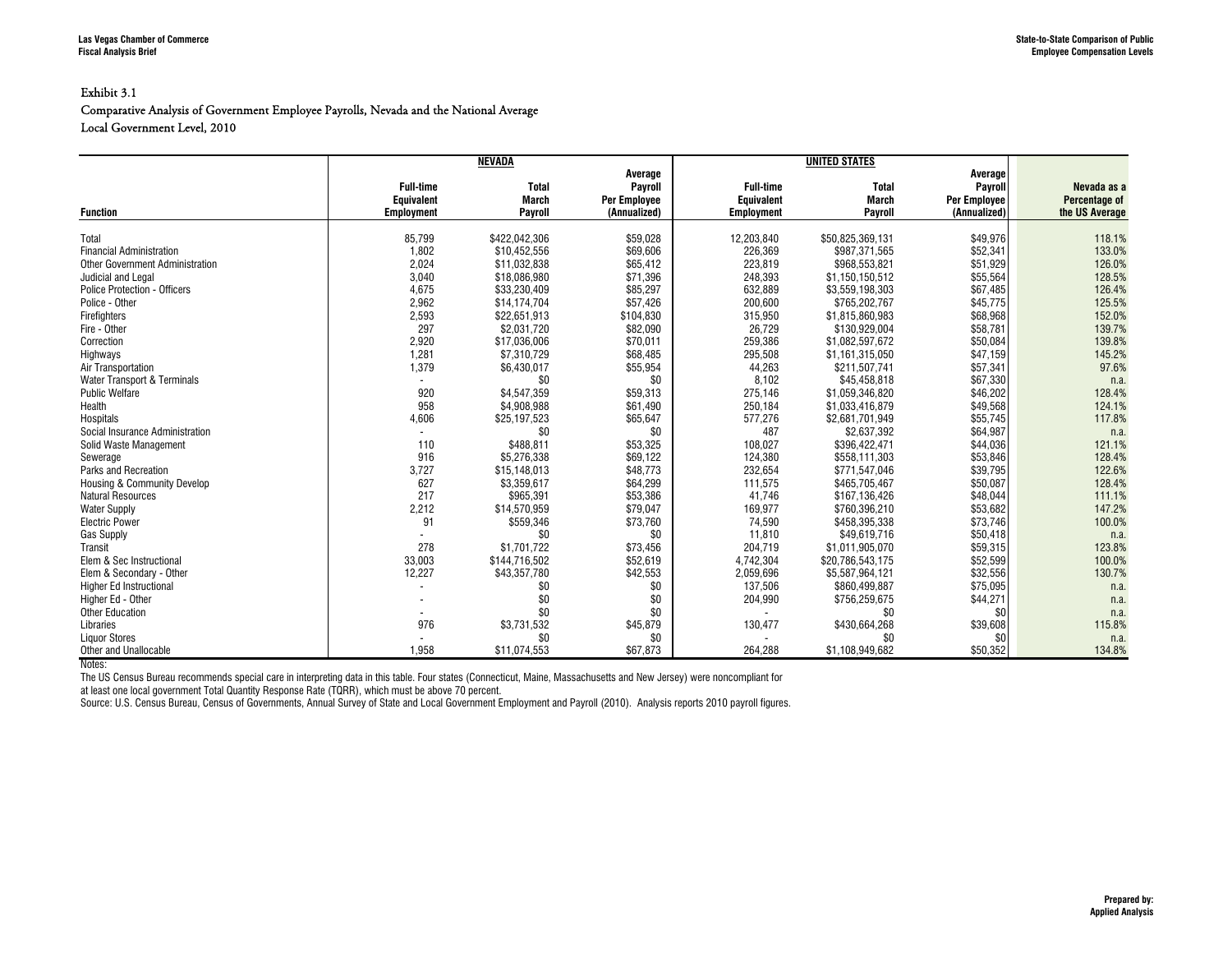#### State-to-State Comparison of Public Employee Payrolls and Staffing Levels State and Local Government Level | Change 2009 - 2010

|                                      |                      |                | <b>Average Annualized Payroll</b> |                |              |                      |              |                | <b>Staffing Levels Per 1,000 Population</b> |                |                |                |
|--------------------------------------|----------------------|----------------|-----------------------------------|----------------|--------------|----------------------|--------------|----------------|---------------------------------------------|----------------|----------------|----------------|
| <b>State</b>                         | 2010                 | Ranking        | 2009                              | Ranking        | Change       | Ranking              | 2009         | Ranking        | 2009                                        | Ranking        | Change         | Ranking        |
|                                      |                      |                |                                   |                |              |                      |              |                |                                             |                |                |                |
| <b>United States</b>                 | \$50,951             |                | \$50.187                          |                | 1.5%         |                      | 53.7         |                | 54.2                                        |                | (0.45)         |                |
| Alabama                              | \$41,437             | 42             | \$40,941                          | 42             | 1.2%         | 30                   | 60.1         | 13             | 60.7                                        | 12             | (0.68)         | 30             |
| Alaska                               | \$58,988             | 8              | \$59,219                          | 5              | $-0.4%$      | 44                   | 76.7         | $\overline{c}$ | 76.5                                        | $\overline{2}$ | 0.14           | 14             |
| Arizona                              | \$48,131             | 23             | \$48,008                          | 20             | 0.3%         | 40                   | 46.1         | 50             | 46.3                                        | 50             | (0.20)         | 21             |
| Arkansas                             | \$38,582             | 50             | \$39,187                          | 47             | $-1.5%$      | 49                   | 60.2         | 12             | 56.4                                        | 22             | 3.88           | $\mathbf{1}$   |
| California                           | \$65,640             | $\overline{c}$ | \$65,604                          | $\overline{1}$ | 0.1%         | 41                   | 47.9         | 47             | 49.7                                        | 45             | (1.73)         | 43             |
| Colorado                             | \$51,364             | 15             | \$50,060                          | 16             | 2.6%         | 15                   | 54.3         | 28             | 54.9                                        | 26             | (0.57)         | 27             |
| Connecticut                          | \$60,462             | 5              | \$59.845                          | 3              | 1.0%         | 35                   | 52.5         | 35             | 53.1                                        | 36             | (0.65)         | 29             |
| Delaware                             | \$49,327             | 20             | \$49,868                          | 18             | $-1.1%$      | 48                   | 54.8         | 25             | 54.8                                        | 27             | (0.01)         | 16             |
| District of Columbia                 | \$70.110             | $\mathbf{1}$   | \$59.132                          | 6              | 18.6%        | $\mathbf{1}$         | 73.0         | 3              | 76.1                                        | 3              | (3.13)         | 49             |
| Florida                              | \$46,143             | 27             | \$47,647                          | 23             | $-3.2%$      | 50                   | 48.3         | 45             | 47.6                                        | 47             | 0.68           | 11             |
| Georgia                              | \$41,628             | 41             | \$42,066                          | 37             | $-1.0%$      | 47                   | 53.4         | 31             | 53.9                                        | 32             | (0.46)         | 25             |
| Hawaii                               | \$49,922             | 18             | \$52.146                          | 15             | $-4.3%$      | 51                   | 53.8         | 30             | 58.2                                        | 17             | (4.44)         | 50             |
| Idaho                                | \$41,699             | 40             | \$41,206                          | 41             | 1.2%         | 31                   | 49.8         | 44             | 51.0                                        | 41             | (1.17)         | 38             |
| Illinois                             | \$55,181             | 12             | \$52,888                          | 12             | 4.3%         | 5                    | 49.9         | 43             | 49.8                                        | 43             | 0.09           | 15             |
| Indiana                              | \$42,376             | 37             | \$42.569                          | 33             | $-0.5%$      | 45                   | 53.2         | 32             | 53.8                                        | 33             | (0.61)         | 28             |
| lowa                                 | \$48,302             | 22             | \$47,950                          | 21             | 0.7%         | 36                   | 58.6         | 15             | 59.7                                        | 13             | (1.03)         | 36             |
| Kansas                               | \$41,194             | 43             | \$40,760                          | 43             | 1.1%         | 33                   | 71.0         | $\overline{4}$ | 71.7                                        | $\overline{4}$ | (0.77)         | 32             |
| Kentucky                             | \$39,713             | 46             | \$39,089                          | 48             | 1.6%         | 26                   | 55.9         | 21             | 56.1                                        | 23             | (0.26)         | 22             |
| Louisiana                            | \$42,862             | 35             | \$42,213                          | 36             | 1.5%         | 28                   | 61.2         | 11             | 61.6                                        | 11             | (0.46)         | 24             |
| Maine                                | \$42,939             | 34             | \$42,285                          | 35             | 1.5%         | 27                   | 54.5         | 26             | 54.6                                        | 28             | (0.09)         | 19             |
| Maryland                             | \$58,880             | 9              | \$58,040                          | 8              | 1.4%         | 29                   | 52.4         | 36             | 52.8                                        | 37             | (0.43)         | 23             |
| Massachusetts                        | \$56,643             | 11             | \$56,626                          | 10             | 0.0%         | 42                   | 50.3         | 42             | 49.3                                        | 46             | 0.94           | $6\phantom{1}$ |
| Michigan                             | \$53,557             | 13             | \$52,331                          | 13             | 2.3%         | 18                   | 48.3         | 46             | 47.5                                        | 48             | 0.72           | 9              |
| Minnesota                            | \$53,188             | 14             | \$52,169                          | 14             | 2.0%         | 21                   | 52.7         | 33             | 53.5                                        | 34             | (0.85)         | 34             |
| <b>Mississippi</b>                   | \$37,452             | 51             | \$36.816                          | 51             | 1.7%         | 23                   | 65.0         | $\overline{7}$ | 65.6                                        | 6              | (0.55)         | 26             |
| Missouri                             | \$41,183             | 44             | \$40,387                          | 45             | 2.0%         | 20                   | 54.2         | 29             | 54.2                                        | 30             | (0.05)         | 17             |
| Montana                              | \$41,826             | 39             | \$41,822                          | 38             | 0.0%         | 43                   | 59.1         | 14             | 58.1                                        | 18             | 0.97           | 5              |
| Nebraska                             | \$44,092             | 32             | \$43,632                          | 30             | 1.1%         | 34                   | 66.5         | 5              | 65.7                                        | 5              | 0.81           | 8              |
| <b>Nevada</b>                        | \$58,644             | 10             | \$56,872                          | $\overline{9}$ | 3.1%         | 10                   | 42.3         | 51             | 43.6                                        | 51             | (1.38)         | 41             |
| New Hampshire                        | \$46,054             | 28             | \$45,225                          | 28             | 1.8%         | 22                   | 55.4         | 22             | 54.1                                        | 31             | 1.34           | $\overline{4}$ |
| New Jersey                           | \$64,139             | 3              | \$62,298                          | $\overline{2}$ | 3.0%         | 12                   | 58.1         | 16             | 57.9                                        | 19             | 0.23           | 12             |
|                                      | \$42,562             | 36             | \$41,516                          | 40             | 2.5%         | 16                   | 62.4         | 10             | 64.6                                        |                |                | 45             |
| <b>New Mexico</b><br><b>New York</b> |                      | $\overline{4}$ | \$59,387                          | $\overline{4}$ | 5.0%         | $\overline{c}$       | 63.2         | 9              | 64.1                                        | 7<br>9         | (2.17)         | 35             |
|                                      | \$62,365             |                |                                   |                |              | 32                   |              |                |                                             |                | (0.90)         |                |
| North Carolina<br>North Dakota       | \$43,928<br>\$44.096 | 33<br>31       | \$43,440<br>\$42.369              | 31<br>34       | 1.1%<br>4.1% | $\overline{7}$       | 57.6<br>66.3 | 19<br>6        | 59.4<br>64.4                                | 14<br>8        | (1.77)<br>1.89 | 44<br>3        |
|                                      |                      | 21             | \$47,580                          | 24             | 3.6%         | 9                    | 52.6         | 34             | 53.4                                        | 35             |                | 31             |
| Ohio                                 | \$49,294             |                | \$39.285                          |                | 0.7%         | 37                   | 57.8         | 17             | 59.1                                        | 15             | (0.75)         | 39             |
| Oklahoma                             | \$39,562             | 48             |                                   | 46             |              |                      |              |                |                                             |                | (1.24)         |                |
| Oregon                               | \$51,357             | 16             | \$49,988                          | 17             | 2.7%         | 14<br>6              | 51.8         | 39             | 51.9                                        | 38             | (0.16)         | 20             |
| Pennsylvania                         | \$50,507             | 17             | \$48,476                          | 19             | 4.2%         |                      | 47.2         | 48             | 47.3                                        | 49             | (0.06)         | 18             |
| Rhode Island                         | \$59,057             | $\overline{7}$ | \$56,325                          | 11             | 4.8%         | 3                    | 47.0         | 49             | 49.7                                        | 44             | (2.68)         | 48             |
| South Carolina                       | \$42,239             | 38             | \$41,557                          | 39             | 1.6%         | 25<br>$\overline{4}$ | 54.5         | 27             | 55.8                                        | 24             | (1.31)         | 40             |
| South Dakota                         | \$38,992             | 49             | \$37,307                          | 50             | 4.5%         |                      | 56.8         | 20             | 59.0                                        | 16             | (2.19)         | 46             |
| Tennessee                            | \$40,852             | 45             | \$40,736                          | 44             | 0.3%         | 39                   | 51.8         | 38             | 51.7                                        | 40             | 0.14           | 13             |
| Texas                                | \$44,163             | 30             | \$43,235                          | 32             | 2.1%         | 19                   | 57.8         | 18             | 57.0                                        | 20             | 0.71           | 10             |
| Utah                                 | \$44,738             | 29             | \$45.147                          | 29             | $-0.9%$      | 46                   | 51.1         | 40             | 50.3                                        | 42             | 0.85           | $\overline{7}$ |
| Vermont                              | \$46,245             | 26             | \$46,070                          | 27             | 0.4%         | 38                   | 64.7         | 8              | 61.8                                        | 10             | 2.87           | $\overline{c}$ |
| Virginia                             | \$47,233             | 25             | \$46.446                          | 26             | 1.7%         | 24                   | 55.4         | 23             | 56.4                                        | 21             | (1.03)         | 37             |
| Washington                           | \$60,085             | 6              | \$58,688                          | $\overline{7}$ | 2.4%         | 17                   | 52.1         | 37             | 54.5                                        | 29             | (2.35)         | 47             |
| West Virginia                        | \$39,632             | 47             | \$38.444                          | 49             | 3.1%         | 11                   | 54.9         | 24             | 55.7                                        | 25             | (0.80)         | 33             |
| Wisconsin                            | \$49,823             | 19             | \$47,941                          | 22             | 3.9%         | 8                    | 50.3         | 41             | 51.8                                        | 39             | (1.41)         | 42             |
| Wyoming                              | \$47,809             | 24             | \$46,515                          | 25             | 2.8%         | 13                   | 90.2         | $\overline{1}$ | 94.9                                        | $\mathbf{1}$   | (4.73)         | 51             |

Notes:

The US Census Bureau recommends special care in interpreting data in this table. Six states (Maryland, Massachusetts, Nebraska, Oklahoma, Oregon, Rhode Island and Vermont) were noncompliant for at least one state and local government Total Quantity Response Rate (TQRR), which must be above 70 percent.

Source: U.S. Census Bureau, Census of Governments, Annual Surveys of State and Local Government Employment and Payroll, 2009 and 2010.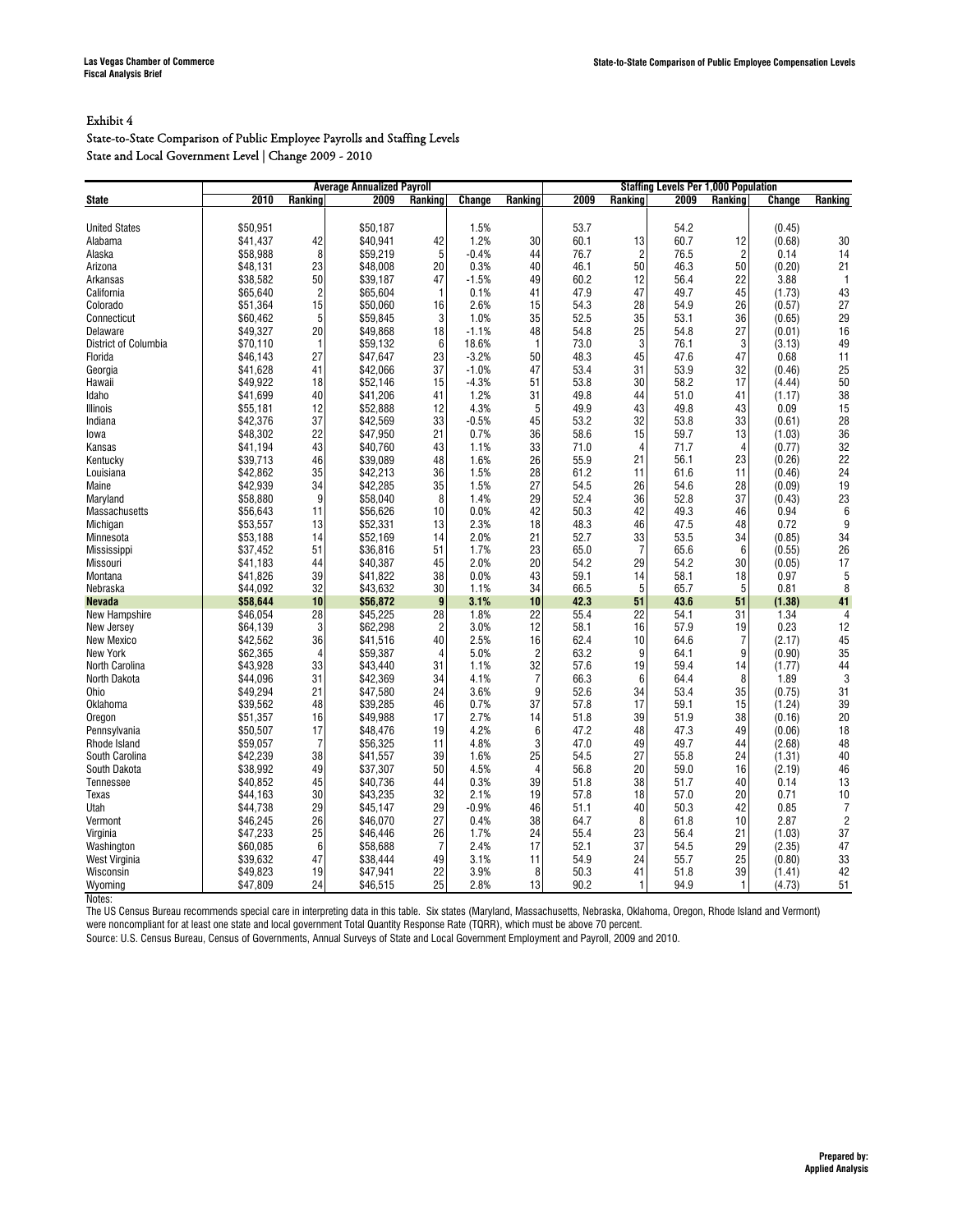#### Exhibit 4.1

#### State-to-State Comparison of Public Employee Payrolls and Staffing Levels State and Local Government Level, 2010

|                      | <b>Full-Time</b>  | <b>Total March</b> | <b>Annualized</b>   |                |                   | <b>Number of</b>     |                  |
|----------------------|-------------------|--------------------|---------------------|----------------|-------------------|----------------------|------------------|
|                      | <b>Equivalent</b> | <b>Payroll</b>     | Payroll             |                |                   | <b>Employees Per</b> |                  |
| <b>State</b>         | <b>Employment</b> | (whole dollars)    | <b>Per Employee</b> | Ranking        | <b>Population</b> | 1.000 Population     | Ranking          |
| <b>United States</b> |                   |                    | \$50.951            |                |                   | 53.7                 |                  |
|                      | 16,581,617        | \$70,404,451,718   |                     |                | 308,745,538       | 60.1                 |                  |
| Alabama              | 287,128           | \$991,486,030      | \$41,437            | 42             | 4,779,736         |                      | 13               |
| Alaska               | 54,449            | \$267,654,757      | \$58,988            | 8              | 710,231           | 76.7                 | $\overline{2}$   |
| Arizona              | 294,885           | \$1,182,750,436    | \$48,131            | 23             | 6,392,017         | 46.1<br>60.2         | 50<br>12         |
| Arkansas             | 175,661           | \$564,781,075      | \$38,582            | 50             | 2,915,918         |                      | 47               |
| California           | 1,785,534         | \$9,766,915,053    | \$65.640            | $\overline{c}$ | 37,253,956        | 47.9                 |                  |
| Colorado             | 273,277           | \$1,169,713,677    | \$51,364            | 15             | 5,029,196         | 54.3                 | 28               |
| Connecticut          | 187.486           | \$944.642.739      | \$60.462            | 5              | 3.574.097         | 52.5                 | 35               |
| Delaware             | 49,238            | \$202,395,833      | \$49,327            | 20             | 897,934           | 54.8                 | 25               |
| District of Columbia | 43,902            | \$256,498,966      | \$70,110            | $\mathbf{1}$   | 601,723           | 73.0                 | 3                |
| Florida              | 907,973           | \$3,491,350,679    | \$46,143            | 27             | 18,801,310        | 48.3                 | 45               |
| Georgia              | 517,438           | \$1,795,002,204    | \$41,628            | 41             | 9,687,653         | 53.4                 | 31               |
| Hawaii               | 73,200            | \$304,524,837      | \$49,922            | 18             | 1,360,301         | 53.8                 | 30               |
| Idaho                | 78.101            | \$271,395,140      | \$41.699            | 40             | 1,567,582         | 49.8                 | 44               |
| Illinois             | 639,845           | \$2,942,252,938    | \$55,181            | 12             | 12,830,632        | 49.9                 | 43               |
| Indiana              | 344,813           | \$1,217,636,034    | \$42,376            | 37             | 6,483,802         | 53.2                 | 32               |
| lowa                 | 178,662           | \$719,139,403      | \$48,302            | 22             | 3,046,355         | 58.6                 | 15               |
| Kansas               | 202,484           | \$695,094,750      | \$41.194            | 43             | 2,853,118         | 71.0                 | $\overline{4}$   |
| Kentucky             | 242,473           | \$802,448,521      | \$39,713            | 46             | 4,339,367         | 55.9                 | 21               |
| Louisiana            | 277,376           | \$990,736,715      | \$42,862            | 35             | 4,533,372         | 61.2                 | 11               |
| Maine                | 72,424            | \$259,152,663      | \$42,939            | 34             | 1,328,361         | 54.5                 | 26               |
| Maryland             | 302,531           | \$1,484,423,295    | \$58,880            | 9              | 5,773,552         | 52.4                 | 36               |
| Massachusetts        | 329,246           | \$1,554,116,002    | \$56,643            | 11             | 6,547,629         | 50.3                 | 42               |
| Michigan             | 476,915           | \$2,128,502,513    | \$53,557            | 13             | 9,883,640         | 48.3                 | 46               |
| Minnesota            | 279,290           | \$1,237,916,799    | \$53.188            | 14             | 5,303,925         | 52.7                 | 33               |
| Mississippi          | 192,991           | \$602,327,665      | \$37,452            | 51             | 2,967,297         | 65.0                 | $\overline{7}$   |
| Missouri             | 324,533           | \$1,113,759,050    | \$41.183            | 44             | 5,988,927         | 54.2                 | 29               |
| Montana              | 58,430            | \$203,656,381      | \$41,826            | 39             | 989,415           | 59.1                 | 14               |
| Nebraska             | 121,394           | \$446,044,828      | \$44.092            | 32             | 1,826,341         | 66.5                 | 5                |
| <b>Nevada</b>        | 114,144           | \$557,818,510      | \$58,644            | 10             | 2,700,551         | 42.3                 | 51               |
| New Hampshire        | 72,990            | \$280.122.635      | \$46.054            | 28             | 1,316,470         | 55.4                 | 22               |
| New Jersey           | 510,786           | \$2,730,091,983    | \$64,139            | 3              | 8,791,894         | 58.1                 | 16               |
| <b>New Mexico</b>    | 128,475           | \$455.676.477      | \$42.562            | 36             | 2.059.179         | 62.4                 | 10               |
| New York             | 1,224,337         | \$6,363,026,289    | \$62,365            | $\overline{4}$ | 19,378,102        | 63.2                 | $\boldsymbol{9}$ |
| North Carolina       | 549,207           | \$2,010,445,594    | \$43,928            | 33             | 9,535,483         | 57.6                 | 19               |
| North Dakota         | 44,588            | \$163,845,777      | \$44,096            | 31             | 672,591           | 66.3                 | 6                |
| Ohio                 | 607,305           | \$2,494,714,052    | \$49.294            | 21             | 11,536,504        | 52.6                 | 34               |
| Oklahoma             | 216,870           | \$714,988,625      | \$39,562            | 48             | 3,751,351         | 57.8                 | 17               |
| Oregon               | 198,374           | \$848,998,377      | \$51,357            | 16             | 3,831,074         | 51.8                 | 39               |
| Pennsylvania         | 599.674           | \$2.524.002.834    | \$50.507            | 17             | 12.702.379        | 47.2                 | 48               |
| Rhode Island         | 49,490            | \$243,559,870      | \$59,057            | $\overline{7}$ | 1,052,567         | 47.0                 | 49               |
| South Carolina       | 251,990           | \$886,991,499      | \$42,239            | 38             | 4,625,364         | 54.5                 | 27               |
| South Dakota         | 46,232            | \$150,224,348      | \$38.992            | 49             | 814,180           | 56.8                 | 20               |
| <b>Tennessee</b>     | 328,925           | \$1,119,778,959    | \$40.852            | 45             | 6,346,105         | 51.8                 | 38               |
| Texas                | 1,452,324         | \$5,344,915,131    | \$44,163            | 30             | 25,145,561        | 57.8                 | 18               |
| Utah                 | 141.356           | \$526,993,179      | \$44.738            | 29             | 2,763,885         | 51.1                 | 40               |
| Vermont              | 40,490            | \$156,038,396      | \$46,245            | 26             | 625,741           | 64.7                 | 8                |
| Virginia             | 443,079           | \$1,744,005,437    | \$47,233            | 25             | 8,001,024         | 55.4                 | 23               |
| Washington           | 350,449           | \$1,754,718,988    | \$60,085            | 6              | 6,724,540         | 52.1                 | 37               |
| West Virginia        | 101,724           | \$335,961,621      | \$39,632            | 47             | 1,852,994         | 54.9                 | 24               |
| Wisconsin            | 286,316           | \$1,188,771,707    | \$49,823            | 19             | 5,686,986         | 50.3                 | 41               |
| Wyoming              | 50,813            | \$202,442,447      | \$47,809            | 24             | 563,626           | 90.2                 | 1                |

Notes:

The US Census Bureau recommends special care in interpreting data in this table. Six states (Maryland, Massachusetts, Nebraska, Oklahoma, Oregon, Rhode Island and Vermont) were noncompliant for at least one state and local government Total Quantity Response Rate (TQRR), which must be above 70 percent.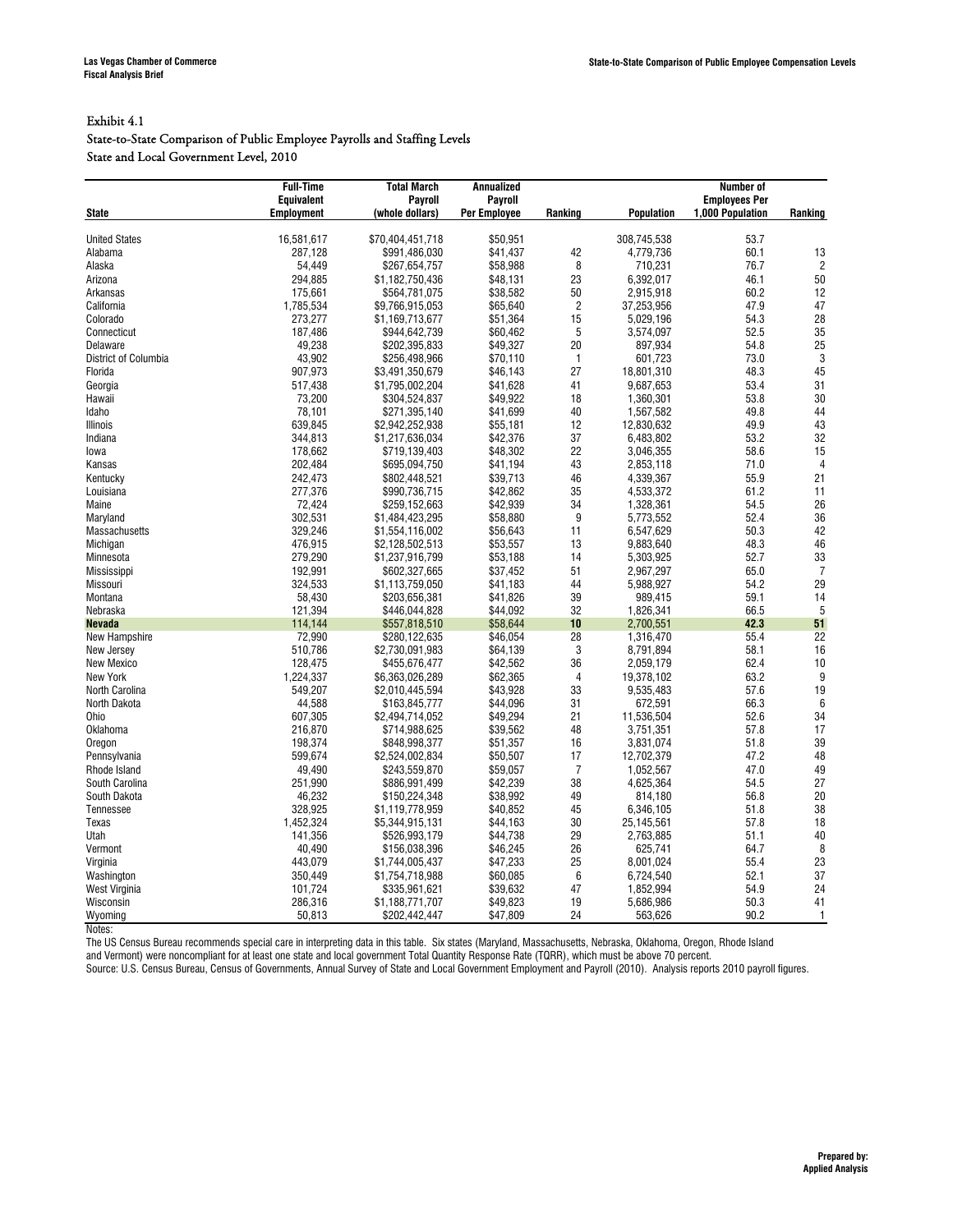

State and Local Government, 2010



**Prepared by: Applied Analysis**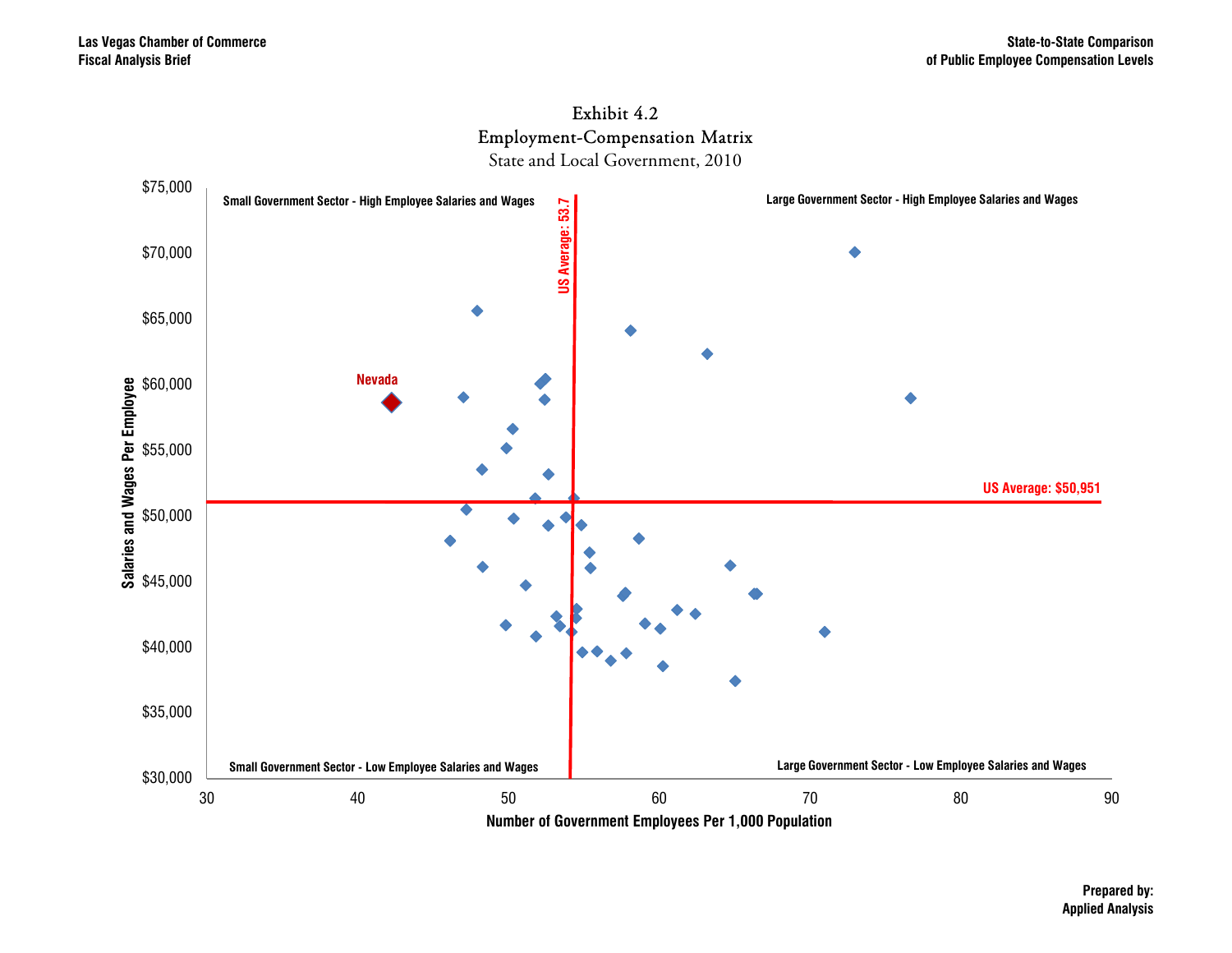#### State-to-State Comparison of Public Employee Payrolls and Staffing Levels State Government Level | Change 2009 - 2010

|                      | <b>Average Annualized Payroll</b> |                |          |                |         | <b>Staffing Levels Per 1,000 Population</b> |      |                |      |                |        |                  |
|----------------------|-----------------------------------|----------------|----------|----------------|---------|---------------------------------------------|------|----------------|------|----------------|--------|------------------|
| <b>State</b>         | 2010                              | Ranking        | 2009     | Ranking        | Change  | Ranking                                     | 2010 | Ranking        | 2009 | Ranking        | Change | Ranking          |
|                      |                                   |                |          |                |         |                                             |      |                |      |                |        |                  |
| <b>United States</b> | \$53.669                          |                | \$52.895 |                | 1.5%    |                                             | 14.2 |                | 14.3 |                | 0.15   |                  |
| Alabama              | \$47,807                          | 32             | \$47,379 | 32             | 0.9%    | 35                                          | 18.8 | 14             | 19.0 | 14             | 0.25   | 30               |
| Alaska               | \$60.342                          | $\overline{7}$ | \$59,328 | 8              | 1.7%    | 30                                          | 37.6 | $\overline{c}$ | 37.5 | $\overline{2}$ | (0.09) | 42               |
| Arizona              | \$49,852                          | 25             | \$48,525 | 28             | 2.7%    | 17                                          | 10.5 | 48             | 10.5 | 49             | 0.01   | 39               |
| Arkansas             | \$43,989                          | 47             | \$42,904 | 45             | 2.5%    | 20                                          | 21.8 | 8              | 21.2 | 9              | (0.54) | 49               |
| California           | \$65,685                          | $\overline{c}$ | \$65,666 | 3              | 0.0%    | 39                                          | 11.0 | 46             | 11.1 | 47             | 0.10   | 38               |
| Colorado             | \$58,706                          | 11             | \$56,825 | 10             | 3.3%    | 11                                          | 14.1 | 36             | 14.5 | 36             | 0.35   | 23               |
| Connecticut          | \$64,850                          | $\overline{4}$ | \$67,085 | $\mathbf{1}$   | $-3.3%$ | 49                                          | 17.7 | 20             | 18.9 | 15             | 1.22   | $\sqrt{2}$       |
| Delaware             | \$48,534                          | 30             | \$50,049 | 23             | $-3.0%$ | 47                                          | 29.0 | 3              | 30.0 | 3              | 0.97   | $\overline{4}$   |
| Florida              | \$45,917                          | 37             | \$46,064 | 35             | $-0.3%$ | 40                                          | 9.8  | 50             | 10.0 | 50             | 0.20   | 35               |
| Georgia              | \$44,500                          | 45             | \$45,626 | 39             | $-2.5%$ | 46                                          | 12.8 | 42             | 12.5 | 42             | (0.34) | 46               |
| Hawaii               | \$47.323                          | 33             | \$50.654 | 22             | $-6.6%$ | 50                                          | 42.7 | $\mathbf{1}$   | 46.4 | $\mathbf{1}$   | 3.63   | $\mathbf{1}$     |
| Idaho                | \$48,633                          | 29             | \$47,724 | 30             | 1.9%    | 29                                          | 14.0 | 37             | 15.0 | 33             | 1.00   | 3                |
| <b>Illinois</b>      | \$59.084                          | 9              | \$55.784 | 13             | 5.9%    | 3                                           | 10.2 | 49             | 10.6 | 48             | 0.34   | 27               |
| Indiana              | \$45,446                          | 41             | \$46,342 | 34             | $-1.9%$ | 45                                          | 13.8 | 38             | 14.4 | 37             | 0.59   | 12               |
| lowa                 | \$59.659                          | 8              | \$60.769 | 5              | $-1.8%$ | 44                                          | 16.8 | 24             | 17.4 | 22             | 0.53   | 14               |
| Kansas               | \$48,682                          | 28             | \$47,567 | 31             | 2.3%    | 22                                          | 15.4 | 28             | 16.0 | 27             | 0.66   | 11               |
| Kentucky             | \$46.041                          | 35             | \$45,898 | 37             | 0.3%    | 38                                          | 18.6 | 15             | 18.8 | 17             | 0.20   | 34               |
| Louisiana            | \$49,785                          | 26             | \$48,438 | 29             | 2.8%    | 16                                          | 19.6 | 11             | 20.4 | 11             | 0.87   | $\overline{7}$   |
| Maine                | \$48,092                          | 31             | \$48,714 | 27             | $-1.3%$ | 42                                          | 15.9 | 26             | 16.3 | 26             | 0.40   | 22               |
| Maryland             | \$55,838                          | 16             | \$55,142 | 14             | 1.3%    | 33                                          | 15.3 | 30             | 15.7 | 30             | 0.41   | 21               |
| Massachusetts        | \$58,723                          | 10             | \$58,057 | 9              | 1.1%    | 34                                          | 14.6 | 35             | 14.7 | 35             | 0.13   | 37               |
| Michigan             | \$58,082                          | 12             | \$55,994 | 12             | 3.7%    | 8                                           | 14.7 | 34             | 14.3 | 38             | (0.40) | 47               |
| Minnesota            | \$60.668                          | 6              | \$59.415 | $\overline{7}$ | 2.1%    | 25                                          | 15.1 | 31             | 15.3 | 31             | 0.22   | 31               |
| Mississippi          | \$41,357                          | 49             | \$40,068 | 49             | 3.2%    | 14                                          | 19.2 | 12             | 19.6 | 13             | 0.41   | 19               |
| Missouri             | \$40.865                          | 50             | \$39,424 | 50             | 3.7%    | 10                                          | 14.8 | 32             | 15.0 | 32             | 0.22   | 32               |
| Montana              | \$45.923                          | 36             | \$44,929 | 41             | 2.2%    | 24                                          | 20.6 | 10             | 21.1 | 10             | 0.53   | 15               |
| Nebraska             | \$44.440                          | 46             | \$42,861 | 46             | 3.7%    | 9                                           | 17.8 | 18             | 18.0 | 20             | 0.17   | 36               |
| <b>Nevada</b>        | \$57,482                          | 13             | \$56,688 | 11             | 1.4%    | 32                                          | 10.5 | 47             | 11.2 | 46             | 0.67   | 10               |
| New Hampshire        | \$51,911                          | 21             | \$50,707 | 21             | 2.4%    | 21                                          | 14.8 | 33             | 14.8 | 34             | 0.00   | 40               |
| New Jersey           | \$66,670                          | $\mathbf{1}$   | \$66,235 | $\overline{2}$ | 0.7%    | 36                                          | 17.3 | 22             | 17.7 | 21             | 0.41   | 20               |
| New Mexico           | \$45,883                          | 38             | \$45,184 | 40             | 1.5%    | 31                                          | 23.4 | 6              | 24.2 | 6              | 0.83   | 8                |
| New York             | \$64,987                          | 3              | \$62,530 | $\overline{4}$ | 3.9%    | $\overline{7}$                              | 13.0 | 41             | 13.2 | 40             | 0.22   | 33               |
| North Carolina       | \$45,648                          | 39             | \$47,102 | 33             | $-3.1%$ | 48                                          | 15.4 | 29             | 15.8 | 29             | 0.41   | 18               |
| North Dakota         | \$46.961                          | 34             | \$46.007 | 36             | 2.1%    | 26                                          | 27.0 | $\overline{4}$ | 27.3 | $\overline{4}$ | 0.34   | 25               |
| Ohio                 | \$55.914                          | 15             | \$54,137 | 17             | 3.3%    | 13                                          | 12.1 | 45             | 12.4 | 44             | 0.26   | 29               |
| Oklahoma             | \$45.186                          | 42             | \$44.007 | 43             | 2.7%    | 18                                          | 18.8 | 13             | 19.6 | 12             | 0.79   | 9                |
| Oregon               | \$53,187                          | 20             | \$53,696 | 18             | $-0.9%$ | 41                                          | 17.1 | 23             | 16.5 | 25             | (0.57) | 50               |
| Pennsylvania         | \$54.200                          | 18             | \$51,548 | 20             | 5.1%    | 5                                           | 13.2 | 39             | 13.0 | 41             | (0.24) | 43               |
| Rhode Island         | \$61,598                          | 5              | \$59,991 | 6              | 2.7%    | 19                                          | 17.8 | 19             | 18.7 | 18             | 0.91   | $\boldsymbol{6}$ |
| South Carolina       | \$44.574                          | 43             | \$41,931 | 47             | 6.3%    | $\overline{c}$                              | 16.7 | 25             | 16.9 | 24             | 0.28   | 28               |
| South Dakota         | \$45,601                          | 40             | \$43,300 | 44             | 5.3%    | $\overline{4}$                              | 17.6 | 21             | 17.3 | 23             | (0.28) | 45               |
| Tennessee            | \$44,533                          | 44             | \$44,270 | 42             | 0.6%    | 37                                          | 13.1 | 40             | 13.4 | 39             | 0.34   | 24               |
| Texas                | \$50,137                          | 24             | \$49,003 | 26             | 2.3%    | 23                                          | 12.6 | 44             | 12.1 | 45             | (0.53) | 48               |
| Utah                 | \$50.396                          | 23             | \$49,374 | 25             | 2.1%    | 27                                          | 18.6 | 16             | 18.5 | 19             | (0.02) | 41               |
| Vermont              | \$55,174                          | 17             | \$52,748 | 19             | 4.6%    | 6                                           | 23.0 | $\overline{7}$ | 23.5 | $\overline{7}$ | 0.45   | 17               |
| Virginia             | \$51.056                          | 22             | \$50.022 | 24             | 2.1%    | 28                                          | 15.6 | 27             | 15.9 | 28             | 0.34   | 26               |
| Washington           | \$56,485                          | 14             | \$54,768 | 16             | 3.1%    | 15                                          | 18.3 | 17             | 18.8 | 16             | 0.56   | 13               |
| West Virginia        | \$41,980                          | 48             | \$40,643 | 48             | 3.3%    | 12                                          | 21.2 | 9              | 21.7 | 8              | 0.46   | 16               |
| Wisconsin            | \$54,119                          | 19             | \$54,896 | 15             | $-1.4%$ | 43                                          | 12.7 | 43             | 12.5 | 43             | (0.28) | 44               |
| Wyoming              | \$49.097                          | 27             | \$45,656 | 38             | 7.5%    | 1                                           | 24.1 | 5              | 25.0 | 5              | 0.95   | 5                |

Notes:

The US Census Bureau recommends special care in interpreting data in this table. Ten states (Maryland, Missouri, Nebraska, New Mexico, Ohio, Oklahoma,

Oregon, Rhode Island, Utah and Vermont) were noncompliant for at least one state government Total Quantity Response Rate (TQRR), which must be above 70 percent. Source: U.S. Census Bureau, Census of Governments, Annual Surveys of State and Local Government Employment and Payroll, 2009 and 2010.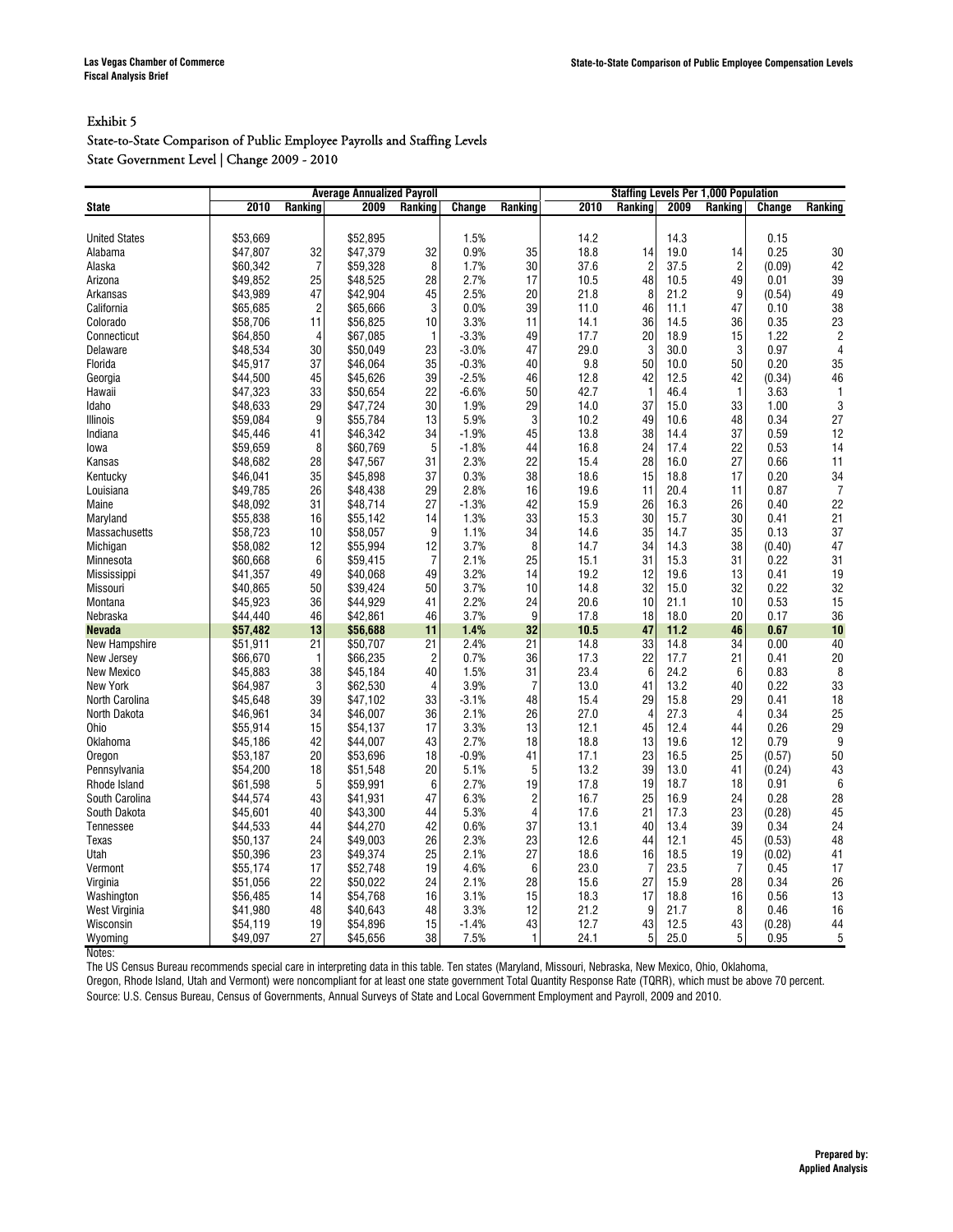#### Exhibit 5.1

State-to-State Comparison of Public Employee Payrolls and Staffing Levels State Government Level, 2010

|                      | <b>Full-Time</b>  | <b>Total</b>     | <b>Annualized</b>   |                | <b>Number of</b>  |                      |                |  |
|----------------------|-------------------|------------------|---------------------|----------------|-------------------|----------------------|----------------|--|
|                      | <b>Equivalent</b> | <b>March</b>     | Payroll             |                |                   | <b>Employees Per</b> |                |  |
| <b>State</b>         | <b>Employment</b> | Payroll          | <b>Per Employee</b> | Ranking        | <b>Population</b> | 1,000 Population     | Ranking        |  |
|                      |                   |                  |                     |                |                   |                      |                |  |
| <b>United States</b> | 4,377,777         | \$19,579,082,587 | \$53,669            |                | 308,745,538       | 14.2                 |                |  |
| Alabama              | 89,632            | \$357,087,371    | \$47,807            | 32             | 4,779,736         | 18.8                 | 14             |  |
| Alaska               | 26,689            | \$134,205,113    | \$60,342            | $\overline{7}$ | 710,231           | 37.6                 | $\overline{c}$ |  |
| Arizona              | 66,807            | \$277,538,614    | \$49,852            | 25             | 6,392,017         | 10.5                 | 48             |  |
| Arkansas             | 63,484            | \$232,717,301    | \$43,989            | 47             | 2,915,918         | 21.8                 | 8              |  |
| California           | 410,653           | \$2,247,814,349  | \$65,685            | $\overline{c}$ | 37,253,956        | 11.0                 | 46             |  |
| Colorado             | 71,064            | \$347,658,741    | \$58,706            | 11             | 5,029,196         | 14.1                 | 36             |  |
| Connecticut          | 63,199            | \$341,537,306    | \$64,850            | $\overline{4}$ | 3,574,097         | 17.7                 | 20             |  |
| Delaware             | 26,022            | \$105,246,594    | \$48,534            | 30             | 897,934           | 29.0                 | $\sqrt{3}$     |  |
| Florida              | 184,465           | \$705,845,919    | \$45,917            | 37             | 18,801,310        | 9.8                  | 50             |  |
| Georgia              | 124,115           | \$460,260,765    | \$44,500            | 45             | 9,687,653         | 12.8                 | 42             |  |
| Hawaii               | 58,121            | \$229,207,206    | \$47,323            | 33             | 1,360,301         | 42.7                 | $\mathbf{1}$   |  |
| Idaho                | 21,940            | \$88,916,578     | \$48,633            | 29             | 1,567,582         | 14.0                 | 37             |  |
| Illinois             | 131,352           | \$646,734,374    | \$59,084            | 9              | 12,830,632        | 10.2                 | 49             |  |
| Indiana              | 89,549            | \$339,133,456    | \$45,446            | 41             | 6,483,802         | 13.8                 | 38             |  |
| lowa                 | 51,328            | \$255,180,453    | \$59,659            | 8              | 3,046,355         | 16.8                 | 24             |  |
| Kansas               | 43,824            | \$177,785,662    | \$48,682            | 28             | 2,853,118         | 15.4                 | 28             |  |
| Kentucky             | 80,714            | \$309,681,195    | \$46,041            | 35             | 4,339,367         | 18.6                 | 15             |  |
| Louisiana            | 88.720            | \$368.079.595    | \$49.785            | 26             | 4,533,372         | 19.6                 | 11             |  |
| Maine                | 21,130            | \$84,682,565     | \$48,092            | 31             | 1,328,361         | 15.9                 | 26             |  |
| Maryland             | 88,318            | \$410,955,493    | \$55,838            | 16             | 5,773,552         | 15.3                 | 30             |  |
| Massachusetts        | 95,354            | \$466,623,890    | \$58,723            | 10             | 6,547,629         | 14.6                 | 35             |  |
| Michigan             | 145,606           | \$704,751,432    | \$58,082            | 12             | 9,883,640         | 14.7                 | 34             |  |
| Minnesota            | 79,941            | \$404,157,831    | \$60,668            | 6              | 5,303,925         | 15.1                 | 31             |  |
| Mississippi          | 56,858            | \$195,954,646    | \$41,357            | 49             | 2,967,297         | 19.2                 | 12             |  |
| Missouri             | 88,818            | \$302,458,814    | \$40,865            | 50             | 5,988,927         | 14.8                 | 32             |  |
| Montana              | 20,375            | \$77,973,655     | \$45,923            | 36             | 989,415           | 20.6                 | 10             |  |
| Nebraska             | 32,560            | \$120,579,186    | \$44,440            | 46             | 1,826,341         | 17.8                 | 18             |  |
| <b>Nevada</b>        | 28,345            | \$135,776,204    | \$57,482            | 13             | 2.700.551         | 10.5                 | 47             |  |
| New Hampshire        | 19,470            | \$84,226,408     | \$51,911            | 21             | 1,316,470         | 14.8                 | 33             |  |
| New Jersey           | 152,003           | \$844,503,058    | \$66,670            | $\mathbf{1}$   | 8,791,894         | 17.3                 | 22             |  |
| New Mexico           | 48,160            | \$184,144,946    | \$45,883            | 38             | 2,059,179         | 23.4                 | 6              |  |
| New York             | 251,150           | \$1,360,116,462  | \$64,987            | 3              | 19,378,102        | 13.0                 | 41             |  |
| North Carolina       | 146,409           | \$556,942,134    | \$45,648            | 39             | 9,535,483         | 15.4                 | 29             |  |
| North Dakota         | 18,139            | \$70,984,946     | \$46,961            | 34             | 672,591           | 27.0                 | $\overline{4}$ |  |
| Ohio                 | 139,907           | \$651,901,697    | \$55,914            | 15             | 11,536,504        | 12.1                 | 45             |  |
| Oklahoma             | 70,501            | \$265,473,571    | \$45,186            | 42             | 3,751,351         | 18.8                 | 13             |  |
| Oregon               | 65,369            | \$289,734,102    | \$53,187            | 20             | 3,831,074         | 17.1                 | 23             |  |
| Pennsylvania         | 168,268           | \$760,014,277    | \$54,200            | 18             | 12,702,379        | 13.2                 | 39             |  |
| Rhode Island         | 18,694            | \$95,959,441     | \$61,598            | 5              | 1,052,567         | 17.8                 | 19             |  |
| South Carolina       | 77,071            | \$286,281,365    | \$44,574            | 43             | 4,625,364         | 16.7                 | 25             |  |
| South Dakota         | 14,310            | \$54,379,491     | \$45,601            | 40             | 814,180           | 17.6                 | 21             |  |
| <b>Tennessee</b>     | 82,871            | \$307,540,046    | \$44,533            | 44             | 6,346,105         | 13.1                 | 40             |  |
| Texas                | 317,912           | \$1,328,253,453  | \$50,137            | 24             | 25,145,561        | 12.6                 | 44             |  |
| Utah                 | 51,291            | \$215,404,555    | \$50,396            | 23             | 2,763,885         | 18.6                 | 16             |  |
| Vermont              | 14,408            | \$66,245,700     | \$55,174            | 17             | 625,741           | 23.0                 | $\overline{7}$ |  |
| Virginia             | 124,709           | \$530,598,732    | \$51,056            | 22             | 8,001,024         | 15.6                 | 27             |  |
| Washington           | 122,772           | \$577,895,899    | \$56,485            | 14             | 6,724,540         | 18.3                 | 17             |  |
| West Virginia        | 39,375            | \$137,746,311    | \$41,980            | 48             | 1,852,994         | 21.2                 | 9              |  |
| Wisconsin            | 72,428            | \$326,642,606    | \$54,119            | 19             | 5,686,986         | 12.7                 | 43             |  |
|                      | 13,577            | \$55,549,079     | \$49,097            | 27             |                   | 24.1                 | 5              |  |
| Wyoming              |                   |                  |                     |                | 563,626           |                      |                |  |

Notes:

The US Census Bureau recommends special care in interpreting data in this table. Ten states (Maryland, Missouri, Nebraska, New Mexico, Ohio, Oklahoma,

Oregon, Rhode Island, Utah and Vermont) were noncompliant for at least one state government Total Quantity Response Rate (TQRR), which must be above 70 percent.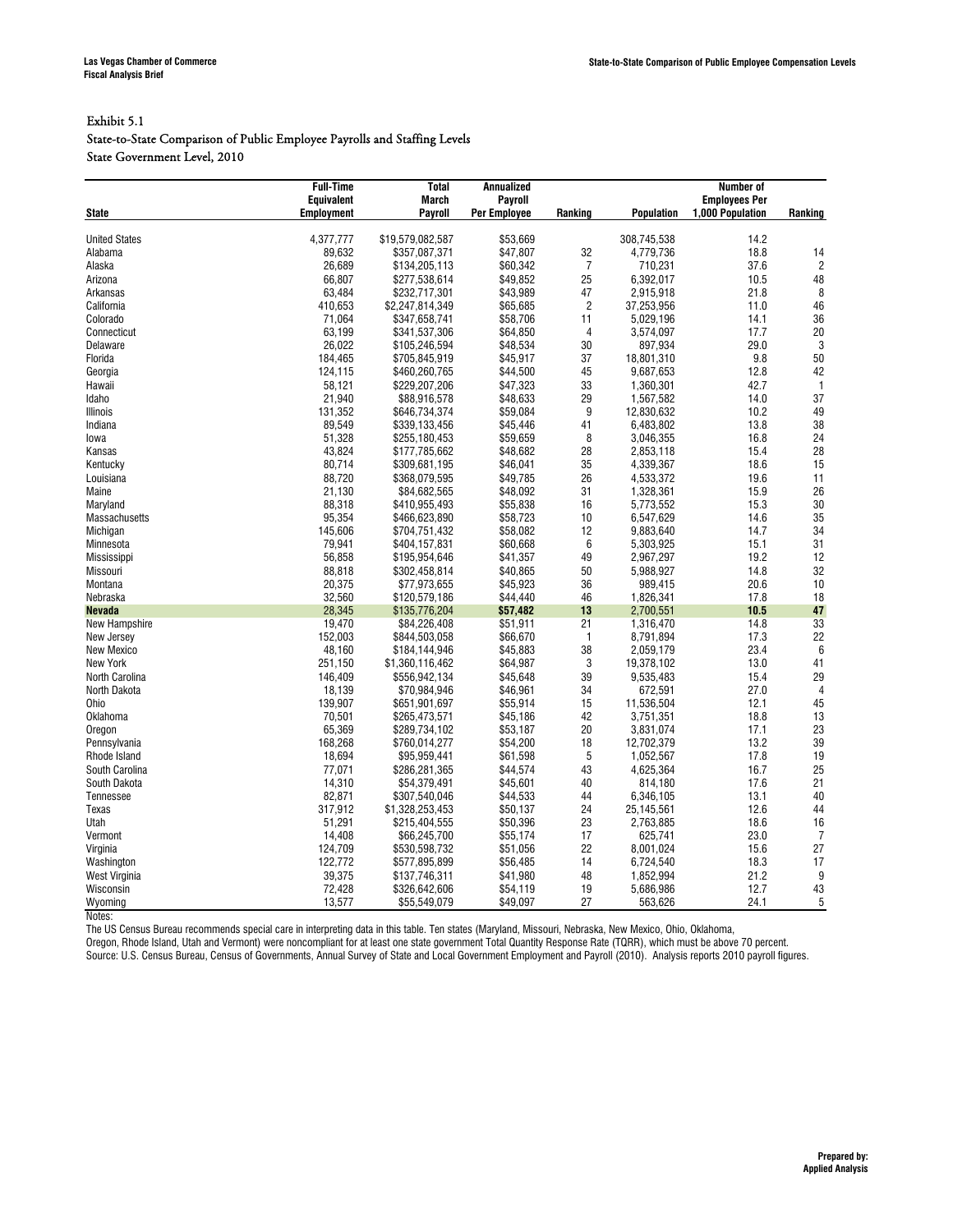

## Exhibit 5.2

**Prepared by: Applied Analysis**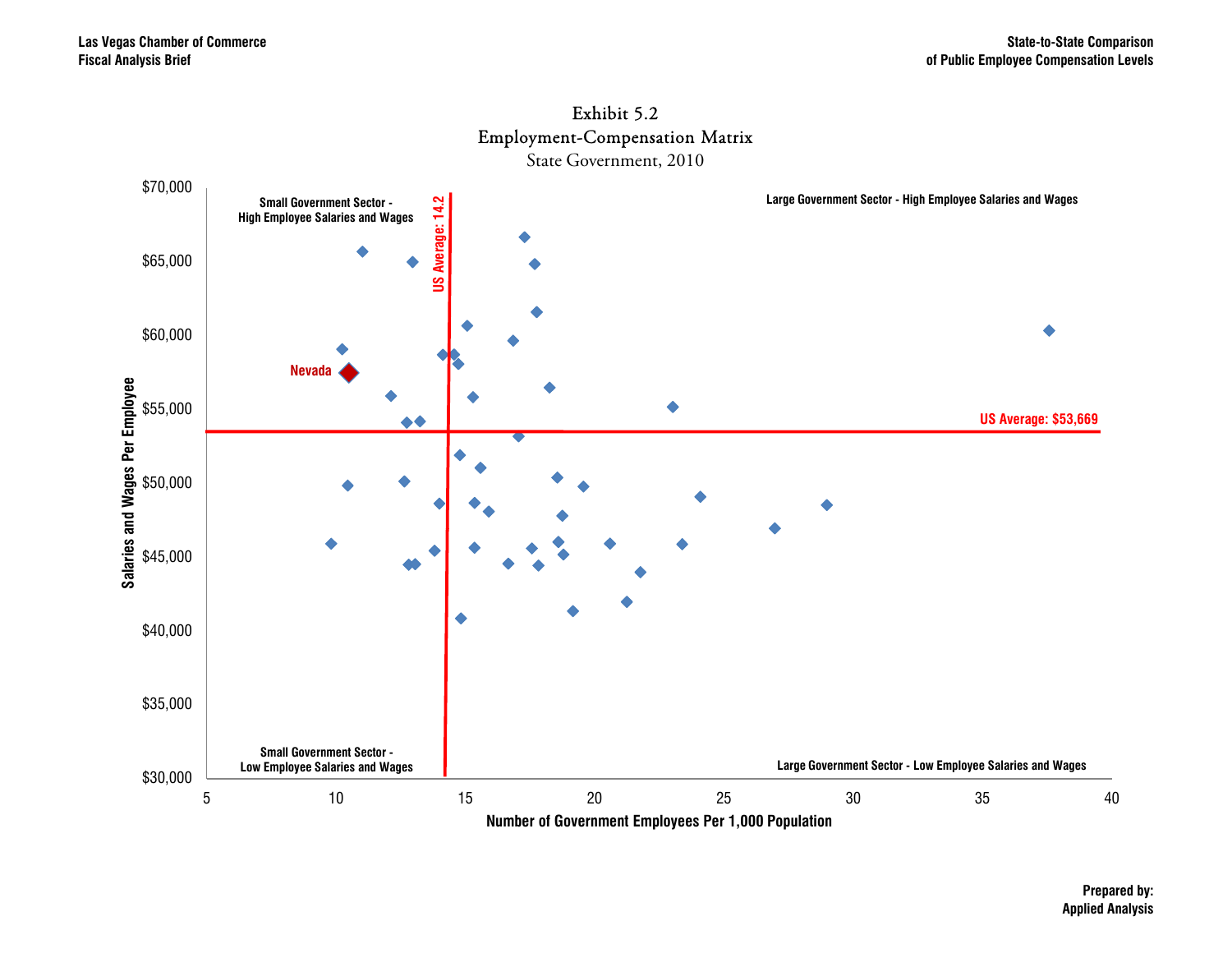#### State-to-State Comparison of Public Employee Payrolls and Staffing Levels Local Government Level | Change 2009 - 2010

|                      | <b>Staffing Levels Per 1,000 Population</b><br><b>Average Annualized Payroll</b> |                |          |                |         |                |      |                 |      |                 |        |                |
|----------------------|----------------------------------------------------------------------------------|----------------|----------|----------------|---------|----------------|------|-----------------|------|-----------------|--------|----------------|
| State                | 2010                                                                             | Ranking        | 2009     | Ranking        | Change  | Ranking        | 2010 | Ranking         | 2009 | Ranking         | Change | Ranking        |
|                      |                                                                                  |                |          |                |         |                |      |                 |      |                 |        |                |
| <b>United States</b> | \$49.976                                                                         |                | \$49,212 |                | 1.6%    |                | 39.5 |                 | 39.8 |                 | 0.30   |                |
| Alabama              | \$38,547                                                                         | 45             | \$38,011 | 45             | 1.4%    | 29             | 41.3 | 12              | 41.7 | 10              | 0.43   | 21             |
| Alaska               | \$57,687                                                                         | 10             | \$59,115 | 6              | $-2.4%$ | 48             | 39.1 | 24              | 39.0 | 25              | (0.05) | 32             |
| Arizona              | \$47.626                                                                         | 21             | \$47.858 | 19             | $-0.5%$ | 44             | 35.7 | 40              | 35.9 | 38              | 0.20   | 25             |
| Arkansas             | \$35,522                                                                         | 51             | \$36,940 | 48             | $-3.8%$ | 50             | 38.5 | 30              | 35.1 | 41              | (3.34) | 51             |
| California           | \$65,627                                                                         | $\overline{c}$ | \$65,587 | $\mathbf{1}$   | 0.1%    | 40             | 36.9 | 37              | 38.5 | 27              | 1.63   | 6              |
| Colorado             | \$48.784                                                                         | 19             | \$47.637 | 20             | 2.4%    | 21             | 40.2 | 17              | 40.4 | 16              | 0.21   | 24             |
| Connecticut          | \$58,230                                                                         | 9              | \$55,844 | 11             | 4.3%    | $\overline{7}$ | 34.8 | 41              | 34.2 | 44              | (0.56) | 40             |
| Delaware             | \$50.215                                                                         | 16             | \$49,651 | 15             | 1.1%    | 33             | 25.9 | 50              | 24.9 | 50              | (0.96) | 44             |
| District of Columbia | \$70.110                                                                         | 1              | \$59.132 | 5              | 18.6%   |                | 73.0 | $\mathbf{1}$    | 74.3 | $\mathbf{1}$    | 1.33   | 9              |
| Florida              | \$46,200                                                                         | 24             | \$48,069 | 18             | $-3.9%$ | 51             | 38.5 | 29              | 37.6 | 32              | (0.89) | 43             |
| Georgia              | \$40,722                                                                         | 38             | \$40,994 | 35             | $-0.7%$ | 45             | 40.6 | 15              | 41.4 | 12              | 0.80   | 12             |
| Hawaii               | \$59,938                                                                         | $\overline{7}$ | \$57,963 | 8              | 3.4%    | 14             | 11.1 | 51              | 11.9 | 51              | 0.81   | 11             |
| Idaho                | \$38,990                                                                         | 44             | \$38,491 | 44             | 1.3%    | 31             | 35.8 | 38              | 36.0 | 37              | 0.17   | 26             |
| Illinois             | \$54,172                                                                         | 13             | \$52,107 | 13             | 4.0%    | 9              | 39.6 | 19              | 39.2 | 23              | (0.43) | 38             |
| Indiana              | \$41,299                                                                         | 35             | \$41,190 | 34             | 0.3%    | 38             | 39.4 | 20              | 39.4 | 20              | 0.02   | 31             |
| lowa                 | \$43,724                                                                         | 28             | \$42,681 | 29             | 2.4%    | 20             | 41.8 | 9               | 42.3 | 9               | 0.50   | 18             |
| Kansas               | \$39,126                                                                         | 43             | \$38,803 | 43             | 0.8%    | 36             | 55.6 | 3               | 55.7 | 3               | 0.11   | 28             |
| Kentucky             | \$36,556                                                                         | 48             | \$35,660 | 49             | 2.5%    | 19             | 37.3 | 35              | 37.3 | 33              | 0.05   | 29             |
| Louisiana            | \$39,606                                                                         | 39             | \$39,125 | 39             | 1.2%    | 32             | 41.6 | 11              | 41.2 | 13              | (0.41) | 37             |
| Maine                | \$40,816                                                                         | 37             | \$39,547 | 39             | 3.2%    | 15             | 38.6 | 28              | 38.3 | 29              | (0.31) | 35             |
| Maryland             | \$60.135                                                                         | 6              | \$59,266 | $\overline{4}$ | 1.5%    | 28             | 37.1 | 36              | 37.1 | 34              | 0.02   | 30             |
| Massachusetts        | \$55,795                                                                         | 12             | \$56,020 | 10             | $-0.4%$ | 42             | 35.7 | 39              | 34.7 | 42              | (1.07) | 46             |
| Michigan             | \$51,568                                                                         | 14             | \$50.749 | 14             | 1.6%    | 26             | 33.5 | 46              | 33.2 | 46              | (0.33) | 36             |
| Minnesota            | \$50,189                                                                         | 17             | \$49,268 | 16             | 1.9%    | 24             | 37.6 | 34              | 38.2 | 31              | 0.63   | 17             |
| Mississippi          | \$35.821                                                                         | 50             | \$35.433 | 50             | 1.1%    | 35             | 45.9 | $6\phantom{1}6$ | 46.0 | $6\phantom{1}6$ | 0.14   | 27             |
| Missouri             | \$41,302                                                                         | 34             | \$40.756 | 36             | 1.3%    | 30             | 39.4 | 21              | 39.2 | 24              | (0.17) | 33             |
| Montana              | \$39,632                                                                         | 40             | \$40,048 | 37             | $-1.0%$ | 46             | 38.5 | 31              | 37.0 | 36              | (1.50) | 48             |
| Nebraska             | \$43,965                                                                         | 26             | \$43,924 | 26             | 0.1%    | 39             | 48.6 | 5               | 47.7 | 5               | (0.97) | 45             |
| <b>Nevada</b>        | \$59,028                                                                         | 8              | \$56,935 | 9              | 3.7%    | 12             | 31.8 | 48              | 32.5 | 47              | 0.71   | 14             |
| New Hampshire        | \$43,923                                                                         | 27             | \$43,162 | 27             | 1.8%    | 25             | 40.7 | 14              | 39.3 | 21              | (1.34) | 47             |
| New Jersey           | \$63,066                                                                         | 3              | \$60,564 | 3              | 4.1%    | 8              | 40.8 | 13              | 40.2 | 18              | (0.64) | 41             |
| New Mexico           | \$40,570                                                                         | 39             | \$39,313 | 41             | 3.2%    | 16             | 39.0 | 26              | 40.3 | 17              | 1.34   | 8              |
| <b>New York</b>      | \$61,689                                                                         | 5              | \$58,573 | $\overline{7}$ | 5.3%    | 5              | 50.2 | $\overline{4}$  | 50.9 | 4               | 0.68   | 16             |
| North Carolina       | \$43,302                                                                         | 29             | \$42,116 | 30             | 2.8%    | 18             | 42.2 | 8               | 43.6 | 8               | 1.36   | $\overline{7}$ |
| North Dakota         | \$42,131                                                                         | 31             | \$39,690 | 38             | 6.2%    | 3              | 39.3 | 22              | 37.1 | 35              | (2.23) | 49             |
| Ohio                 | \$47,312                                                                         | 23             | \$45,600 | 24             | 3.8%    | 10             | 40.5 | 16              | 41.0 | 14              | 0.49   | 19             |
| Oklahoma             | \$36,853                                                                         | 47             | \$36,942 | 47             | $-0.2%$ | 41             | 39.0 | 25              | 39.5 | 19              | 0.46   | 20             |
| Oregon               | \$50,458                                                                         | 15             | \$48,263 | 17             | 4.5%    | 6              | 34.7 | 42              | 35.4 | 40              | 0.73   | 13             |
| Pennsylvania         | \$49,067                                                                         | 18             | \$47,310 | 21             | 3.7%    | 11             | 34.0 | 43              | 34.3 | 43              | 0.30   | 23             |
| Rhode Island         | \$57.514                                                                         | 11             | \$54.119 | 12             | 6.3%    | $\overline{2}$ | 29.3 | 49              | 31.0 | 49              | 1.77   | $\overline{4}$ |
| South Carolina       | \$41,211                                                                         | 36             | \$41,394 | 33             | $-0.4%$ | 43             | 37.8 | 32              | 38.9 | 26              | 1.04   | 10             |
| South Dakota         | \$36,030                                                                         | 49             | \$34,819 | 51             | 3.5%    | 13             | 39.2 | 23              | 41.7 | 11              | 2.47   | $\overline{c}$ |
| Tennessee            | \$39.613                                                                         | 41             | \$39.499 | 40             | 0.3%    | 37             | 38.8 | 27              | 38.3 | 30              | (0.49) | 39             |
| Texas                | \$42,489                                                                         | 30             | \$41,680 | 32             | 1.9%    | 23             | 45.1 | $\overline{7}$  | 44.9 | $\overline{7}$  | (0.18) | 34             |
| Utah                 | \$41.515                                                                         | 32             | \$42,681 | 28             | $-2.7%$ | 49             | 32.6 | 47              | 31.8 | 48              | (0.82) | 42             |
| Vermont              | \$41,312                                                                         | 33             | \$41.982 | 31             | $-1.6%$ | 47             | 41.7 | 10              | 38.4 | 28              | (3.32) | 50             |
| Virginia             | \$45,736                                                                         | 25             | \$45,039 | 25             | 1.5%    | 27             | 39.8 | 18              | 40.5 | 15              | 0.69   | 15             |
| Washington           | \$62,026                                                                         | $\overline{4}$ | \$60,757 | $\overline{c}$ | 2.1%    | 22             | 33.9 | 44              | 35.6 | 39              | 1.79   | 3              |
| West Virginia        | \$38,150                                                                         | 46             | \$37,039 | 46             | 3.0%    | 17             | 33.6 | 45              | 34.0 | 45              | 0.34   | 22             |
| Wisconsin            | \$48,369                                                                         | 20             | \$45,735 | 23             | 5.8%    | $\overline{4}$ | 37.6 | 33              | 39.3 | 22              | 1.69   | 5              |
| Wyoming              | \$47,339                                                                         | 22             | \$46,823 | 22             | 1.1%    | 34             | 66.1 | $\overline{c}$  | 69.8 | $\overline{c}$  | 3.78   | $\mathbf{1}$   |

Notes:

The US Census Bureau recommends special care in interpreting data in this table. Four states (Connecticut, Maine, Massachusetts and New Jersey) were noncompliant for at least one local government Total Quantity Response Rate (TQRR), which must be above 70 percent.

Source: U.S. Census Bureau, Census of Governments, Annual Surveys of State and Local Government Employment and Payroll, 2009 and 2010.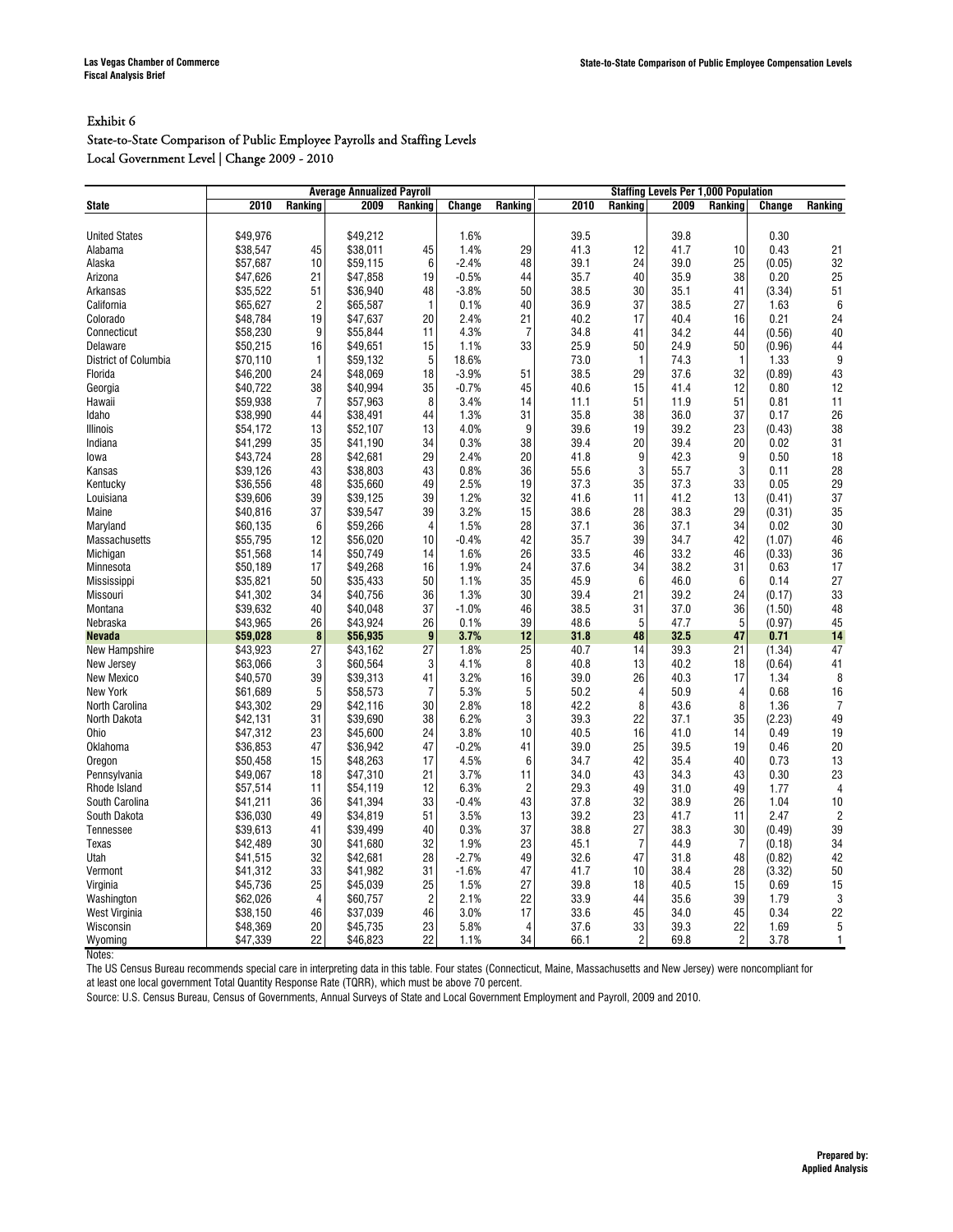#### Exhibit 6.1

State-to-State Comparison of Public Employee Payrolls and Staffing Levels Local Government Level, 2010

| <b>Equivalent</b><br>Payroll<br><b>Employees Per</b><br>Payroll<br><b>Employment</b><br>1,000 Population<br>(whole dollars)<br><b>Per Employee</b><br>Ranking<br><b>Population</b><br><b>State</b><br>Ranking<br>12,203,840<br>\$50,825,369,131<br>\$49,976<br>39.5<br><b>United States</b><br>308,745,538<br>197,496<br>\$38,547<br>45<br>41.3<br>12<br>Alabama<br>\$634,398,659<br>4,779,736<br>10<br>39.1<br>24<br>Alaska<br>27,760<br>\$133,449,644<br>\$57,687<br>710,231<br>21<br>35.7<br>40<br>228.078<br>\$47,626<br>Arizona<br>\$905,211,822<br>6,392,017<br>30<br>38.5<br>112,177<br>\$332,063,774<br>\$35,522<br>51<br>2,915,918<br>Arkansas<br>$\overline{c}$<br>1,374,881<br>37,253,956<br>36.9<br>37<br>California<br>\$7,519,100,704<br>\$65,627<br>19<br>40.2<br>17<br>Colorado<br>202,213<br>\$822.054.936<br>\$48,784<br>5,029,196<br>9<br>34.8<br>41<br>124,287<br>\$58,230<br>Connecticut<br>\$603,105,433<br>3,574,097<br>23,216<br>\$50,215<br>16<br>897,934<br>25.9<br>50<br>Delaware<br>\$97,149,239<br>43,902<br>\$256,498,966<br>$\overline{1}$<br>73.0<br>$\overline{1}$<br>District of Columbia<br>\$70,110<br>601,723<br>723,508<br>24<br>38.5<br>29<br>\$2,785,504,760<br>\$46,200<br>18,801,310<br>Florida<br>393,323<br>38<br>40.6<br>15<br>Georgia<br>\$1,334,741,439<br>\$40,722<br>9,687,653<br>$\overline{7}$<br>51<br>15,079<br>\$59,938<br>11.1<br>\$75,317,631<br>1,360,301<br>Hawaii<br>35.8<br>38<br>56.161<br>\$182,478,562<br>\$38,990<br>44<br>1,567,582<br>Idaho<br>39.6<br>508,493<br>13<br>12,830,632<br>19<br>Illinois<br>\$2,295,518,564<br>\$54,172<br>35<br>39.4<br>20<br>255,264<br>\$41,299<br>6,483,802<br>Indiana<br>\$878,502,578<br>9<br>127,334<br>\$43,724<br>28<br>41.8<br>\$463,958,950<br>3,046,355<br>lowa<br>3<br>158,660<br>\$517,309,088<br>\$39,126<br>43<br>55.6<br>Kansas<br>2,853,118<br>161,759<br>48<br>37.3<br>35<br>\$492,767,326<br>\$36,556<br>4,339,367<br>Kentucky<br>39<br>188,656<br>\$39,606<br>4,533,372<br>41.6<br>11<br>Louisiana<br>\$622,657,120<br>28<br>37<br>38.6<br>51,294<br>\$174,470,098<br>\$40,816<br>1,328,361<br>Maine<br>$6\phantom{1}$<br>36<br>214,213<br>\$60,135<br>37.1<br>Maryland<br>\$1,073,467,802<br>5,773,552<br>39<br>233,892<br>\$55,795<br>12<br>35.7<br>\$1,087,492,112<br>6,547,629<br>Massachusetts<br>46<br>14<br>33.5<br>Michigan<br>331,309<br>\$1,423,751,081<br>\$51,568<br>9,883,640<br>17<br>37.6<br>34<br>199,349<br>\$50,189<br>5.303.925<br>Minnesota<br>\$833,758,968<br>45.9<br>$\boldsymbol{6}$<br>\$35,821<br>50<br>Mississippi<br>136,133<br>\$406,373,019<br>2,967,297<br>34<br>39.4<br>21<br>Missouri<br>235,715<br>\$811,300,236<br>\$41,302<br>5,988,927<br>38,055<br>40<br>38.5<br>31<br>Montana<br>\$125,682,726<br>\$39,632<br>989,415<br>26<br>48.6<br>$5\phantom{.0}$<br>88.834<br>\$43,965<br>1,826,341<br>Nebraska<br>\$325,465,642<br>$\pmb{8}$<br>31.8<br>48<br><b>Nevada</b><br>85,799<br>\$422,042,306<br>\$59,028<br>2,700,551<br>53,520<br>\$43,923<br>27<br>40.7<br>14<br>\$195,896,227<br>1,316,470<br>New Hampshire<br>358,783<br>3<br>40.8<br>13<br>\$1,885,588,925<br>\$63,066<br>8,791,894<br>New Jersey<br>26<br>80,315<br>39<br>39.0<br>New Mexico<br>\$271,531,531<br>\$40,570<br>2,059,179<br>$5\phantom{.0}$<br>$\overline{4}$<br>973,187<br>\$61,689<br>50.2<br>New York<br>\$5,002,909,827<br>19,378,102<br>8<br>402,798<br>\$43,302<br>29<br>42.2<br>North Carolina<br>\$1,453,503,460<br>9,535,483<br>22<br>26,449<br>31<br>39.3<br>North Dakota<br>\$92,860,831<br>\$42,131<br>672,591<br>467.398<br>\$47.312<br>23<br>40.5<br>16<br>\$1.842.812.355<br>11.536.504<br>Ohio<br>25<br>146,369<br>\$36,853<br>47<br>3,751,351<br>39.0<br>Oklahoma<br>\$449,515,054<br>42<br>34.7<br>133,005<br>15<br>Oregon<br>\$559,264,275<br>\$50,458<br>3,831,074<br>43<br>431,406<br>\$49,067<br>18<br>34.0<br>Pennsylvania<br>\$1,763,988,557<br>12,702,379<br>29.3<br>49<br>30,796<br>\$57,514<br>11<br>1,052,567<br>Rhode Island<br>\$147,600,429<br>32<br>174,919<br>36<br>37.8<br>South Carolina<br>\$41,211<br>4,625,364<br>\$600,710,134<br>39.2<br>23<br>31,922<br>\$36,030<br>49<br>South Dakota<br>\$95,844,857<br>814,180<br>27<br>246,054<br>41<br>38.8<br>\$812,238,913<br>\$39,613<br>6,346,105<br><b>Tennessee</b><br>$\overline{7}$<br>30<br>45.1<br>Texas<br>1,134,412<br>\$42,489<br>25,145,561<br>\$4,016,661,678<br>32<br>32.6<br>47<br>90,065<br>\$311,588,624<br>\$41,515<br>2,763,885<br>Utah<br>26,082<br>\$89,792,696<br>\$41,312<br>33<br>625,741<br>41.7<br>10<br>Vermont<br>25<br>39.8<br>318,370<br>\$45,736<br>18<br>Virginia<br>\$1,213,406,705<br>8,001,024<br>4<br>33.9<br>44<br>Washington<br>227,677<br>\$1,176,823,089<br>\$62,026<br>6,724,540 |               | <b>Full-Time</b> | <b>Total March</b><br><b>Annualized</b> |          |    | <b>Number of</b> |      |    |  |
|------------------------------------------------------------------------------------------------------------------------------------------------------------------------------------------------------------------------------------------------------------------------------------------------------------------------------------------------------------------------------------------------------------------------------------------------------------------------------------------------------------------------------------------------------------------------------------------------------------------------------------------------------------------------------------------------------------------------------------------------------------------------------------------------------------------------------------------------------------------------------------------------------------------------------------------------------------------------------------------------------------------------------------------------------------------------------------------------------------------------------------------------------------------------------------------------------------------------------------------------------------------------------------------------------------------------------------------------------------------------------------------------------------------------------------------------------------------------------------------------------------------------------------------------------------------------------------------------------------------------------------------------------------------------------------------------------------------------------------------------------------------------------------------------------------------------------------------------------------------------------------------------------------------------------------------------------------------------------------------------------------------------------------------------------------------------------------------------------------------------------------------------------------------------------------------------------------------------------------------------------------------------------------------------------------------------------------------------------------------------------------------------------------------------------------------------------------------------------------------------------------------------------------------------------------------------------------------------------------------------------------------------------------------------------------------------------------------------------------------------------------------------------------------------------------------------------------------------------------------------------------------------------------------------------------------------------------------------------------------------------------------------------------------------------------------------------------------------------------------------------------------------------------------------------------------------------------------------------------------------------------------------------------------------------------------------------------------------------------------------------------------------------------------------------------------------------------------------------------------------------------------------------------------------------------------------------------------------------------------------------------------------------------------------------------------------------------------------------------------------------------------------------------------------------------------------------------------------------------------------------------------------------------------------------------------------------------------------------------------------------------------------------------------------------------------------------------------------------------------------------------------------------------------------------------------------------------------------------------------------------------------------------------------------------------------------------------------------------------------------------------------------------------------------------------------------------------------------------------------------------------------------------------------------------------------------------------------------------------------------------------------------------------------------------------------------------------------------------------------|---------------|------------------|-----------------------------------------|----------|----|------------------|------|----|--|
|                                                                                                                                                                                                                                                                                                                                                                                                                                                                                                                                                                                                                                                                                                                                                                                                                                                                                                                                                                                                                                                                                                                                                                                                                                                                                                                                                                                                                                                                                                                                                                                                                                                                                                                                                                                                                                                                                                                                                                                                                                                                                                                                                                                                                                                                                                                                                                                                                                                                                                                                                                                                                                                                                                                                                                                                                                                                                                                                                                                                                                                                                                                                                                                                                                                                                                                                                                                                                                                                                                                                                                                                                                                                                                                                                                                                                                                                                                                                                                                                                                                                                                                                                                                                                                                                                                                                                                                                                                                                                                                                                                                                                                                                                                                                          |               |                  |                                         |          |    |                  |      |    |  |
|                                                                                                                                                                                                                                                                                                                                                                                                                                                                                                                                                                                                                                                                                                                                                                                                                                                                                                                                                                                                                                                                                                                                                                                                                                                                                                                                                                                                                                                                                                                                                                                                                                                                                                                                                                                                                                                                                                                                                                                                                                                                                                                                                                                                                                                                                                                                                                                                                                                                                                                                                                                                                                                                                                                                                                                                                                                                                                                                                                                                                                                                                                                                                                                                                                                                                                                                                                                                                                                                                                                                                                                                                                                                                                                                                                                                                                                                                                                                                                                                                                                                                                                                                                                                                                                                                                                                                                                                                                                                                                                                                                                                                                                                                                                                          |               |                  |                                         |          |    |                  |      |    |  |
|                                                                                                                                                                                                                                                                                                                                                                                                                                                                                                                                                                                                                                                                                                                                                                                                                                                                                                                                                                                                                                                                                                                                                                                                                                                                                                                                                                                                                                                                                                                                                                                                                                                                                                                                                                                                                                                                                                                                                                                                                                                                                                                                                                                                                                                                                                                                                                                                                                                                                                                                                                                                                                                                                                                                                                                                                                                                                                                                                                                                                                                                                                                                                                                                                                                                                                                                                                                                                                                                                                                                                                                                                                                                                                                                                                                                                                                                                                                                                                                                                                                                                                                                                                                                                                                                                                                                                                                                                                                                                                                                                                                                                                                                                                                                          |               |                  |                                         |          |    |                  |      |    |  |
|                                                                                                                                                                                                                                                                                                                                                                                                                                                                                                                                                                                                                                                                                                                                                                                                                                                                                                                                                                                                                                                                                                                                                                                                                                                                                                                                                                                                                                                                                                                                                                                                                                                                                                                                                                                                                                                                                                                                                                                                                                                                                                                                                                                                                                                                                                                                                                                                                                                                                                                                                                                                                                                                                                                                                                                                                                                                                                                                                                                                                                                                                                                                                                                                                                                                                                                                                                                                                                                                                                                                                                                                                                                                                                                                                                                                                                                                                                                                                                                                                                                                                                                                                                                                                                                                                                                                                                                                                                                                                                                                                                                                                                                                                                                                          |               |                  |                                         |          |    |                  |      |    |  |
|                                                                                                                                                                                                                                                                                                                                                                                                                                                                                                                                                                                                                                                                                                                                                                                                                                                                                                                                                                                                                                                                                                                                                                                                                                                                                                                                                                                                                                                                                                                                                                                                                                                                                                                                                                                                                                                                                                                                                                                                                                                                                                                                                                                                                                                                                                                                                                                                                                                                                                                                                                                                                                                                                                                                                                                                                                                                                                                                                                                                                                                                                                                                                                                                                                                                                                                                                                                                                                                                                                                                                                                                                                                                                                                                                                                                                                                                                                                                                                                                                                                                                                                                                                                                                                                                                                                                                                                                                                                                                                                                                                                                                                                                                                                                          |               |                  |                                         |          |    |                  |      |    |  |
|                                                                                                                                                                                                                                                                                                                                                                                                                                                                                                                                                                                                                                                                                                                                                                                                                                                                                                                                                                                                                                                                                                                                                                                                                                                                                                                                                                                                                                                                                                                                                                                                                                                                                                                                                                                                                                                                                                                                                                                                                                                                                                                                                                                                                                                                                                                                                                                                                                                                                                                                                                                                                                                                                                                                                                                                                                                                                                                                                                                                                                                                                                                                                                                                                                                                                                                                                                                                                                                                                                                                                                                                                                                                                                                                                                                                                                                                                                                                                                                                                                                                                                                                                                                                                                                                                                                                                                                                                                                                                                                                                                                                                                                                                                                                          |               |                  |                                         |          |    |                  |      |    |  |
|                                                                                                                                                                                                                                                                                                                                                                                                                                                                                                                                                                                                                                                                                                                                                                                                                                                                                                                                                                                                                                                                                                                                                                                                                                                                                                                                                                                                                                                                                                                                                                                                                                                                                                                                                                                                                                                                                                                                                                                                                                                                                                                                                                                                                                                                                                                                                                                                                                                                                                                                                                                                                                                                                                                                                                                                                                                                                                                                                                                                                                                                                                                                                                                                                                                                                                                                                                                                                                                                                                                                                                                                                                                                                                                                                                                                                                                                                                                                                                                                                                                                                                                                                                                                                                                                                                                                                                                                                                                                                                                                                                                                                                                                                                                                          |               |                  |                                         |          |    |                  |      |    |  |
|                                                                                                                                                                                                                                                                                                                                                                                                                                                                                                                                                                                                                                                                                                                                                                                                                                                                                                                                                                                                                                                                                                                                                                                                                                                                                                                                                                                                                                                                                                                                                                                                                                                                                                                                                                                                                                                                                                                                                                                                                                                                                                                                                                                                                                                                                                                                                                                                                                                                                                                                                                                                                                                                                                                                                                                                                                                                                                                                                                                                                                                                                                                                                                                                                                                                                                                                                                                                                                                                                                                                                                                                                                                                                                                                                                                                                                                                                                                                                                                                                                                                                                                                                                                                                                                                                                                                                                                                                                                                                                                                                                                                                                                                                                                                          |               |                  |                                         |          |    |                  |      |    |  |
|                                                                                                                                                                                                                                                                                                                                                                                                                                                                                                                                                                                                                                                                                                                                                                                                                                                                                                                                                                                                                                                                                                                                                                                                                                                                                                                                                                                                                                                                                                                                                                                                                                                                                                                                                                                                                                                                                                                                                                                                                                                                                                                                                                                                                                                                                                                                                                                                                                                                                                                                                                                                                                                                                                                                                                                                                                                                                                                                                                                                                                                                                                                                                                                                                                                                                                                                                                                                                                                                                                                                                                                                                                                                                                                                                                                                                                                                                                                                                                                                                                                                                                                                                                                                                                                                                                                                                                                                                                                                                                                                                                                                                                                                                                                                          |               |                  |                                         |          |    |                  |      |    |  |
|                                                                                                                                                                                                                                                                                                                                                                                                                                                                                                                                                                                                                                                                                                                                                                                                                                                                                                                                                                                                                                                                                                                                                                                                                                                                                                                                                                                                                                                                                                                                                                                                                                                                                                                                                                                                                                                                                                                                                                                                                                                                                                                                                                                                                                                                                                                                                                                                                                                                                                                                                                                                                                                                                                                                                                                                                                                                                                                                                                                                                                                                                                                                                                                                                                                                                                                                                                                                                                                                                                                                                                                                                                                                                                                                                                                                                                                                                                                                                                                                                                                                                                                                                                                                                                                                                                                                                                                                                                                                                                                                                                                                                                                                                                                                          |               |                  |                                         |          |    |                  |      |    |  |
|                                                                                                                                                                                                                                                                                                                                                                                                                                                                                                                                                                                                                                                                                                                                                                                                                                                                                                                                                                                                                                                                                                                                                                                                                                                                                                                                                                                                                                                                                                                                                                                                                                                                                                                                                                                                                                                                                                                                                                                                                                                                                                                                                                                                                                                                                                                                                                                                                                                                                                                                                                                                                                                                                                                                                                                                                                                                                                                                                                                                                                                                                                                                                                                                                                                                                                                                                                                                                                                                                                                                                                                                                                                                                                                                                                                                                                                                                                                                                                                                                                                                                                                                                                                                                                                                                                                                                                                                                                                                                                                                                                                                                                                                                                                                          |               |                  |                                         |          |    |                  |      |    |  |
|                                                                                                                                                                                                                                                                                                                                                                                                                                                                                                                                                                                                                                                                                                                                                                                                                                                                                                                                                                                                                                                                                                                                                                                                                                                                                                                                                                                                                                                                                                                                                                                                                                                                                                                                                                                                                                                                                                                                                                                                                                                                                                                                                                                                                                                                                                                                                                                                                                                                                                                                                                                                                                                                                                                                                                                                                                                                                                                                                                                                                                                                                                                                                                                                                                                                                                                                                                                                                                                                                                                                                                                                                                                                                                                                                                                                                                                                                                                                                                                                                                                                                                                                                                                                                                                                                                                                                                                                                                                                                                                                                                                                                                                                                                                                          |               |                  |                                         |          |    |                  |      |    |  |
|                                                                                                                                                                                                                                                                                                                                                                                                                                                                                                                                                                                                                                                                                                                                                                                                                                                                                                                                                                                                                                                                                                                                                                                                                                                                                                                                                                                                                                                                                                                                                                                                                                                                                                                                                                                                                                                                                                                                                                                                                                                                                                                                                                                                                                                                                                                                                                                                                                                                                                                                                                                                                                                                                                                                                                                                                                                                                                                                                                                                                                                                                                                                                                                                                                                                                                                                                                                                                                                                                                                                                                                                                                                                                                                                                                                                                                                                                                                                                                                                                                                                                                                                                                                                                                                                                                                                                                                                                                                                                                                                                                                                                                                                                                                                          |               |                  |                                         |          |    |                  |      |    |  |
|                                                                                                                                                                                                                                                                                                                                                                                                                                                                                                                                                                                                                                                                                                                                                                                                                                                                                                                                                                                                                                                                                                                                                                                                                                                                                                                                                                                                                                                                                                                                                                                                                                                                                                                                                                                                                                                                                                                                                                                                                                                                                                                                                                                                                                                                                                                                                                                                                                                                                                                                                                                                                                                                                                                                                                                                                                                                                                                                                                                                                                                                                                                                                                                                                                                                                                                                                                                                                                                                                                                                                                                                                                                                                                                                                                                                                                                                                                                                                                                                                                                                                                                                                                                                                                                                                                                                                                                                                                                                                                                                                                                                                                                                                                                                          |               |                  |                                         |          |    |                  |      |    |  |
|                                                                                                                                                                                                                                                                                                                                                                                                                                                                                                                                                                                                                                                                                                                                                                                                                                                                                                                                                                                                                                                                                                                                                                                                                                                                                                                                                                                                                                                                                                                                                                                                                                                                                                                                                                                                                                                                                                                                                                                                                                                                                                                                                                                                                                                                                                                                                                                                                                                                                                                                                                                                                                                                                                                                                                                                                                                                                                                                                                                                                                                                                                                                                                                                                                                                                                                                                                                                                                                                                                                                                                                                                                                                                                                                                                                                                                                                                                                                                                                                                                                                                                                                                                                                                                                                                                                                                                                                                                                                                                                                                                                                                                                                                                                                          |               |                  |                                         |          |    |                  |      |    |  |
|                                                                                                                                                                                                                                                                                                                                                                                                                                                                                                                                                                                                                                                                                                                                                                                                                                                                                                                                                                                                                                                                                                                                                                                                                                                                                                                                                                                                                                                                                                                                                                                                                                                                                                                                                                                                                                                                                                                                                                                                                                                                                                                                                                                                                                                                                                                                                                                                                                                                                                                                                                                                                                                                                                                                                                                                                                                                                                                                                                                                                                                                                                                                                                                                                                                                                                                                                                                                                                                                                                                                                                                                                                                                                                                                                                                                                                                                                                                                                                                                                                                                                                                                                                                                                                                                                                                                                                                                                                                                                                                                                                                                                                                                                                                                          |               |                  |                                         |          |    |                  |      |    |  |
|                                                                                                                                                                                                                                                                                                                                                                                                                                                                                                                                                                                                                                                                                                                                                                                                                                                                                                                                                                                                                                                                                                                                                                                                                                                                                                                                                                                                                                                                                                                                                                                                                                                                                                                                                                                                                                                                                                                                                                                                                                                                                                                                                                                                                                                                                                                                                                                                                                                                                                                                                                                                                                                                                                                                                                                                                                                                                                                                                                                                                                                                                                                                                                                                                                                                                                                                                                                                                                                                                                                                                                                                                                                                                                                                                                                                                                                                                                                                                                                                                                                                                                                                                                                                                                                                                                                                                                                                                                                                                                                                                                                                                                                                                                                                          |               |                  |                                         |          |    |                  |      |    |  |
|                                                                                                                                                                                                                                                                                                                                                                                                                                                                                                                                                                                                                                                                                                                                                                                                                                                                                                                                                                                                                                                                                                                                                                                                                                                                                                                                                                                                                                                                                                                                                                                                                                                                                                                                                                                                                                                                                                                                                                                                                                                                                                                                                                                                                                                                                                                                                                                                                                                                                                                                                                                                                                                                                                                                                                                                                                                                                                                                                                                                                                                                                                                                                                                                                                                                                                                                                                                                                                                                                                                                                                                                                                                                                                                                                                                                                                                                                                                                                                                                                                                                                                                                                                                                                                                                                                                                                                                                                                                                                                                                                                                                                                                                                                                                          |               |                  |                                         |          |    |                  |      |    |  |
|                                                                                                                                                                                                                                                                                                                                                                                                                                                                                                                                                                                                                                                                                                                                                                                                                                                                                                                                                                                                                                                                                                                                                                                                                                                                                                                                                                                                                                                                                                                                                                                                                                                                                                                                                                                                                                                                                                                                                                                                                                                                                                                                                                                                                                                                                                                                                                                                                                                                                                                                                                                                                                                                                                                                                                                                                                                                                                                                                                                                                                                                                                                                                                                                                                                                                                                                                                                                                                                                                                                                                                                                                                                                                                                                                                                                                                                                                                                                                                                                                                                                                                                                                                                                                                                                                                                                                                                                                                                                                                                                                                                                                                                                                                                                          |               |                  |                                         |          |    |                  |      |    |  |
|                                                                                                                                                                                                                                                                                                                                                                                                                                                                                                                                                                                                                                                                                                                                                                                                                                                                                                                                                                                                                                                                                                                                                                                                                                                                                                                                                                                                                                                                                                                                                                                                                                                                                                                                                                                                                                                                                                                                                                                                                                                                                                                                                                                                                                                                                                                                                                                                                                                                                                                                                                                                                                                                                                                                                                                                                                                                                                                                                                                                                                                                                                                                                                                                                                                                                                                                                                                                                                                                                                                                                                                                                                                                                                                                                                                                                                                                                                                                                                                                                                                                                                                                                                                                                                                                                                                                                                                                                                                                                                                                                                                                                                                                                                                                          |               |                  |                                         |          |    |                  |      |    |  |
|                                                                                                                                                                                                                                                                                                                                                                                                                                                                                                                                                                                                                                                                                                                                                                                                                                                                                                                                                                                                                                                                                                                                                                                                                                                                                                                                                                                                                                                                                                                                                                                                                                                                                                                                                                                                                                                                                                                                                                                                                                                                                                                                                                                                                                                                                                                                                                                                                                                                                                                                                                                                                                                                                                                                                                                                                                                                                                                                                                                                                                                                                                                                                                                                                                                                                                                                                                                                                                                                                                                                                                                                                                                                                                                                                                                                                                                                                                                                                                                                                                                                                                                                                                                                                                                                                                                                                                                                                                                                                                                                                                                                                                                                                                                                          |               |                  |                                         |          |    |                  |      |    |  |
|                                                                                                                                                                                                                                                                                                                                                                                                                                                                                                                                                                                                                                                                                                                                                                                                                                                                                                                                                                                                                                                                                                                                                                                                                                                                                                                                                                                                                                                                                                                                                                                                                                                                                                                                                                                                                                                                                                                                                                                                                                                                                                                                                                                                                                                                                                                                                                                                                                                                                                                                                                                                                                                                                                                                                                                                                                                                                                                                                                                                                                                                                                                                                                                                                                                                                                                                                                                                                                                                                                                                                                                                                                                                                                                                                                                                                                                                                                                                                                                                                                                                                                                                                                                                                                                                                                                                                                                                                                                                                                                                                                                                                                                                                                                                          |               |                  |                                         |          |    |                  |      |    |  |
|                                                                                                                                                                                                                                                                                                                                                                                                                                                                                                                                                                                                                                                                                                                                                                                                                                                                                                                                                                                                                                                                                                                                                                                                                                                                                                                                                                                                                                                                                                                                                                                                                                                                                                                                                                                                                                                                                                                                                                                                                                                                                                                                                                                                                                                                                                                                                                                                                                                                                                                                                                                                                                                                                                                                                                                                                                                                                                                                                                                                                                                                                                                                                                                                                                                                                                                                                                                                                                                                                                                                                                                                                                                                                                                                                                                                                                                                                                                                                                                                                                                                                                                                                                                                                                                                                                                                                                                                                                                                                                                                                                                                                                                                                                                                          |               |                  |                                         |          |    |                  |      |    |  |
|                                                                                                                                                                                                                                                                                                                                                                                                                                                                                                                                                                                                                                                                                                                                                                                                                                                                                                                                                                                                                                                                                                                                                                                                                                                                                                                                                                                                                                                                                                                                                                                                                                                                                                                                                                                                                                                                                                                                                                                                                                                                                                                                                                                                                                                                                                                                                                                                                                                                                                                                                                                                                                                                                                                                                                                                                                                                                                                                                                                                                                                                                                                                                                                                                                                                                                                                                                                                                                                                                                                                                                                                                                                                                                                                                                                                                                                                                                                                                                                                                                                                                                                                                                                                                                                                                                                                                                                                                                                                                                                                                                                                                                                                                                                                          |               |                  |                                         |          |    |                  |      |    |  |
|                                                                                                                                                                                                                                                                                                                                                                                                                                                                                                                                                                                                                                                                                                                                                                                                                                                                                                                                                                                                                                                                                                                                                                                                                                                                                                                                                                                                                                                                                                                                                                                                                                                                                                                                                                                                                                                                                                                                                                                                                                                                                                                                                                                                                                                                                                                                                                                                                                                                                                                                                                                                                                                                                                                                                                                                                                                                                                                                                                                                                                                                                                                                                                                                                                                                                                                                                                                                                                                                                                                                                                                                                                                                                                                                                                                                                                                                                                                                                                                                                                                                                                                                                                                                                                                                                                                                                                                                                                                                                                                                                                                                                                                                                                                                          |               |                  |                                         |          |    |                  |      |    |  |
|                                                                                                                                                                                                                                                                                                                                                                                                                                                                                                                                                                                                                                                                                                                                                                                                                                                                                                                                                                                                                                                                                                                                                                                                                                                                                                                                                                                                                                                                                                                                                                                                                                                                                                                                                                                                                                                                                                                                                                                                                                                                                                                                                                                                                                                                                                                                                                                                                                                                                                                                                                                                                                                                                                                                                                                                                                                                                                                                                                                                                                                                                                                                                                                                                                                                                                                                                                                                                                                                                                                                                                                                                                                                                                                                                                                                                                                                                                                                                                                                                                                                                                                                                                                                                                                                                                                                                                                                                                                                                                                                                                                                                                                                                                                                          |               |                  |                                         |          |    |                  |      |    |  |
|                                                                                                                                                                                                                                                                                                                                                                                                                                                                                                                                                                                                                                                                                                                                                                                                                                                                                                                                                                                                                                                                                                                                                                                                                                                                                                                                                                                                                                                                                                                                                                                                                                                                                                                                                                                                                                                                                                                                                                                                                                                                                                                                                                                                                                                                                                                                                                                                                                                                                                                                                                                                                                                                                                                                                                                                                                                                                                                                                                                                                                                                                                                                                                                                                                                                                                                                                                                                                                                                                                                                                                                                                                                                                                                                                                                                                                                                                                                                                                                                                                                                                                                                                                                                                                                                                                                                                                                                                                                                                                                                                                                                                                                                                                                                          |               |                  |                                         |          |    |                  |      |    |  |
|                                                                                                                                                                                                                                                                                                                                                                                                                                                                                                                                                                                                                                                                                                                                                                                                                                                                                                                                                                                                                                                                                                                                                                                                                                                                                                                                                                                                                                                                                                                                                                                                                                                                                                                                                                                                                                                                                                                                                                                                                                                                                                                                                                                                                                                                                                                                                                                                                                                                                                                                                                                                                                                                                                                                                                                                                                                                                                                                                                                                                                                                                                                                                                                                                                                                                                                                                                                                                                                                                                                                                                                                                                                                                                                                                                                                                                                                                                                                                                                                                                                                                                                                                                                                                                                                                                                                                                                                                                                                                                                                                                                                                                                                                                                                          |               |                  |                                         |          |    |                  |      |    |  |
|                                                                                                                                                                                                                                                                                                                                                                                                                                                                                                                                                                                                                                                                                                                                                                                                                                                                                                                                                                                                                                                                                                                                                                                                                                                                                                                                                                                                                                                                                                                                                                                                                                                                                                                                                                                                                                                                                                                                                                                                                                                                                                                                                                                                                                                                                                                                                                                                                                                                                                                                                                                                                                                                                                                                                                                                                                                                                                                                                                                                                                                                                                                                                                                                                                                                                                                                                                                                                                                                                                                                                                                                                                                                                                                                                                                                                                                                                                                                                                                                                                                                                                                                                                                                                                                                                                                                                                                                                                                                                                                                                                                                                                                                                                                                          |               |                  |                                         |          |    |                  |      |    |  |
|                                                                                                                                                                                                                                                                                                                                                                                                                                                                                                                                                                                                                                                                                                                                                                                                                                                                                                                                                                                                                                                                                                                                                                                                                                                                                                                                                                                                                                                                                                                                                                                                                                                                                                                                                                                                                                                                                                                                                                                                                                                                                                                                                                                                                                                                                                                                                                                                                                                                                                                                                                                                                                                                                                                                                                                                                                                                                                                                                                                                                                                                                                                                                                                                                                                                                                                                                                                                                                                                                                                                                                                                                                                                                                                                                                                                                                                                                                                                                                                                                                                                                                                                                                                                                                                                                                                                                                                                                                                                                                                                                                                                                                                                                                                                          |               |                  |                                         |          |    |                  |      |    |  |
|                                                                                                                                                                                                                                                                                                                                                                                                                                                                                                                                                                                                                                                                                                                                                                                                                                                                                                                                                                                                                                                                                                                                                                                                                                                                                                                                                                                                                                                                                                                                                                                                                                                                                                                                                                                                                                                                                                                                                                                                                                                                                                                                                                                                                                                                                                                                                                                                                                                                                                                                                                                                                                                                                                                                                                                                                                                                                                                                                                                                                                                                                                                                                                                                                                                                                                                                                                                                                                                                                                                                                                                                                                                                                                                                                                                                                                                                                                                                                                                                                                                                                                                                                                                                                                                                                                                                                                                                                                                                                                                                                                                                                                                                                                                                          |               |                  |                                         |          |    |                  |      |    |  |
|                                                                                                                                                                                                                                                                                                                                                                                                                                                                                                                                                                                                                                                                                                                                                                                                                                                                                                                                                                                                                                                                                                                                                                                                                                                                                                                                                                                                                                                                                                                                                                                                                                                                                                                                                                                                                                                                                                                                                                                                                                                                                                                                                                                                                                                                                                                                                                                                                                                                                                                                                                                                                                                                                                                                                                                                                                                                                                                                                                                                                                                                                                                                                                                                                                                                                                                                                                                                                                                                                                                                                                                                                                                                                                                                                                                                                                                                                                                                                                                                                                                                                                                                                                                                                                                                                                                                                                                                                                                                                                                                                                                                                                                                                                                                          |               |                  |                                         |          |    |                  |      |    |  |
|                                                                                                                                                                                                                                                                                                                                                                                                                                                                                                                                                                                                                                                                                                                                                                                                                                                                                                                                                                                                                                                                                                                                                                                                                                                                                                                                                                                                                                                                                                                                                                                                                                                                                                                                                                                                                                                                                                                                                                                                                                                                                                                                                                                                                                                                                                                                                                                                                                                                                                                                                                                                                                                                                                                                                                                                                                                                                                                                                                                                                                                                                                                                                                                                                                                                                                                                                                                                                                                                                                                                                                                                                                                                                                                                                                                                                                                                                                                                                                                                                                                                                                                                                                                                                                                                                                                                                                                                                                                                                                                                                                                                                                                                                                                                          |               |                  |                                         |          |    |                  |      |    |  |
|                                                                                                                                                                                                                                                                                                                                                                                                                                                                                                                                                                                                                                                                                                                                                                                                                                                                                                                                                                                                                                                                                                                                                                                                                                                                                                                                                                                                                                                                                                                                                                                                                                                                                                                                                                                                                                                                                                                                                                                                                                                                                                                                                                                                                                                                                                                                                                                                                                                                                                                                                                                                                                                                                                                                                                                                                                                                                                                                                                                                                                                                                                                                                                                                                                                                                                                                                                                                                                                                                                                                                                                                                                                                                                                                                                                                                                                                                                                                                                                                                                                                                                                                                                                                                                                                                                                                                                                                                                                                                                                                                                                                                                                                                                                                          |               |                  |                                         |          |    |                  |      |    |  |
|                                                                                                                                                                                                                                                                                                                                                                                                                                                                                                                                                                                                                                                                                                                                                                                                                                                                                                                                                                                                                                                                                                                                                                                                                                                                                                                                                                                                                                                                                                                                                                                                                                                                                                                                                                                                                                                                                                                                                                                                                                                                                                                                                                                                                                                                                                                                                                                                                                                                                                                                                                                                                                                                                                                                                                                                                                                                                                                                                                                                                                                                                                                                                                                                                                                                                                                                                                                                                                                                                                                                                                                                                                                                                                                                                                                                                                                                                                                                                                                                                                                                                                                                                                                                                                                                                                                                                                                                                                                                                                                                                                                                                                                                                                                                          |               |                  |                                         |          |    |                  |      |    |  |
|                                                                                                                                                                                                                                                                                                                                                                                                                                                                                                                                                                                                                                                                                                                                                                                                                                                                                                                                                                                                                                                                                                                                                                                                                                                                                                                                                                                                                                                                                                                                                                                                                                                                                                                                                                                                                                                                                                                                                                                                                                                                                                                                                                                                                                                                                                                                                                                                                                                                                                                                                                                                                                                                                                                                                                                                                                                                                                                                                                                                                                                                                                                                                                                                                                                                                                                                                                                                                                                                                                                                                                                                                                                                                                                                                                                                                                                                                                                                                                                                                                                                                                                                                                                                                                                                                                                                                                                                                                                                                                                                                                                                                                                                                                                                          |               |                  |                                         |          |    |                  |      |    |  |
|                                                                                                                                                                                                                                                                                                                                                                                                                                                                                                                                                                                                                                                                                                                                                                                                                                                                                                                                                                                                                                                                                                                                                                                                                                                                                                                                                                                                                                                                                                                                                                                                                                                                                                                                                                                                                                                                                                                                                                                                                                                                                                                                                                                                                                                                                                                                                                                                                                                                                                                                                                                                                                                                                                                                                                                                                                                                                                                                                                                                                                                                                                                                                                                                                                                                                                                                                                                                                                                                                                                                                                                                                                                                                                                                                                                                                                                                                                                                                                                                                                                                                                                                                                                                                                                                                                                                                                                                                                                                                                                                                                                                                                                                                                                                          |               |                  |                                         |          |    |                  |      |    |  |
|                                                                                                                                                                                                                                                                                                                                                                                                                                                                                                                                                                                                                                                                                                                                                                                                                                                                                                                                                                                                                                                                                                                                                                                                                                                                                                                                                                                                                                                                                                                                                                                                                                                                                                                                                                                                                                                                                                                                                                                                                                                                                                                                                                                                                                                                                                                                                                                                                                                                                                                                                                                                                                                                                                                                                                                                                                                                                                                                                                                                                                                                                                                                                                                                                                                                                                                                                                                                                                                                                                                                                                                                                                                                                                                                                                                                                                                                                                                                                                                                                                                                                                                                                                                                                                                                                                                                                                                                                                                                                                                                                                                                                                                                                                                                          |               |                  |                                         |          |    |                  |      |    |  |
|                                                                                                                                                                                                                                                                                                                                                                                                                                                                                                                                                                                                                                                                                                                                                                                                                                                                                                                                                                                                                                                                                                                                                                                                                                                                                                                                                                                                                                                                                                                                                                                                                                                                                                                                                                                                                                                                                                                                                                                                                                                                                                                                                                                                                                                                                                                                                                                                                                                                                                                                                                                                                                                                                                                                                                                                                                                                                                                                                                                                                                                                                                                                                                                                                                                                                                                                                                                                                                                                                                                                                                                                                                                                                                                                                                                                                                                                                                                                                                                                                                                                                                                                                                                                                                                                                                                                                                                                                                                                                                                                                                                                                                                                                                                                          |               |                  |                                         |          |    |                  |      |    |  |
|                                                                                                                                                                                                                                                                                                                                                                                                                                                                                                                                                                                                                                                                                                                                                                                                                                                                                                                                                                                                                                                                                                                                                                                                                                                                                                                                                                                                                                                                                                                                                                                                                                                                                                                                                                                                                                                                                                                                                                                                                                                                                                                                                                                                                                                                                                                                                                                                                                                                                                                                                                                                                                                                                                                                                                                                                                                                                                                                                                                                                                                                                                                                                                                                                                                                                                                                                                                                                                                                                                                                                                                                                                                                                                                                                                                                                                                                                                                                                                                                                                                                                                                                                                                                                                                                                                                                                                                                                                                                                                                                                                                                                                                                                                                                          |               |                  |                                         |          |    |                  |      |    |  |
|                                                                                                                                                                                                                                                                                                                                                                                                                                                                                                                                                                                                                                                                                                                                                                                                                                                                                                                                                                                                                                                                                                                                                                                                                                                                                                                                                                                                                                                                                                                                                                                                                                                                                                                                                                                                                                                                                                                                                                                                                                                                                                                                                                                                                                                                                                                                                                                                                                                                                                                                                                                                                                                                                                                                                                                                                                                                                                                                                                                                                                                                                                                                                                                                                                                                                                                                                                                                                                                                                                                                                                                                                                                                                                                                                                                                                                                                                                                                                                                                                                                                                                                                                                                                                                                                                                                                                                                                                                                                                                                                                                                                                                                                                                                                          |               |                  |                                         |          |    |                  |      |    |  |
|                                                                                                                                                                                                                                                                                                                                                                                                                                                                                                                                                                                                                                                                                                                                                                                                                                                                                                                                                                                                                                                                                                                                                                                                                                                                                                                                                                                                                                                                                                                                                                                                                                                                                                                                                                                                                                                                                                                                                                                                                                                                                                                                                                                                                                                                                                                                                                                                                                                                                                                                                                                                                                                                                                                                                                                                                                                                                                                                                                                                                                                                                                                                                                                                                                                                                                                                                                                                                                                                                                                                                                                                                                                                                                                                                                                                                                                                                                                                                                                                                                                                                                                                                                                                                                                                                                                                                                                                                                                                                                                                                                                                                                                                                                                                          |               |                  |                                         |          |    |                  |      |    |  |
|                                                                                                                                                                                                                                                                                                                                                                                                                                                                                                                                                                                                                                                                                                                                                                                                                                                                                                                                                                                                                                                                                                                                                                                                                                                                                                                                                                                                                                                                                                                                                                                                                                                                                                                                                                                                                                                                                                                                                                                                                                                                                                                                                                                                                                                                                                                                                                                                                                                                                                                                                                                                                                                                                                                                                                                                                                                                                                                                                                                                                                                                                                                                                                                                                                                                                                                                                                                                                                                                                                                                                                                                                                                                                                                                                                                                                                                                                                                                                                                                                                                                                                                                                                                                                                                                                                                                                                                                                                                                                                                                                                                                                                                                                                                                          |               |                  |                                         |          |    |                  |      |    |  |
|                                                                                                                                                                                                                                                                                                                                                                                                                                                                                                                                                                                                                                                                                                                                                                                                                                                                                                                                                                                                                                                                                                                                                                                                                                                                                                                                                                                                                                                                                                                                                                                                                                                                                                                                                                                                                                                                                                                                                                                                                                                                                                                                                                                                                                                                                                                                                                                                                                                                                                                                                                                                                                                                                                                                                                                                                                                                                                                                                                                                                                                                                                                                                                                                                                                                                                                                                                                                                                                                                                                                                                                                                                                                                                                                                                                                                                                                                                                                                                                                                                                                                                                                                                                                                                                                                                                                                                                                                                                                                                                                                                                                                                                                                                                                          |               |                  |                                         |          |    |                  |      |    |  |
|                                                                                                                                                                                                                                                                                                                                                                                                                                                                                                                                                                                                                                                                                                                                                                                                                                                                                                                                                                                                                                                                                                                                                                                                                                                                                                                                                                                                                                                                                                                                                                                                                                                                                                                                                                                                                                                                                                                                                                                                                                                                                                                                                                                                                                                                                                                                                                                                                                                                                                                                                                                                                                                                                                                                                                                                                                                                                                                                                                                                                                                                                                                                                                                                                                                                                                                                                                                                                                                                                                                                                                                                                                                                                                                                                                                                                                                                                                                                                                                                                                                                                                                                                                                                                                                                                                                                                                                                                                                                                                                                                                                                                                                                                                                                          |               |                  |                                         |          |    |                  |      |    |  |
|                                                                                                                                                                                                                                                                                                                                                                                                                                                                                                                                                                                                                                                                                                                                                                                                                                                                                                                                                                                                                                                                                                                                                                                                                                                                                                                                                                                                                                                                                                                                                                                                                                                                                                                                                                                                                                                                                                                                                                                                                                                                                                                                                                                                                                                                                                                                                                                                                                                                                                                                                                                                                                                                                                                                                                                                                                                                                                                                                                                                                                                                                                                                                                                                                                                                                                                                                                                                                                                                                                                                                                                                                                                                                                                                                                                                                                                                                                                                                                                                                                                                                                                                                                                                                                                                                                                                                                                                                                                                                                                                                                                                                                                                                                                                          |               |                  |                                         |          |    |                  |      |    |  |
|                                                                                                                                                                                                                                                                                                                                                                                                                                                                                                                                                                                                                                                                                                                                                                                                                                                                                                                                                                                                                                                                                                                                                                                                                                                                                                                                                                                                                                                                                                                                                                                                                                                                                                                                                                                                                                                                                                                                                                                                                                                                                                                                                                                                                                                                                                                                                                                                                                                                                                                                                                                                                                                                                                                                                                                                                                                                                                                                                                                                                                                                                                                                                                                                                                                                                                                                                                                                                                                                                                                                                                                                                                                                                                                                                                                                                                                                                                                                                                                                                                                                                                                                                                                                                                                                                                                                                                                                                                                                                                                                                                                                                                                                                                                                          |               |                  |                                         |          |    |                  |      |    |  |
|                                                                                                                                                                                                                                                                                                                                                                                                                                                                                                                                                                                                                                                                                                                                                                                                                                                                                                                                                                                                                                                                                                                                                                                                                                                                                                                                                                                                                                                                                                                                                                                                                                                                                                                                                                                                                                                                                                                                                                                                                                                                                                                                                                                                                                                                                                                                                                                                                                                                                                                                                                                                                                                                                                                                                                                                                                                                                                                                                                                                                                                                                                                                                                                                                                                                                                                                                                                                                                                                                                                                                                                                                                                                                                                                                                                                                                                                                                                                                                                                                                                                                                                                                                                                                                                                                                                                                                                                                                                                                                                                                                                                                                                                                                                                          |               |                  |                                         |          |    |                  |      |    |  |
|                                                                                                                                                                                                                                                                                                                                                                                                                                                                                                                                                                                                                                                                                                                                                                                                                                                                                                                                                                                                                                                                                                                                                                                                                                                                                                                                                                                                                                                                                                                                                                                                                                                                                                                                                                                                                                                                                                                                                                                                                                                                                                                                                                                                                                                                                                                                                                                                                                                                                                                                                                                                                                                                                                                                                                                                                                                                                                                                                                                                                                                                                                                                                                                                                                                                                                                                                                                                                                                                                                                                                                                                                                                                                                                                                                                                                                                                                                                                                                                                                                                                                                                                                                                                                                                                                                                                                                                                                                                                                                                                                                                                                                                                                                                                          |               |                  |                                         |          |    |                  |      |    |  |
|                                                                                                                                                                                                                                                                                                                                                                                                                                                                                                                                                                                                                                                                                                                                                                                                                                                                                                                                                                                                                                                                                                                                                                                                                                                                                                                                                                                                                                                                                                                                                                                                                                                                                                                                                                                                                                                                                                                                                                                                                                                                                                                                                                                                                                                                                                                                                                                                                                                                                                                                                                                                                                                                                                                                                                                                                                                                                                                                                                                                                                                                                                                                                                                                                                                                                                                                                                                                                                                                                                                                                                                                                                                                                                                                                                                                                                                                                                                                                                                                                                                                                                                                                                                                                                                                                                                                                                                                                                                                                                                                                                                                                                                                                                                                          |               |                  |                                         |          |    |                  |      |    |  |
|                                                                                                                                                                                                                                                                                                                                                                                                                                                                                                                                                                                                                                                                                                                                                                                                                                                                                                                                                                                                                                                                                                                                                                                                                                                                                                                                                                                                                                                                                                                                                                                                                                                                                                                                                                                                                                                                                                                                                                                                                                                                                                                                                                                                                                                                                                                                                                                                                                                                                                                                                                                                                                                                                                                                                                                                                                                                                                                                                                                                                                                                                                                                                                                                                                                                                                                                                                                                                                                                                                                                                                                                                                                                                                                                                                                                                                                                                                                                                                                                                                                                                                                                                                                                                                                                                                                                                                                                                                                                                                                                                                                                                                                                                                                                          |               |                  |                                         |          |    |                  |      |    |  |
|                                                                                                                                                                                                                                                                                                                                                                                                                                                                                                                                                                                                                                                                                                                                                                                                                                                                                                                                                                                                                                                                                                                                                                                                                                                                                                                                                                                                                                                                                                                                                                                                                                                                                                                                                                                                                                                                                                                                                                                                                                                                                                                                                                                                                                                                                                                                                                                                                                                                                                                                                                                                                                                                                                                                                                                                                                                                                                                                                                                                                                                                                                                                                                                                                                                                                                                                                                                                                                                                                                                                                                                                                                                                                                                                                                                                                                                                                                                                                                                                                                                                                                                                                                                                                                                                                                                                                                                                                                                                                                                                                                                                                                                                                                                                          | West Virginia | 62,349           | \$198,215,310                           | \$38,150 | 46 | 1,852,994        | 33.6 | 45 |  |
| 33<br>20<br>37.6<br>Wisconsin<br>213,888<br>\$48,369<br>\$862,129,101<br>5,686,986                                                                                                                                                                                                                                                                                                                                                                                                                                                                                                                                                                                                                                                                                                                                                                                                                                                                                                                                                                                                                                                                                                                                                                                                                                                                                                                                                                                                                                                                                                                                                                                                                                                                                                                                                                                                                                                                                                                                                                                                                                                                                                                                                                                                                                                                                                                                                                                                                                                                                                                                                                                                                                                                                                                                                                                                                                                                                                                                                                                                                                                                                                                                                                                                                                                                                                                                                                                                                                                                                                                                                                                                                                                                                                                                                                                                                                                                                                                                                                                                                                                                                                                                                                                                                                                                                                                                                                                                                                                                                                                                                                                                                                                       |               |                  |                                         |          |    |                  |      |    |  |
| $\overline{c}$<br>22<br>66.1<br>37,236<br>\$146,893,368<br>\$47,339<br>563,626<br>Wyoming                                                                                                                                                                                                                                                                                                                                                                                                                                                                                                                                                                                                                                                                                                                                                                                                                                                                                                                                                                                                                                                                                                                                                                                                                                                                                                                                                                                                                                                                                                                                                                                                                                                                                                                                                                                                                                                                                                                                                                                                                                                                                                                                                                                                                                                                                                                                                                                                                                                                                                                                                                                                                                                                                                                                                                                                                                                                                                                                                                                                                                                                                                                                                                                                                                                                                                                                                                                                                                                                                                                                                                                                                                                                                                                                                                                                                                                                                                                                                                                                                                                                                                                                                                                                                                                                                                                                                                                                                                                                                                                                                                                                                                                |               |                  |                                         |          |    |                  |      |    |  |

Notes:

The US Census Bureau recommends special care in interpreting data in this table. Four states (Connecticut, Maine, Massachusetts and New Jersey) were noncompliant for at least one local government Total Quantity Response Rate (TQRR), which must be above 70 percent.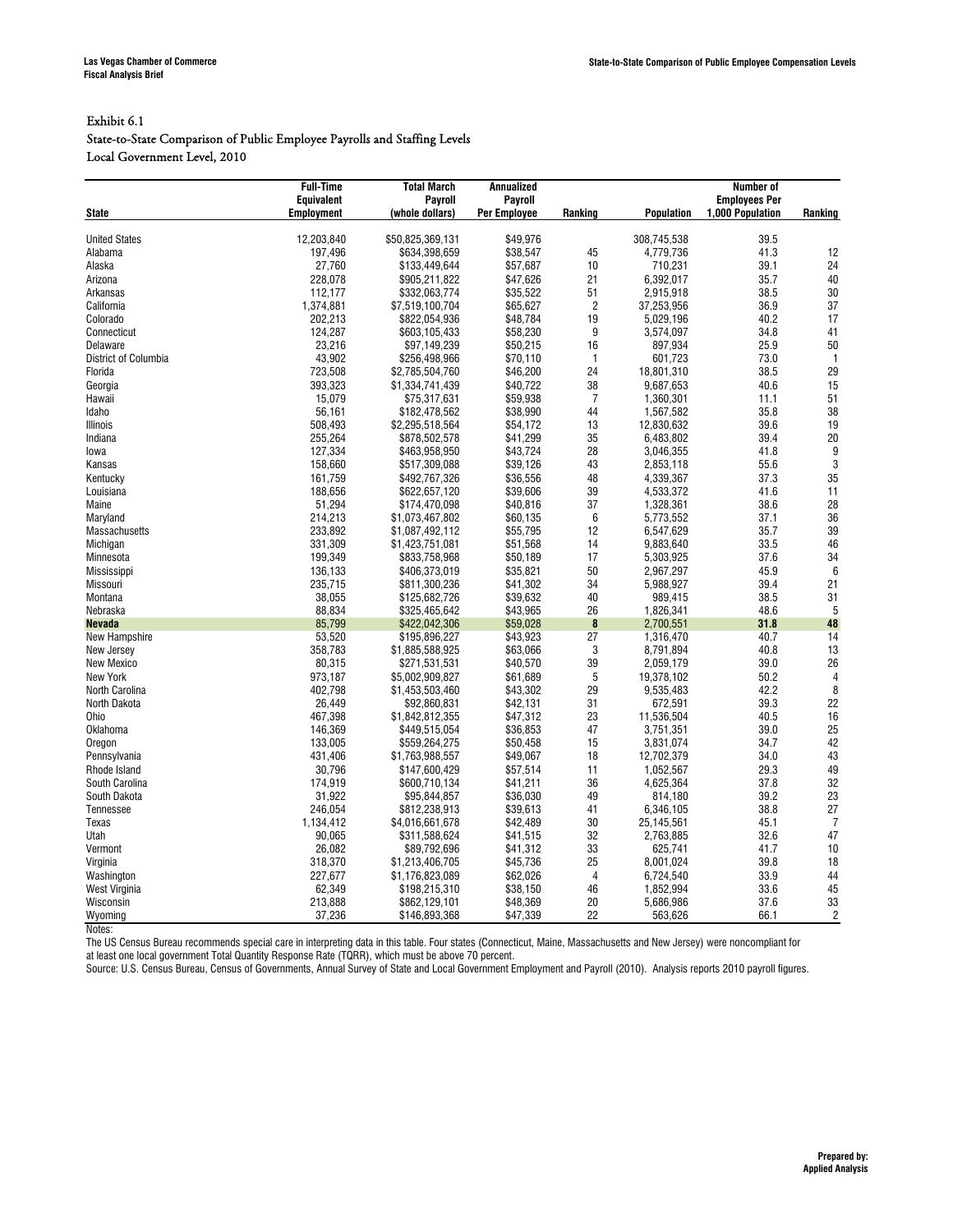



Local Government, 2010

**Prepared by: Applied Analysis**